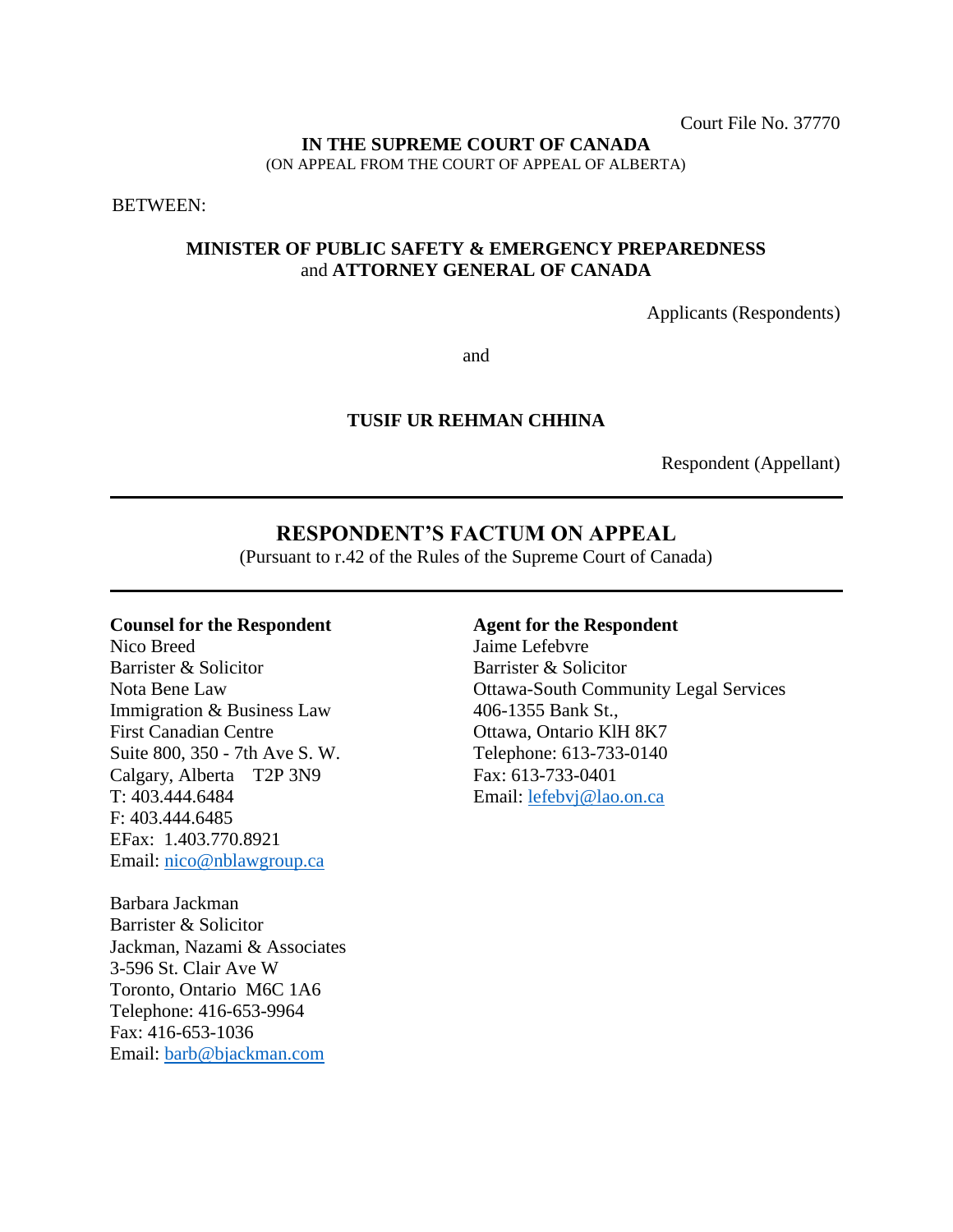## **Counsel for the Applicants (Respondents) ATTORNEY GENERAL OF CANADA**

Department of Justice Canada B.C. Regional Office 900-840 Howe Street Vancouver, British Columbia V6Z 2S9 Fax: (604)

Per: Donnaree Nygard Liliane Bantourakis Tel: (604) 666-2054 / (604) 666-6057 Email: [donnaree.nygard@justice.gc.ca](mailto:donnaree.nygard@justice.gc.ca) [liliane.bantourakis@justice.gc.ca](mailto:liliane.bantourakis@justice.gc.ca)

Counsel for the Applicants, Minister of Public Safety & Emergency Preparedness And Attorney General of Canada

## **Agent for the Applicants (Respondents) DEPUTY ATTORNEY GENERAL OF CANAL**

Department of Justice Canada National Litigation Sector 50 O'Connor Street, Suite 500 Ottawa ON KIA 01-18 Fax: 613-954-1920

Per: Christopher Rupar Tel: 613-670-6290 E-mail: [christopher.rupar@justice.gc.ca](mailto:christopher.rupar@justice.gc.ca)

Ottawa Agent for the Applicants, Minister of Public Safety & Emergency Preparedness and Attorney General of Canada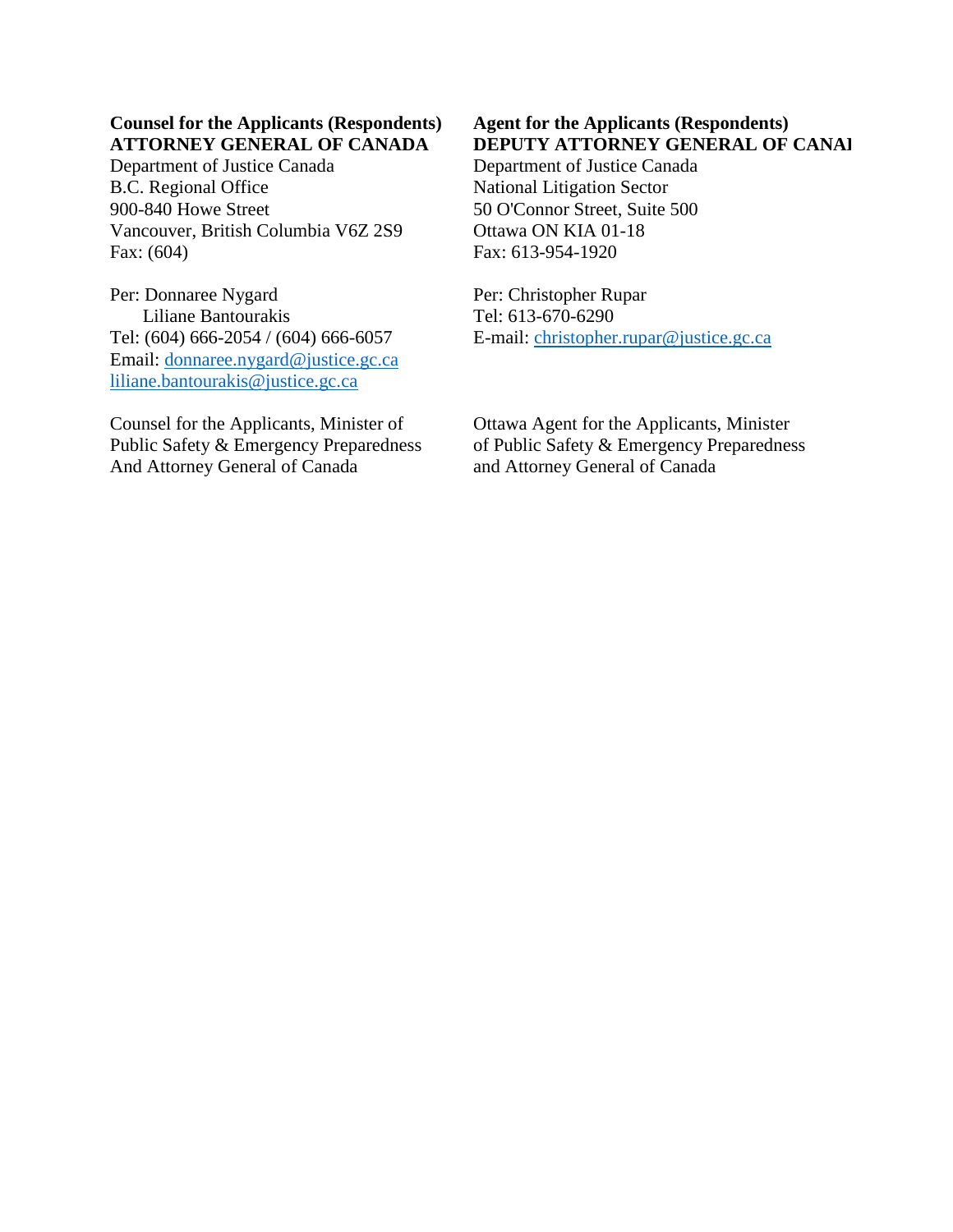# **TABLE OF CONTENTS**

|                                                                                                                                                                                                                     | 1              |
|---------------------------------------------------------------------------------------------------------------------------------------------------------------------------------------------------------------------|----------------|
|                                                                                                                                                                                                                     | 2              |
|                                                                                                                                                                                                                     | 2              |
| Immigration Division / Federal Court Detention Review Scheme                                                                                                                                                        | $\overline{4}$ |
|                                                                                                                                                                                                                     |                |
|                                                                                                                                                                                                                     |                |
|                                                                                                                                                                                                                     |                |
|                                                                                                                                                                                                                     |                |
| A. There is a right to access habeas corpus and to be released if the<br>detention is unlawful. There is no justification for denying an<br>immigration detainee access to a provincial superior court to challenge |                |
| B. The statutory scheme for detention review under the IRPA is not as                                                                                                                                               |                |
|                                                                                                                                                                                                                     |                |
|                                                                                                                                                                                                                     |                |
|                                                                                                                                                                                                                     |                |
|                                                                                                                                                                                                                     | 24             |
|                                                                                                                                                                                                                     | 24             |
|                                                                                                                                                                                                                     | 28             |
|                                                                                                                                                                                                                     | 29             |
|                                                                                                                                                                                                                     |                |
|                                                                                                                                                                                                                     |                |
|                                                                                                                                                                                                                     |                |
|                                                                                                                                                                                                                     | 32             |
|                                                                                                                                                                                                                     |                |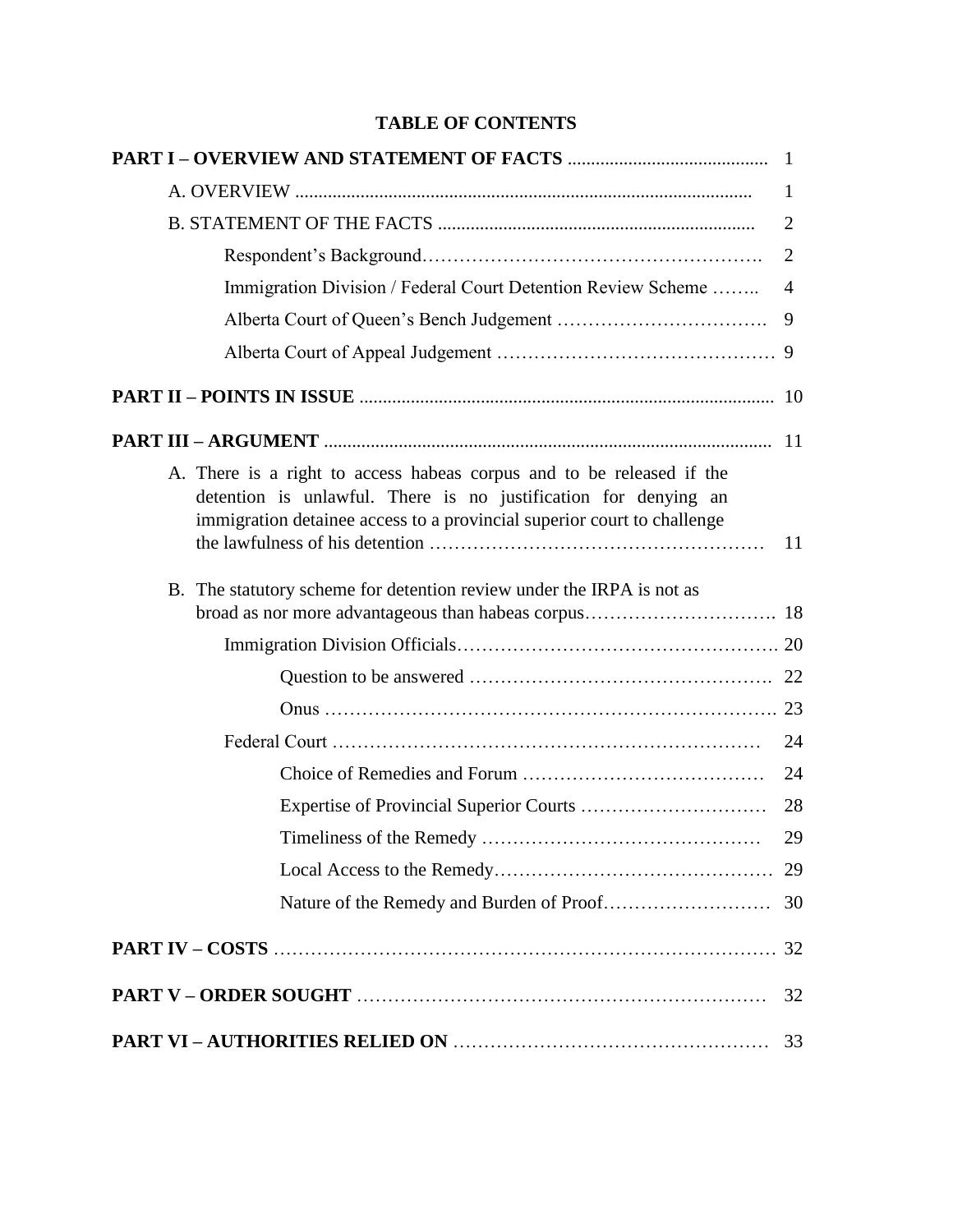## **PART I – OVERVIEW AND STATEMENT OF FACTS**

#### **A. OVERVIEW**

 $\overline{a}$ 

1. The appeal brought by the Attorney General of Canada (AG) concerns access to *habeas corpus* before a justice of a provincial superior court by an individual detained under federal immigration legislation.<sup>1</sup> Access to *habeas corpus* and release, if the detention is unlawful, are entrenched rights set out in s. 10(c) of the *Charter of Rights and Freedoms*, 1982.<sup>2</sup>

2. Although this Court has recognized that there is a complete, comprehensive and expert regime as broad as *habeas corpus* in immigration matters generally, it has not addressed access to *habeas corpus* by a non-citizen challenging the lawfulness of their detention under federal immigration legislation. A judicial discretion which excludes a detainee completely from access to *habeas corpus* and from release if the detention is found to be unlawful, is an infringement of that person's rights under s. 10(c) of the *Charter*. The onus lies with the AG to justify this. The AG has failed to do this

3. The Respondent maintains that there is no need to engage in an analysis applying the principles set out by this Court in *May v. Ferndale*<sup>3</sup> and reaffirmed in *Mission Institution v. Khela,* 4 because the rationale for a denial of rights under s. 10(c) of the *Charter* is not justified, nor proportional. If, however, the reasoning is seen to be relevant in respect of this Respondent's case, he maintains that the Alberta Court of Appeal,<sup>5</sup> relying on the reasoning of the Ontario Court of

<sup>1</sup> *Immigration & Refugee Protection Act* [*IRPA*], S.C. 2001, c. 27, ss. 56-58.

<sup>2</sup> *Canadian Charter of Rights and Freedoms, Part I of the Constitution Act, 1982, being Schedule B to the Canada Act 1982 (UK)*, 1982, c11, [*Charter*] s. 10: "Everyone has the right on arrest or detention … (c) to have the validity of the detention determined by way of *habeas corpus* and to be released if the detention is not lawful. See also *Bill of Rights*, S.C. 1960, c. 44, s. 2(c)(iii).

<sup>3</sup> *May v. Ferndale Institution*, 2005 SCC 82, [2005] 3 SCR 809 [*May*].

<sup>4</sup> *Mission Institution v. Khela*, 2014 SCC 24, [2014] 1 SCR 502 [*Khela*].

<sup>5</sup> *Chhina v. Canada (Minister of Public Safety & Emergency Preparedness [MPSEP])*, 2017 ABCA 248 [*Chhina* ABCA Reasons], Application Record [AR], Vol. I, pp. 10-23.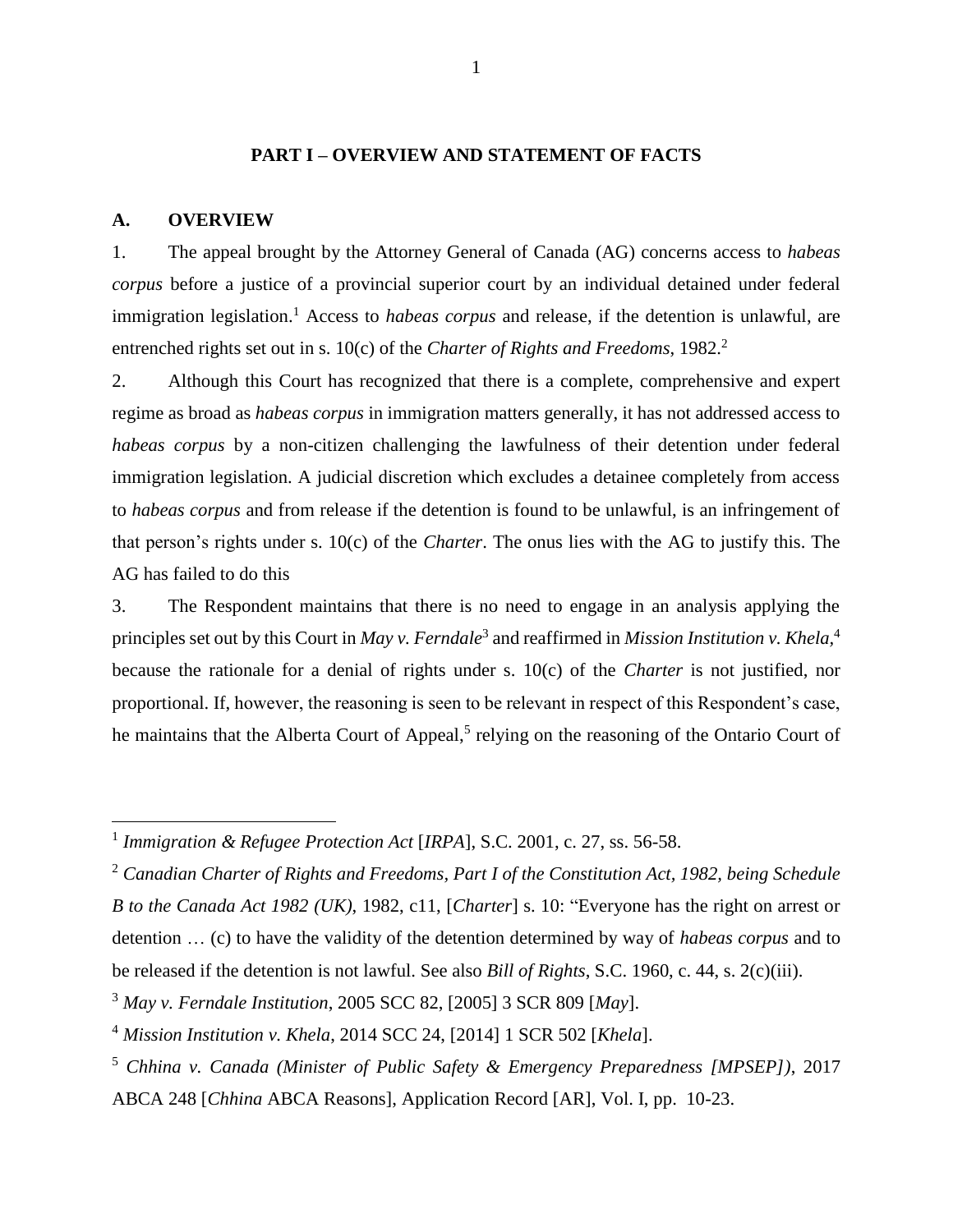Appeal in *Chaudhary v. AG Canada*,<sup>6</sup> correctly applied this Court's analysis to conclude that the Respondent should not have been denied access to *habeas corpus*. The detention scheme under the IPRA, coupled with judicial review with leave in the Federal Court, is not a complete, comprehensive and expert regime as broad as *habeas corpus*. The reasoning of this Court in *May* and *Khela* dictate that the Attorney General's appeal should be dismissed.

## **B. STATEMENT OF FACTS**

4. *Respondent's Background:* Tusif Ur Rehman Chhina [Chhina] always maintained he is a citizen of Pakistan. He arrived in Canada on December 6, 2006 at Toronto, using a false name to enter. He successfully filed a refugee claim in his own name.<sup>7</sup> This decision was vacated on February 12, 2012 on grounds of misrepresentation.

5. Following a s.  $44(1)^8$  report issued by the Canadian Border Services Agency (CBSA), Chhina was found to be inadmissible for serious criminality.<sup>9</sup> He was ordered deported on December 21, 2010. CBSA intended to seek a danger opinion in January 2011, but this application was withdrawn on January 23, 2013.<sup>10</sup>

6. CBSA applied for a travel document for Chhina first on April 23, 2013.<sup>11</sup> Pakistan acknowledged that he was one of its citizens, but requested time to investigate irregularities with his passport.<sup>12</sup> A document was eventually obtained and he was removed in September 2017.

<sup>6</sup> *Chaudhary v. Canada (MPSEP)*, 2015 ONCA 700, [2015] OJ No 5438 [*Chaudhary*]. This judgement was also followed by the Ontario Court of Appeal in *Ogiamien v. Ontario (Ministry of Community Safety and Correctional Services* [*MCSCS*]*)*, [2017] OJ No. 5702 (CA) [*Ogiamien 1*].

<sup>7</sup> Statutory Declaration of Tusif Ur Rehman Chhina ("Chhina"), dated May 16, 2016, at para. 6, AR Vol. I, p. 116.

<sup>8</sup> *IRPA*, s. 44(1).

<sup>9</sup> *IRPA*, s. 36(1)(a).

<sup>&</sup>lt;sup>10</sup> Agreed Statement of Facts (ABQB), para. 7, AR, Vol.I, p.41.

 $11$  Ex 2 to Statutory Declaration of Chhina, dated May 16, 2014, para. 5, AR, Vol.I, p. 151.

 $12$  Ex 2 to Statutory Declaration of Chhina, dated May 16, 2014, para. 5, AR, Vol.I, p. 148.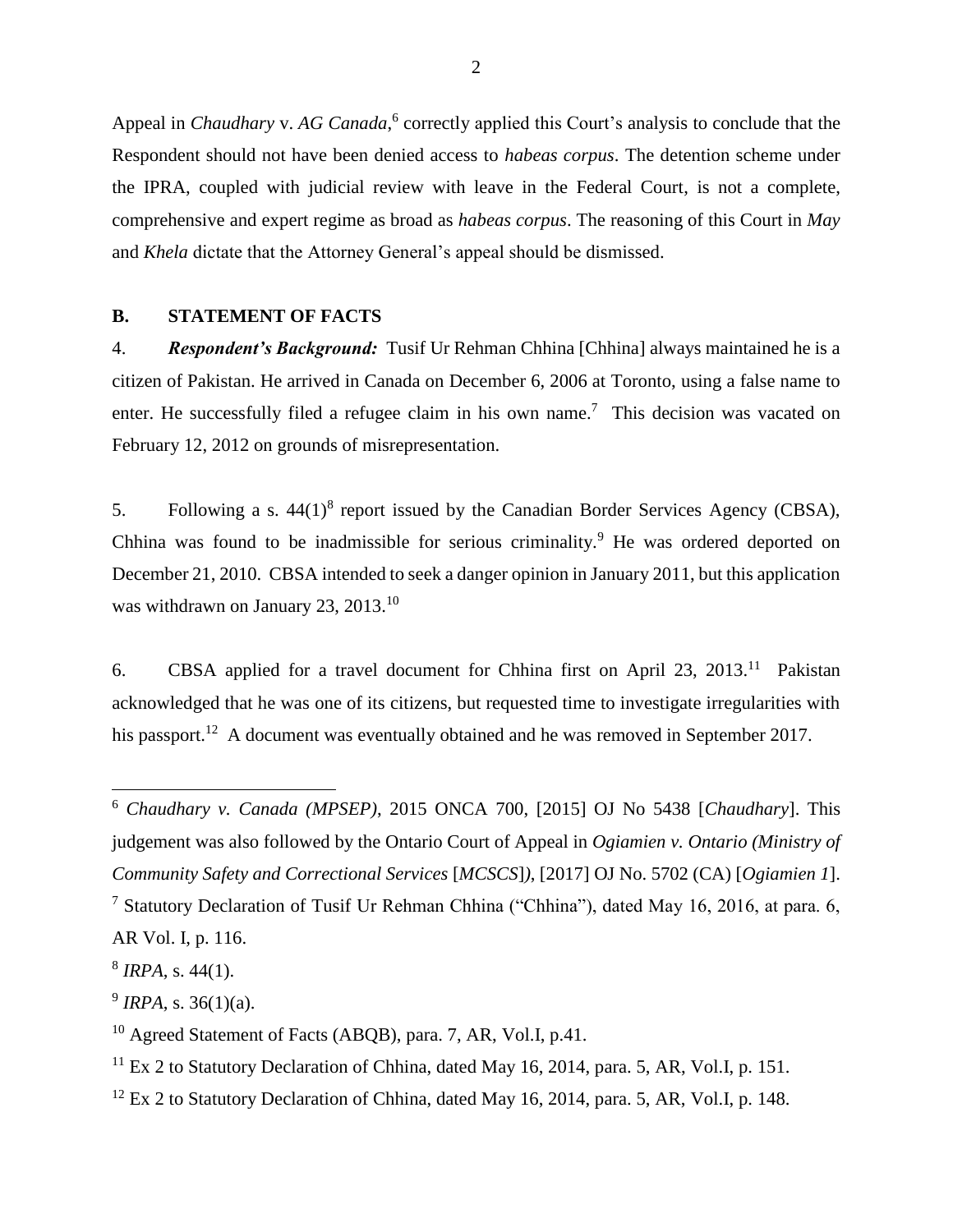7. Chhina had a criminal record. He was detained under the provisions of the *IRPA* after he served sentence, initially for 7 months and then for  $23$  months.<sup>13</sup> He was released on conditions at a detention review hearing before an official from the Immigration Division (ID) on November 4, 2013. That official noted that s. 248 of *Regulations* "borrowed verbatim from the *Sahin* decision which relates to s. 7 of the *Charter*",<sup>14</sup> however there was no analysis under s. 7 of the *Charter*.

8. Chhina co-operated with CBSA – he was prepared to sign any document, except one requiring him to renounce his religion,<sup>15</sup> he was interviewed<sup>16</sup> and participated in telephone calls with the Pakistani consul to assist in establishing his identity. His family also fully co-operated<sup>17</sup>.

9. While incarcerated Chhina completed 17 life skill and other courses to better himself.<sup>18</sup>

10. During his immigration detention at the Calgary Remand Centre, China was kept in a maximum-security unit and locked up for 22 hours a day.<sup>19</sup>

11. CBSA first applied for a travel document for Chhina on April 23, 2013.<sup>20</sup> Pakistan acknowledged that he was a Pakistani citizen, but requested time to investigate irregularities with his passport.<sup>21</sup> He was eventually removed from Canada in September 2017.

 $13$  Chhina spent 5 day in criminal detention during this time.

<sup>&</sup>lt;sup>14</sup> ID Transcript of Detention Review Hearing Nov. 4, 2013, p. 20 lines  $31 - 34$ , AR, Vol. II, p. 106; referring to the *IRPR*, *infra*.

<sup>15</sup> Statutory Declaration of Chhina, dated May 16, 2014, para. 5, AR, Vol.I, p. 115.

<sup>16</sup> Agreed Statement of Facts (ABQB), para. 10, AR, Vol. I, p.42.

<sup>&</sup>lt;sup>17</sup> Agreed Statement of Facts (ABQB), para.  $30 - 31$ , AR, Vol.I, p.45.

<sup>18</sup> Agreed Statement of Facts (ABQB), para. 41, AR, Vol.I, p.47.

<sup>&</sup>lt;sup>19</sup> Statutory Declaration of Chhina (ABQB), para. 38, AR, Vol.I, p.123.

 $^{20}$  Ex 2 to Statutory Declaration of Chhina, dated May 16, 2014, para. 5, AR, Vol.I, p. 151.

<sup>&</sup>lt;sup>21</sup> Ex 2 to Statutory Declaration of Chhina, dated May 16, 2014, para. 5, AR, Vol.I, p. 148.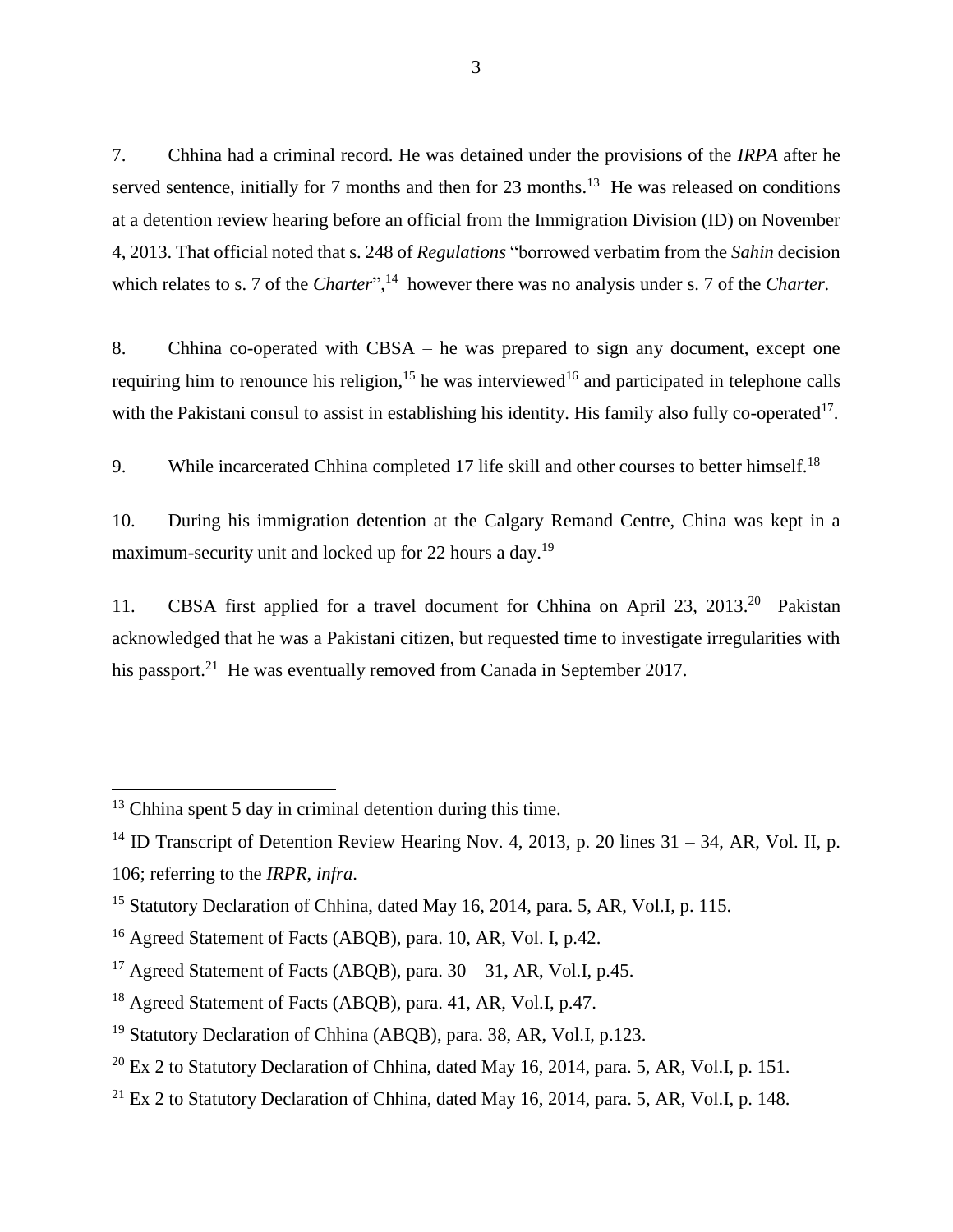12. **Immigration Division [ID] /Federal Court Detention Review Scheme:** Chhina was detained under the *IRPA*. The Respondent notes:

a. Detention under the provisions of the *IRPA* is initiated by a CBSA officer, who can detain if there are reasonable grounds to believe that the person is inadmissible to Canada and is either a danger to the public or unlikely to appear for removal or a future proceeding.<sup>22</sup> This officer can release if the reason to detain no longer exists, and notwithstanding this finding can impose conditions on release. 23

b. Where a person is detained, the "reasons" for their detention are reviewed by an ID official.<sup>24</sup> The Immigration Division is a branch of the IRB. As the Alberta Court of Appeal

 $22$  A CBSA has specific powers to detain: an officer

 $\overline{a}$ 

• may issue a warrant for the detention of a non-citizen on the basis that they are (1) inadmissible, and (2) either (a) a danger to the public, or (b) unlikely to appear for some further proceeding (*IRPA*, s. 55(1)).

• may detain a person who is neither a citizen nor a protected person, without a warrant, on the basis of the grounds above, or if the officer is not satisfied of their identity (*IRPA*, s. 55(2)).

 $\bullet$  may detain a non-citizen upon their entry to Canada if the officer (1) considers the detention necessary to continue their examination, or (2) has reasonable grounds to suspect that the person is inadmissible "on grounds of security, violating human or international rights, serious criminality, criminality or organized criminality" (*IRPA*, s. 55(3); the relevant grounds of inadmissibility are set out at *IRPA* ss. 33-37, hereinafter "security/criminality").

• and *must* detain a Designated Foreign National, either upon entry or designation (*IRPA*, s. 55(3.1); designation is a result of the Minister designating one's arrival in Canada as "irregular" under *IRPA*, s. 20.1), which is not further addressed as those provisions were not engaged in the case at bar.

<sup>23</sup> *IRPA*, s. 56(1). Where admissibility for security/criminality is alleged, there are specific conditions which must be imposed, *IRPA*, s. 56(3) and (4); the conditions are set out in *IRPR*, *infra*, s. 250.1.

<sup>24</sup> This is different from a review when a person is charged with an offence. The *Criminal Code*, R.S.C., 1985, c. C-46, s. 515 (1) provides, where a detained person is charged with an offence, the justice shall, unless a guilty plea is accepted, order that the accused be released on his giving an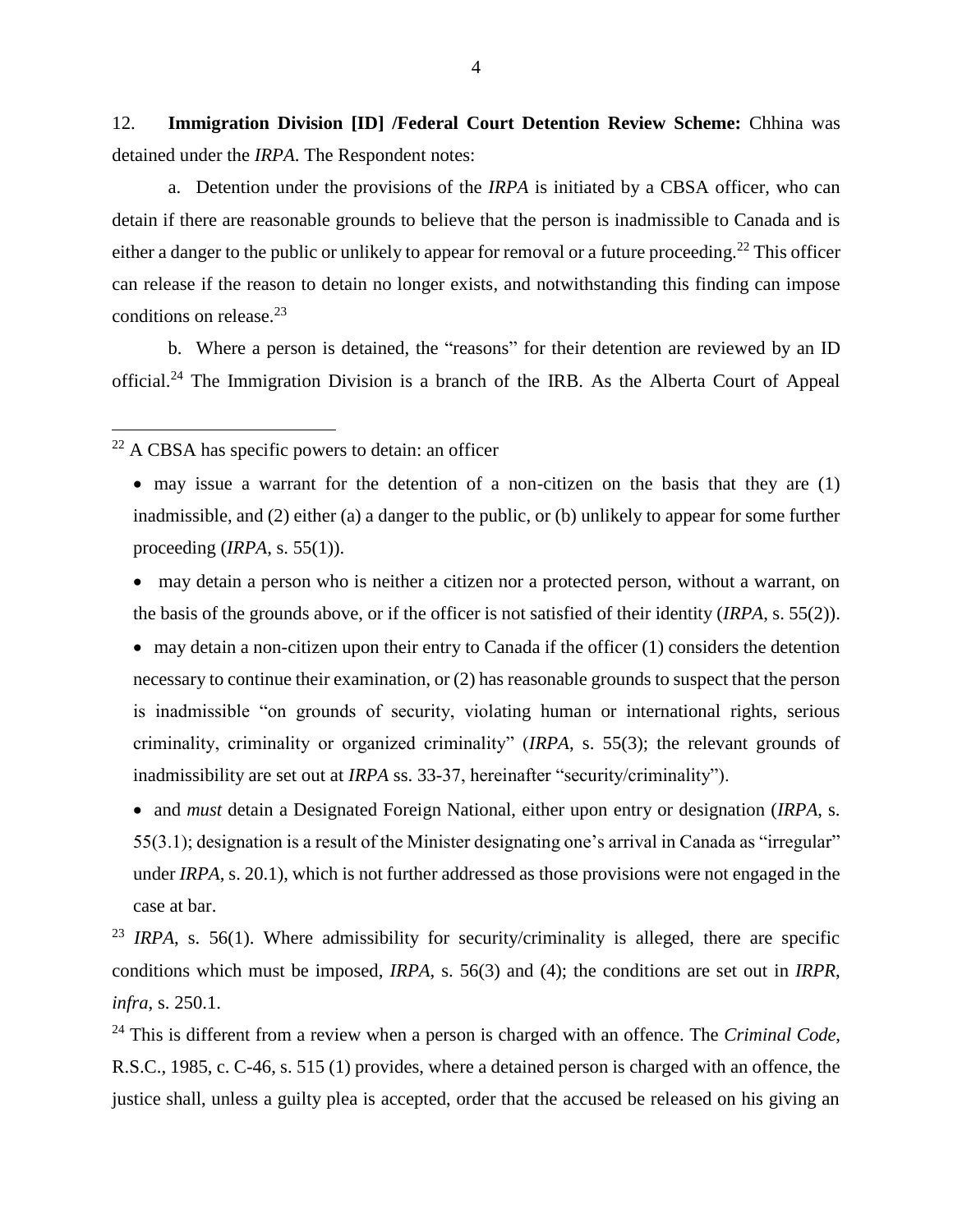noted,<sup>25</sup> its members are administrative officers, i.e. civil servants appointed under the Public Service Employment Act.<sup>26</sup> There is no requirement that they be lawyers or have any formal training.<sup>27</sup> They hold hearings, but are not bound by rules of evidence. They are front line officers,<sup>28</sup> responsible for determining if a person should be removed from Canada, allowed to leave voluntarily and if a person should be detained or released.<sup>29</sup>

c. The detention review process is administrative.<sup>30</sup> ID officers regularly<sup>31</sup> hold hearings to review the reasons for a person's continued detention. The detained person must be "present" (though not physically present) at each review.<sup>32</sup> The Minister normally has counsel present, although this is not contemplated nor required by the legislation.

undertaking without conditions, unless the prosecutor can show cause why continued custody is justified.

<sup>25</sup> *Chhina* ABCA Reasons, AR Vol. 1, p. 19, para 43.

<sup>26</sup> Public Service Employment Act. S.C. 2003, c. 22; *IRPA*, s. 172(2); *Chaudhary*, *supra* note 6, para. 36. The IRB Chairperson and members of the Refugee and the Immigration Appeal Divisions are appointed by the Governor in Council, *IRPA* s. 153(1)(a).

<sup>27</sup> *IRPA*, s. 153(4) provides that 10% of the members of the four Divisions of the IRB as a whole must be members of at least five years standing at the provincial bar or the Chambre des notaires du Québec. It is not clear if this applied to each Division or all four as a whole: the Immigration Division, the Refugee Division, the Immigration Appeal Division and the Refugee Appeal Division.

 $28$  They are to follow a Code of Conduct, which is public, but for which there is no enforcement mechanism. IRB, "Code of Conduct for Members of the Immigration and Refugee Board of Canada", 15 December 2012.

<sup>29</sup> *IRPA*, ss. 44-45, 54-61.

<sup>30</sup> *Chaudhary*, *supra* note 6, at paras. 82, 87-89; *Ogiamien*, *supra* note 6, at paras. 16-17; *Chhina* ABCA Reasons, AR Vol. 1, p. 18, para 40; p. 19, para. 43.

<sup>31</sup> *IRPA*, s. 57, the reviews occur at 48 hours, 7 days, and thereafter every 30 days.

<sup>32</sup> *IRPA*, s. 57(3).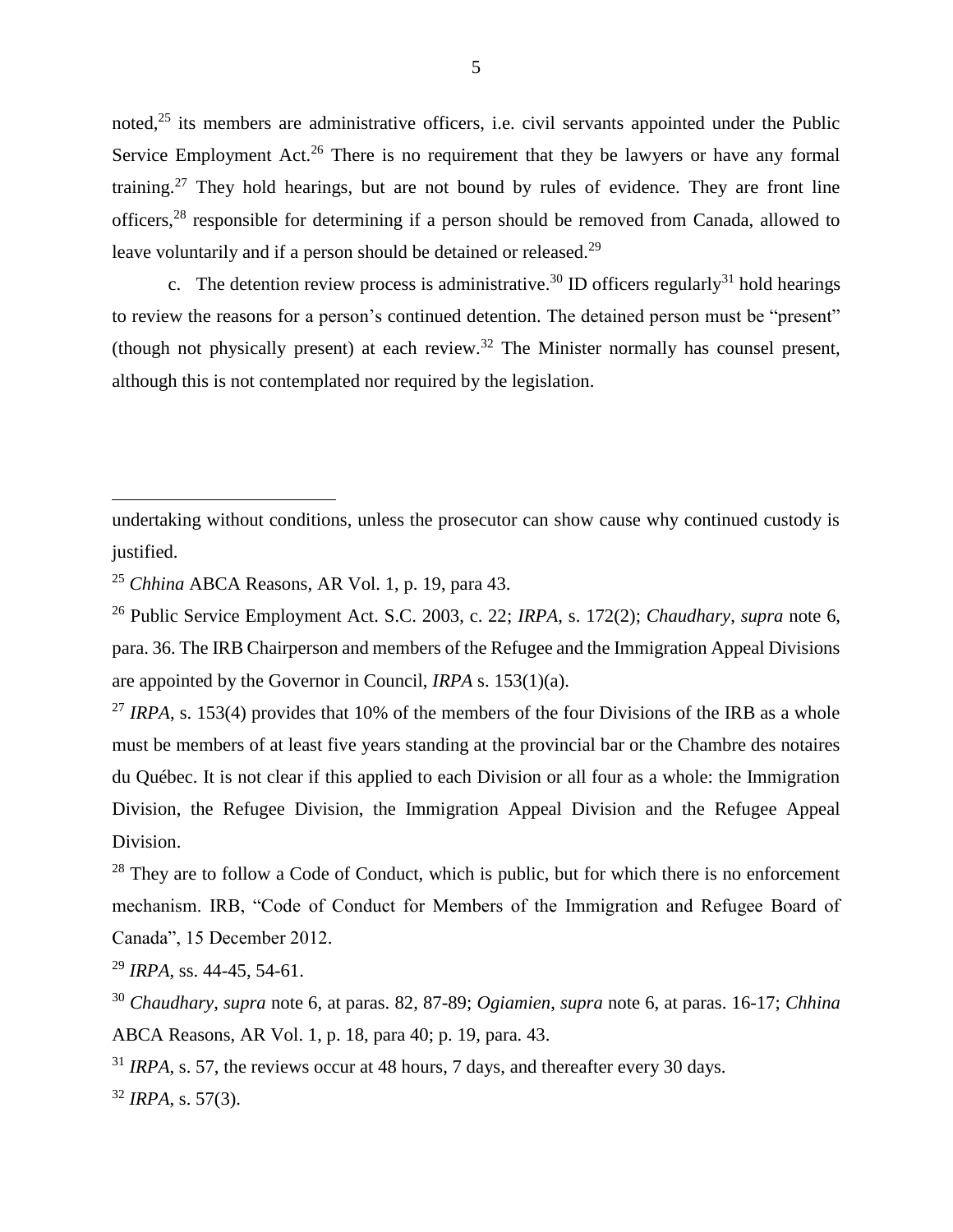d. On a review of the reasons, the official is to release the person unless it is satisfied that the person is a danger to the public;<sup>33</sup> unlikely to appear for particular further proceedings or for removal ("flight risk");<sup>34</sup> is being investigated on a reasonable suspicion of being inadmissible for security/criminality;<sup>35</sup> or is subject to efforts to establish the person's identity.<sup>36</sup> In considering whether there are grounds for continued detention, the official is required to take into consideration factors laid out in the *Immigration & Refugee Protection Regulations*. 37

e. If the ID official is satisfied that there are grounds for continued detention, it may order that the person continue to be detained<sup>38</sup> or that the person be released imposing "any" conditions,  $39$ and in some cases mandatory prescribed conditions.<sup>40</sup> Where there are grounds for continued detention, the ID official is required to consider the reason for detention, the length of time the person has been detained and if possible how much longer they are likely to be detained, whether the person or IRCC or CBSA is responsible for "any unexplained delays or unexplained lack of diligence", and whether there are any alternatives to detention.<sup>41</sup> The current and future length of detention are but two "factors" to be considered in deciding whether to continue detention.

f. Detention review hearings are not *de novo*, although the Federal Court of Appeal noted that ID officers were reviewing "the reasons for the continued detention" and that "at each hearing,

<sup>33</sup> *IRPA* s. 58(1)(a).

 $34$  *IRPA* s. 58(1)(b).

 $35$  *IRPA* s. 58(1)(c).

<sup>36</sup> *IRPA*, s. 58(1)(d).

<sup>37</sup> *IRPA*, ss. 58(1) and 61; *Immigration & Refugee Protection Regulations*, SOR/2002-227 [*IRPR*], s. 244 requires that listed factors be considered. The factors are divided by putative ground: flight risk (*IRPR*, s. 245), danger to the public (*IRPR*, s. 246), identity not established (*IRPR*, s. 247, except for minors) and other factors, i.e. reason for detention, length, future length, unexplained delays (*IRPR,* s. 248). These latter factors were taken from the reasoning in *Sahin v Canada (MCI),* [1995] 1 F.C. 214, at para. 31; see *Charkaoui v. Canada (MCI),* [2007] S.C.J. No. 9, at para. 108. <sup>38</sup> *IRPA*, s. 58(2).

<sup>39</sup> *IRPA*, s. 58(3).

<sup>40</sup> *IRPA*, s. 58(5). The prescribed conditions are those set out in *IRPR,* s. 250.1.

<sup>41</sup> *IRPR*, s. 248.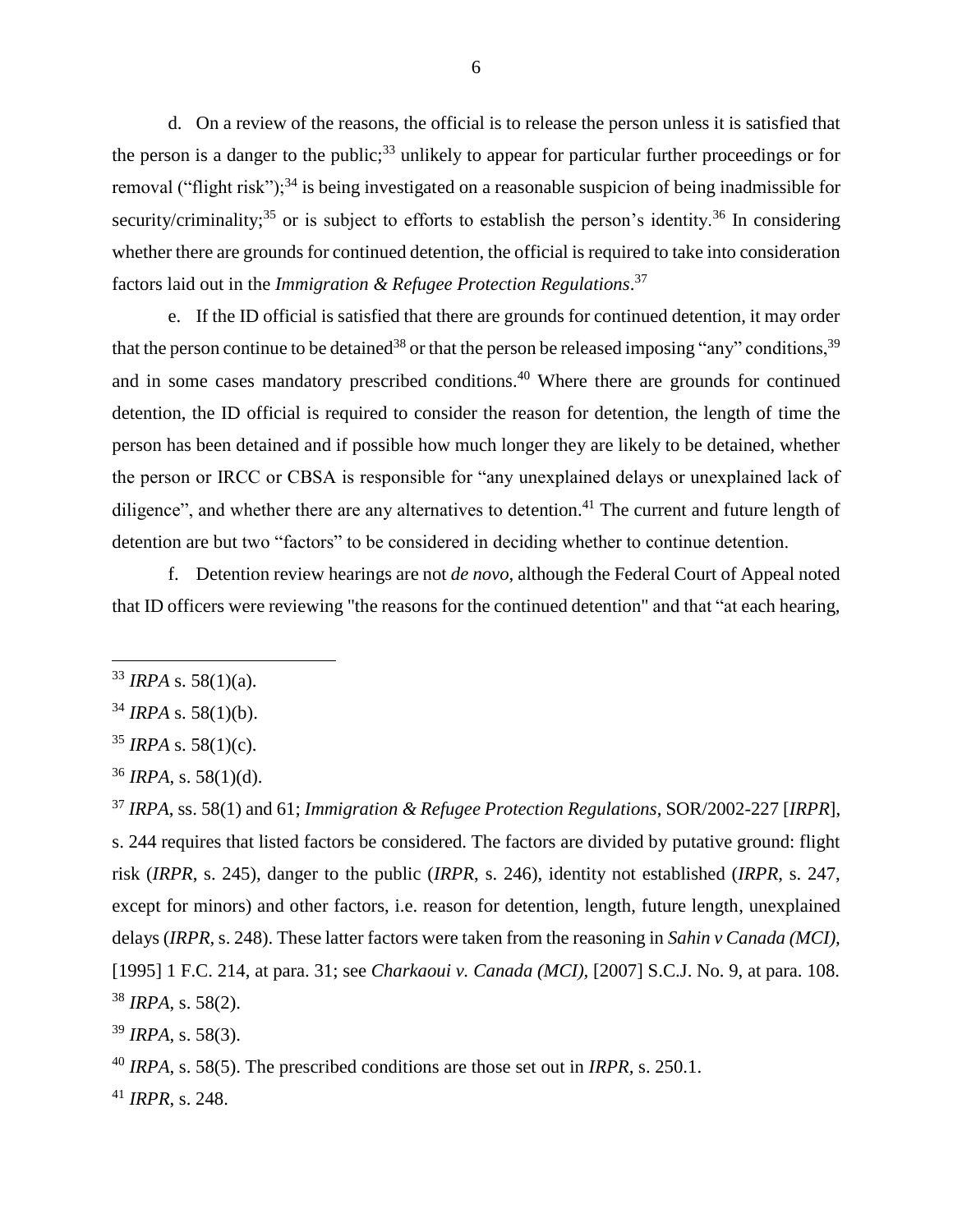the member must decide afresh whether continued detention is warranted."<sup>42</sup> The Court concluded that the onus was always on the Minister, but once the Minister had made out a *prima facie* case, which could be established in reliance on the prior reasons for continued detention, the detainee "must lead some evidence or risk continued detention."<sup>43</sup> The Court noted:

Detention review decisions are the kind of essentially fact-based decision to which deference is usually shown. While, as discussed above, prior decisions are not binding on a member, I agree with the Minister that if a member chooses to depart from prior decisions to detain, clear and compelling reasons for doing so must be set out. There are good reasons for requiring such clear and compelling reasons.<sup>44</sup>

g. As the AG notes, a detainee who wishes to challenge a decision to continue detention may seek leave to judicially review the matter in the Federal Court.<sup>45</sup> The review is of a single decision, such that subsequent detention decisions must be reviewed as the earlier ones become moot.<sup>46</sup> While applications are to be dealt with summarily, unless the time is shortened by way of motion to the court – itself a matter of discretion - it takes 85 days to perfect an application for

<sup>44</sup> *Thanabalasingham*, *ibid*., at para. 10.

 $\overline{a}$ 

<sup>46</sup> In *Bruzzese v. Canada (MPSEP)*, 2014 FC 230, [2015] 2 FCR 693, by the time the application was heard in the Federal Court, six decisions were under review. At para. 1 and 2 of its reasons, the Court noted that it was considering the judicial review applications to review the decisions to continue the applicant's detention made by ID officials: Ronald Stratigopoulos on October 4, 2013; Mary Lou Funston on November 1, 2013; Iris Kohler on September 16, 2013 (relied on by other officials); Ama Beecham on December 10, 2013; Lori Del Duca on January 14, 2014; and David Young on February 7, 2014. Similarly, in *Canada (MPSEP) v. Lunyamila*, 2018 FCA 22 [*Lunyamila*], at paras. 20-29 there were several decisions of the ID under separate applications for judicial review which were consolidated into one proceeding. The Court raised the concern about decisions becoming moot because of the 30-day detention reviews, but did not find that they could be held in abeyance pending a judicial review application of a single decision to detain or release, even where a stay of the order has been given.

<sup>42</sup> *Canada (Minister of Citizenship & Immigration* [*MCI*]) v. *Thanabalasingham*, 2004 FCA 4; [2004] FCJ No. 15 [*Thanabalasingham*], at para. 8.

<sup>43</sup> *Thanabalasingham*, *ibid*., at paras. 14-16.

<sup>45</sup> *IRPA*, s. 72(1); see, *Federal Courts Act*, RSC 1985, c. F-7 [*Federal Courts Act*], ss. 18, 18.1.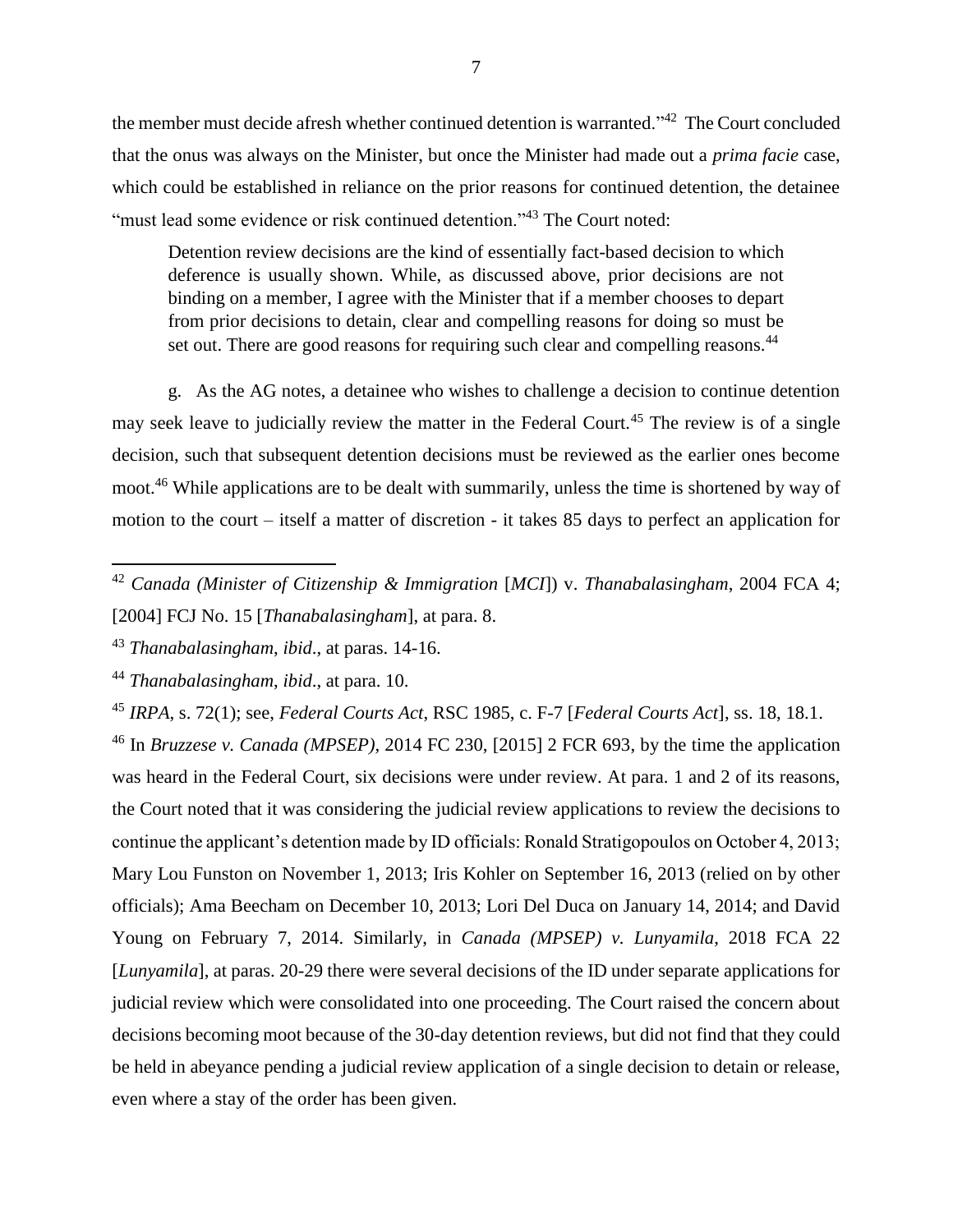leave.<sup>47</sup> No reasons are given for granting or refusing leave. It is a process which is unpredictable given the wide inexplicable variation in the grant rates among members of the court.<sup>48</sup>

h. The AG notes that appeals to the Federal Court of Appeal may be made upon certification that a serious issue of general importance is involved.<sup>49</sup> That Court has clarified that the question must raise an issue of broad significance or general importance and transcend the interests of the parties, such that a case which raised the illegality of an individual detention on standard grounds of review would not meet the test to proceed with an appeal.<sup>50</sup>

<sup>48</sup> The leave provision appears to be arbitrarily applied as is apparent in the several studies that have been done over several decades concerning the exercise of the leave discretion in the Federal Courts: it is very unevenly applied. See, Ian Greene & Paul Shaffer, "Leave to Appeal and Leave to Commence Judicial Review in Canada's Refugee-Determination System: Is the Process Fair?" (1992) 4(4) Int'l J. Refugee L. 71 [Greene & Shaffer] at 79-81; Sean Rehaag, "Judicial Review of Refugee Determinations: The Luck of the Draw?" (2012) 38(1) Queen's L.J. 1 [Rehaag (1)]; Jon B. Gould, Colleen Sheppard, & Johannes Wheeldon, "A Refugee from Justice: Disparate Treatment in the Federal Court of Canada" (2010) 32(4) Law & Policy 454 [Gould et al.]; and Sean Rehaag, "Judicial Review of Refugee Determinations (II): Revisiting the Luck of the Draw", Working Paper (14 September 2018) [Rehaag (2)]. Absent a requirement to provide reasons, the leave process leads to arbitrary and inconsistent decision making.

<sup>49</sup> *IRPA*, s. 74(d).

<sup>47</sup> *IRPA* s 72(1), 15 days to file the originating notice; *Federal Courts Citizenship, Immigration and Refugee Protection Rules*, SOR/93-22, Rule 10, 30 days to file the applicant's record from the date of filing the application or receiving the reasons; Rule 11, 30 days to file the Respondent's record; Rule 13, 10 days for the Applicant to file a reply.

<sup>50</sup> See *Lunyamila*, *supra* note 46, at paras. 44-52. The appeal from the Federal Court's decision to quash five consecutive release orders, for which stays had been granted by the Federal Court, was dismissed, not on the merits, but because the Federal Court judge was determined by the Court of Appeal to have improperly framed the certified question.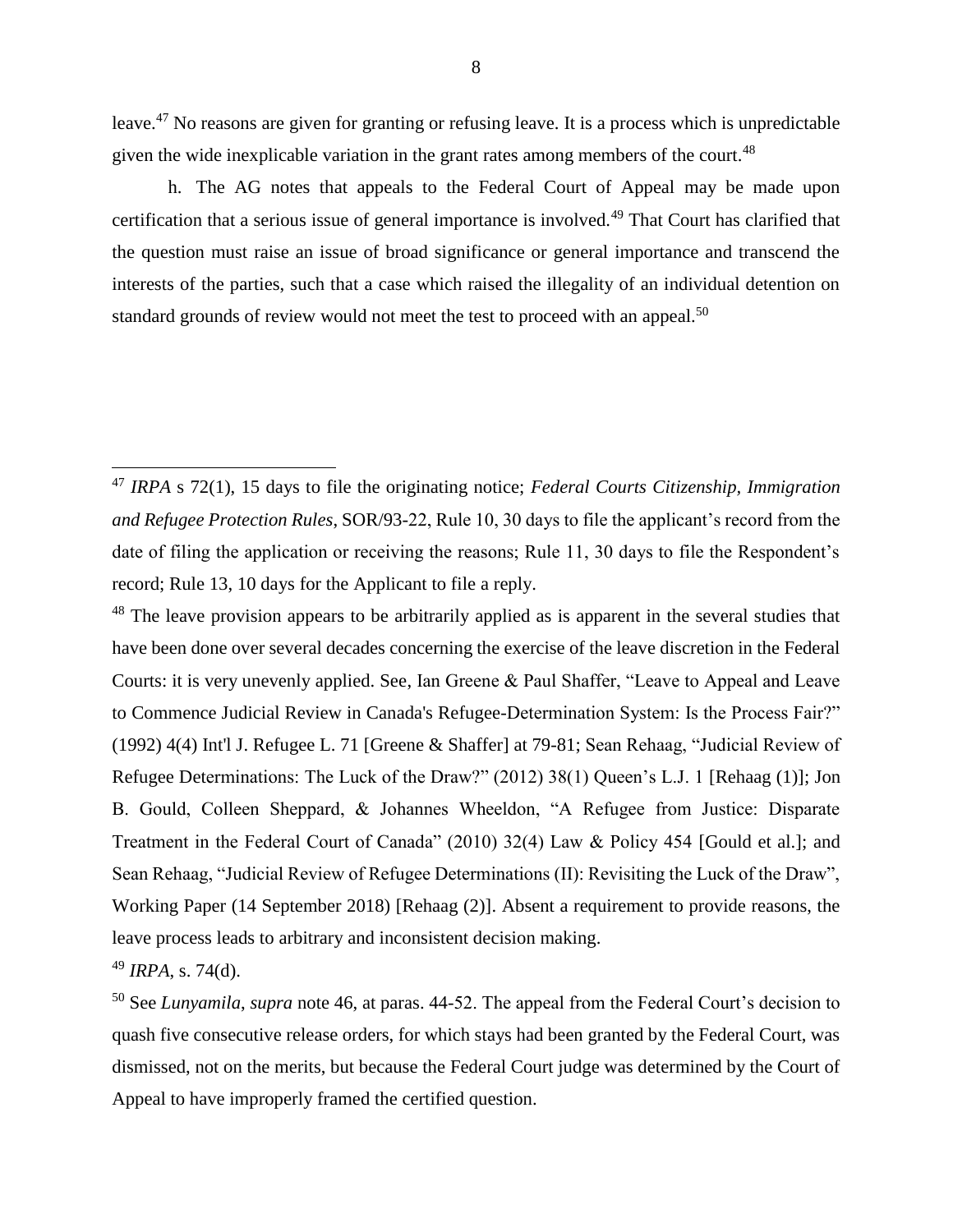13. **Alberta Court of Queen's Bench:** In May 2016, Chhina filed an application for a writ of *habeas corpus* in the Court of Queen's Bench.<sup>51</sup> Justice Mahoney declined jurisdiction and dismissed the application on September 16, 2016.<sup>52</sup> He was of the view that the issues could be addressed by the Federal Court and that Chhina had not demonstrated that his detention was both lengthy and of uncertain duration, nor that his *Charter* rights had been breached.

#### 14. **Alberta Court of Appeal:** It reversed the judgement of the Queen's Bench, finding:

a. *Habeas corpus* is not discretionary. It is available to everyone in Canada, not just citizens. <sup>53</sup> The exception recognized in '*Peiroo'* does not apply. She challenged the refusal of her refugee claim and the issuance of a removal order, both core immigration matters.<sup>54</sup> The outcome of Chhina's *habeas corpus* application would not affect his immigration status. 55

b. As the Court of Appeal for Ontario noted in *Chaudhary*<sup>56</sup> there are critical differences between the federal detention review process and *habeas corpus.*

c. *Choice of Remedy and Forum:* Monthly reviews under the *IRPA*, given the role of the ID official, the statutory conditions to consider, of which length of time is but one, the serial nature of the process and the deference given to previous decisions to detain, can lead to cumulative decision making, without constituting a fresh review of the legality of the detention. The statutory conditions and nature of the review limit its scope. The central question on the *habeas corpus* application is whether, because of its length and uncertain duration, the detention has become illegal in violation of ss. 7 and 9 of the *Charter*. A superior court is the only forum in which the Respondent can directly challenge the legality of the ongoing detention as a breach of his *Charter* rights and obtain a Charier remedy. This would not interfere with the purpose of *IRPA*. 57

<sup>51</sup> *Chhina v. Canada (MPSEP),* ACQB Reasons for Judgement, September 2, 2016, AR Vol. 1, p.

<sup>1;</sup> Amended Originating Application *Chhina v. Canada*, June 2016, AR Vol. 1, p. 31.

<sup>52</sup> *Chhina* ABQB, Reasons for Judgement, Mahoney J., AR Vol. 1, p. 30-35.

<sup>53</sup> *Chhina* ABCA Reasons, AR Vol. 1, p. 15, para. 25.

<sup>54</sup> *Chhina* ABCA Reasons, AR Vol. 1, p. 16, para. 30.

<sup>55</sup> *Chhina* ABCA Reasons, AR Vol. 1, p. 17, para. 33.

<sup>56</sup> *Chaudhary*, *supra* note 6, at para. 79.

<sup>57</sup> *Chhina* ABCA Reasons, AR Vol. 1, p. 19, para. 43-46.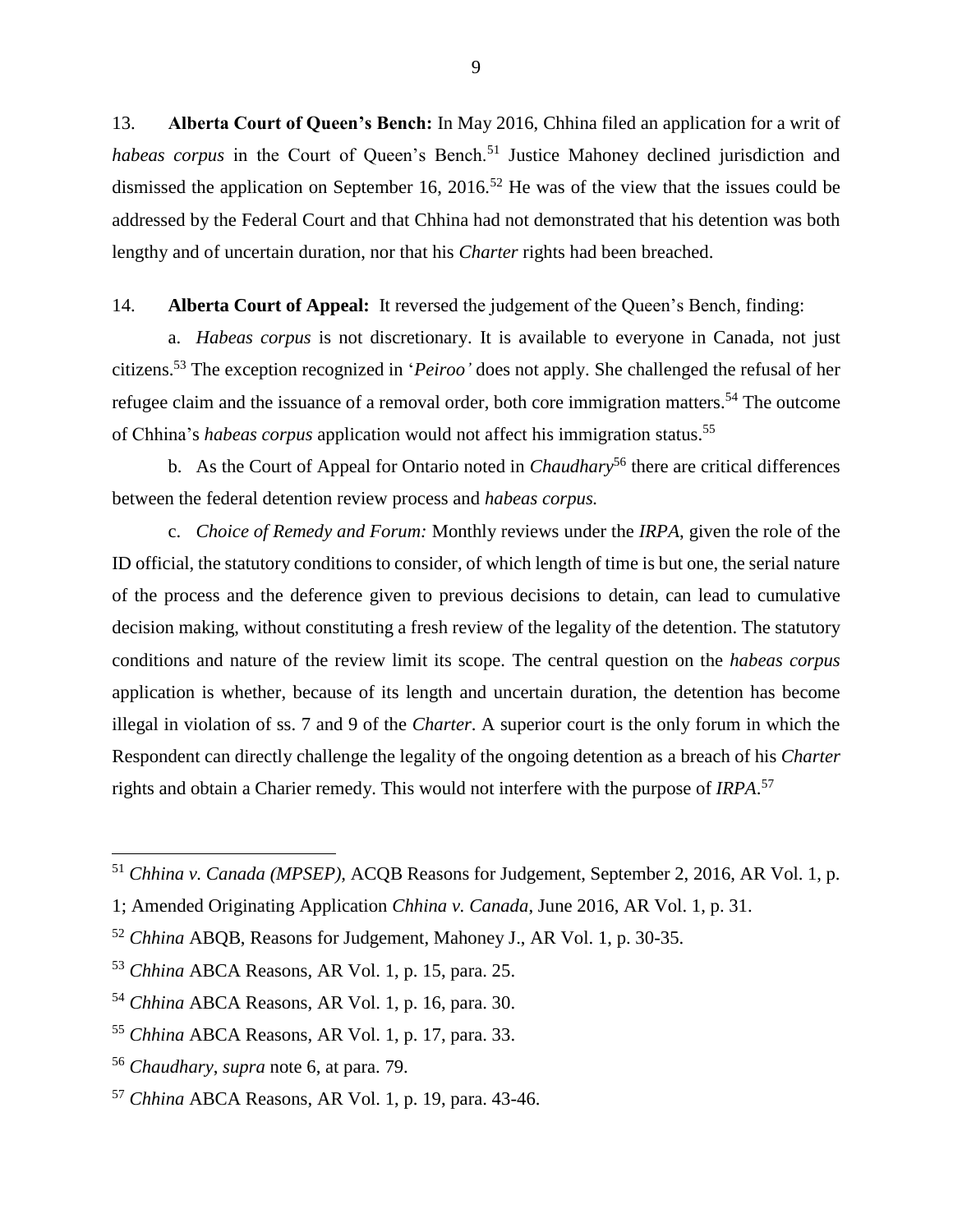d. *Expertise of Provincial Superior Courts:* Applications dealing with the legality of detention do not require expertise in immigration law. ID hearing officers are not equipped to consider and determine whether continued detention violates the *Charter*. They and the Federal Court can decide there is a *Charter* breach, but it cannot fairly be said that ID officers have *Charter* expertise. The Federal Court is constrained by standards of review and in scope by the decision below. Superior courts have vast experience in *Charter* litigation. 58

e. *Timeliness of and access to the remedy:* Access to *habeas corpus* is more readily available in local superior courts, where leave to appeal is not required. Whether the detention is legal is determined. by a single judge informed in the law; not a series of officers without *Charter* expertise constrained by others' decisions. Moreover, even if leave is granted by the Federal Court, judicial review is discretionary with the onus on the detainee to show the decision was incorrect, unreasonable, or procedurally unfair. *Habeas corpus* is a non-discretionary remedy. There is no compelling reason to deny immigration detainees redress to a constitutionally protected remedy.<sup>59</sup>

f. *Nature of the remedy and burden of proof:* The *IRPA* provides that the onus is on the Minister to demonstrate that detention is warranted (*IRPA,* s. 58). Once the Minister makes out a *prima facie* case for continued detention, the evidentiary burden shifts to the detainee. The Minister can satisfy the onus by relying on the prior reasons to detain. There must be "clear and compelling" reasons to depart from the prior reasons: *Thanabalasingham.* <sup>60</sup> *Habeas corpus* provides a fresh consideration. If a legitimate basis is raised to question the detention's illegality, the onus is on the Minister to justify this.<sup>61</sup>

## **PART II – POINTS IN ISSUE**

15. The Respondent maintains the judgement of the Court of Appeal for Alberta should be upheld by this Court because that Court did not err in concluding that the Court of Queen's Bench should not have declined jurisdiction:

<sup>58</sup> *Chhina* ABCA Reasons, AR Vol. 1, p. 19-20, para. 48-49.

<sup>59</sup> *Chhina* ABCA Reasons, AR Vol. 1, p. 20-21, para. 51-54.

<sup>60</sup> *Thanabalasingham*, *supra* note 42, at para. 10.

<sup>61</sup> *Chhina* ABCA Reasons, AR Vol. 1, p. 21, para. 54-59.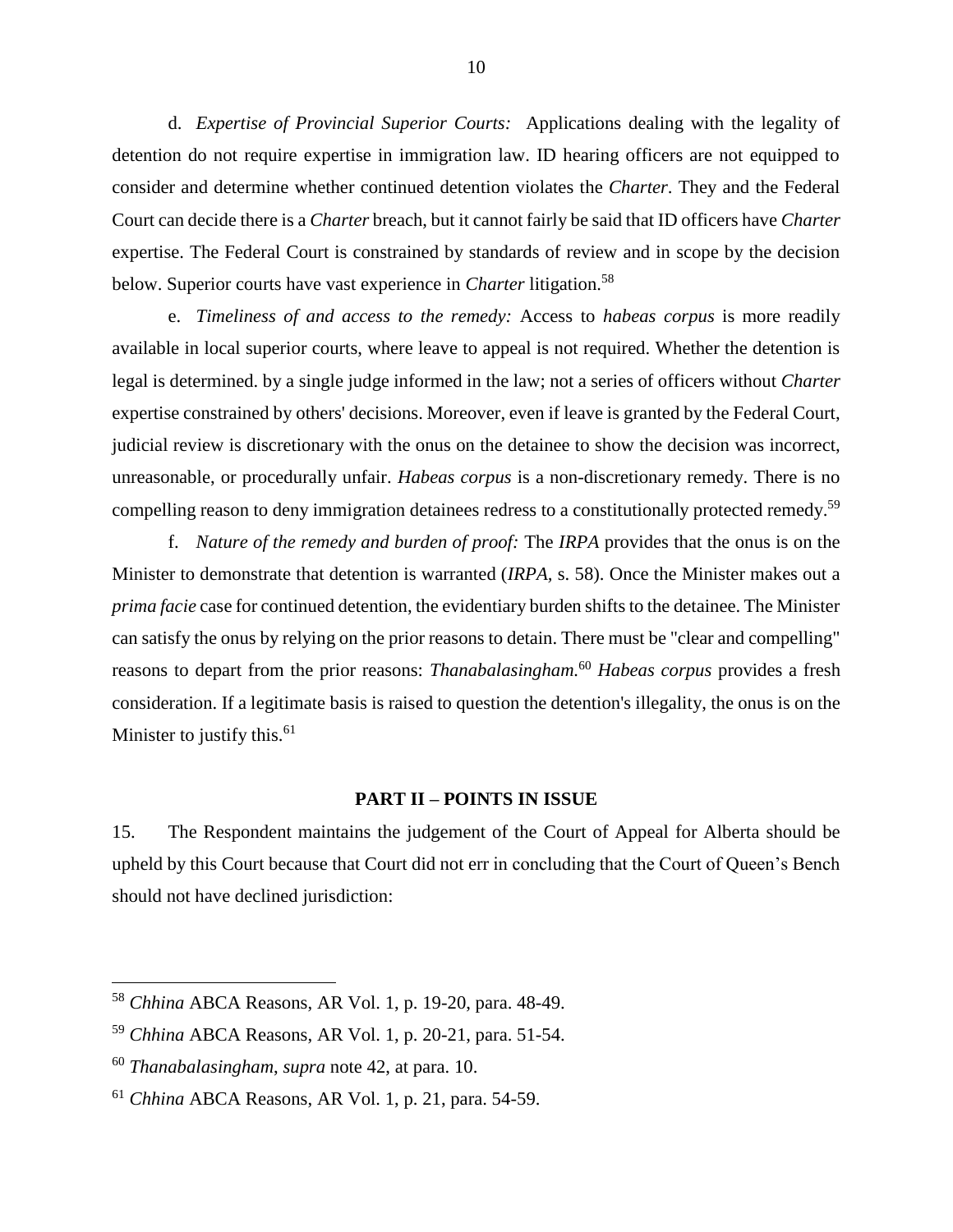a. Access to *habeas corpus* and to release if a person's detention is found unlawful are constitutional rights which can only be denied where justified in a free and democratic society.

b. This Court's reasoning in *May* was properly applied by the Court of Appeal.

#### **PART III – ARGUMENT**

**A. There is a right to access** *habeas corpus* **and to be released if the detention is unlawful. There is no justification for denying an immigration detainee access to a provincial superior court to challenge the lawfulness of his detention.** 

16. Chhina was asserting the right under s. 10(c) of the *Charter* to access the remedy of *habeas corpus* and to be released if his detention was found to be unlawful.<sup>62</sup> This section provides that:

Everyone has the right on arrest or detention … to have the validity of the detention determined by way of *habeas corpus* and to be released if the detention is not lawful.<sup>63</sup>

17. This Court has recognized the importance of the writ for persons who have had their liberty infringed.<sup>64</sup> It has been described as "a cornerstone of liberty", "a means of judicial control over the arbitrary behavior of the executive government", "the birthright of free people and a constitutionally recognized remedy."<sup>65</sup> In *May* this Court characterized it as a

<sup>62</sup> AR Vol.1, p. 32. Remedy sought was *habeas corpus*, and the applicable acts and regulations cited, included the *Charter* s. 7, s. 9, s. 10(c), s. 12, and s. 24(1).

<sup>63</sup> *Charter*, s. 10; See also *Habeas Corpus Act,* R.S.O. 1990, Ch. H.1.

<sup>64</sup> *May*, *supra* note 3, at para. 19-22; *Khela*, *supra* note 4, at paras. 27-29; *R. v. Miller*, [1985] 2 SCR 613; [1985] SCJ No. 79 [*Miller*], at paras. 14, 34-36; *Cardinal v. Kent Institution*, [1985] SCJ No. 78; [1985] 2 SCR 643 [*Cardinal*], at para. 13; *Morin v. Canada (National Special Handling Unit Review Committee)*, [1985] 2 SCR 662; [1985] SCJ No. 80 [*Morin*], at para. 13; *Mitchell v. The Queen*, [1976] 2 S.C.R. 570.

<sup>65</sup> *Chaudhary*, *supra* note 6, at para. 38. *Habeas corpus* is seen as a fundamental remedy for persons detained in other countries, such as Ireland, eg *In the matter of Art. 26 of the Constitution and in the matter of ss. 5 and 10 of the Illegal Immigrants (Trafficking) Bill, 1999* [S.C. No. 183 of 2000] [Aug 28, 2000] and the United States, see *Boumediene v. Bush*, 553 U.S. 723 (2007).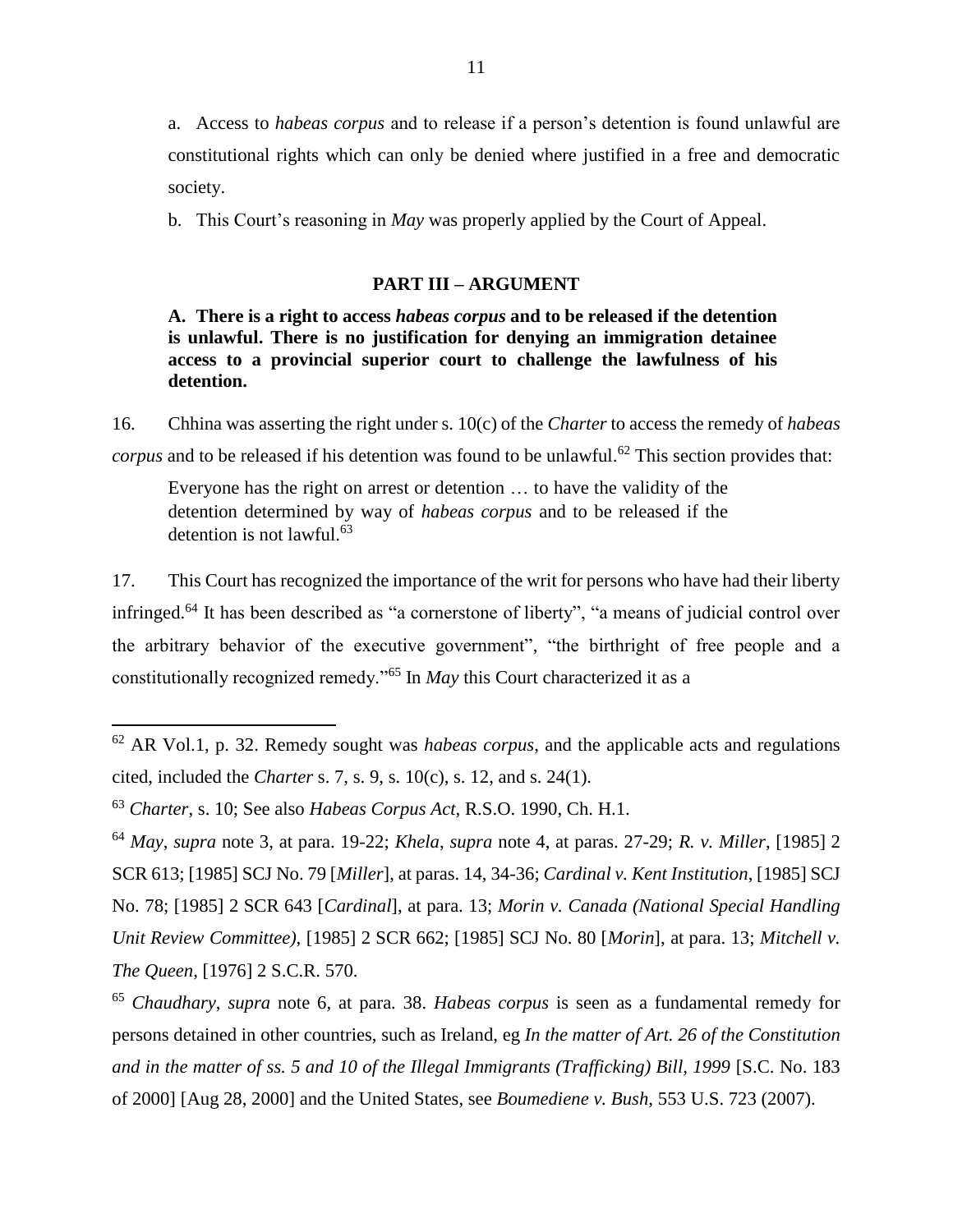…crucial remedy in the pursuit of two other fundamental rights protected by the *Charter*: (1) the right to liberty of the person and the right not to be deprived thereof except in accordance with the principles of fundamental justice (s. 7 of the *Charter*); and (2) the right not to be arbitrarily detained or imprisoned (s. 9 of the *Charter*).<sup>66</sup>

18. The *Charter* did not create new remedies, <sup>67</sup> so where *Charter* claims are advanced they are heard in courts which have the competence to address them in the context of the proceedings before them. A provincial superior court is a court of inherent and plenary jurisdiction over constitutional matters<sup>68</sup> but this does not mean that it must be the Court to hear applications raising *Charter* issues if there is another competent court with the jurisdiction to do this.

19. Federal courts are statutory courts created for the better administration of the laws of Canada.<sup>69</sup> Parliament has given jurisdiction over federal laws, including immigration laws, to these courts.<sup>70</sup> And while the Federal Courts have no plenary jurisdiction over constitutional matters,

 $\overline{a}$ 

<sup>68</sup> Superior Courts are 's. 96 courts' i.e. they existed at the time of confederation as common courts of inherent jurisdiction. *Constitution Act, 1867*, 30 & 31 Victoria, c.3 (UK), RSC 1985, Appendix II, No. 5 [*Constitution Act, 1867*], s. 96. See *Canada (AG) v. Law Society of BC* (Jabour), [1982] 2 SCR 307; [1982] SCJ No. 70; *Canada (Labour Relations Board) v. Paul L'Anglais*, [1983] SCJ No. 12; [1983] 1 SCR 147; *Strickland v. Canada (AG)*, [2015] SCJ No. 37; 2015 SCC 37.

<sup>69</sup> *Constitution Act, 1867*, s. 101. "The Parliament of Canada may, notwithstanding anything in this Act, from Time to Time provide for … the Establishment of any additional Courts for the better Administration of the Laws of Canada." See the *Federal Courts Act*, note 45, ss. 3 and 4. Both the Federal Court and the Court of Appeal are additional courts of law, equity and admiralty in and for Canada, for the better administration of the laws of Canada and superior courts of record having civil and criminal jurisdiction.

 $70$  This ousts the jurisdiction of the provincial superior courts to deal with immigration matters, see *Pringle v. Fraser*, [1972] SCR 821, (1972), 26 D.L.R. (3d) 28 [*Pringle*], at para. 9. The Appellant sought prerogative relief in the Ontario Superior Court to quash a deportation order, instead of pursing an appeal before the Immigration Appeal Board [IAB], a tribunal with the powers of a superior court of record. This Court found that the jurisdiction of the superior court had been ousted

<sup>66</sup> *May*, *supra* note 3, at para 22; *Chhina* ABCA Reasons, AR Vol. 1 p.

<sup>67</sup> *Mills v. The Queen*, [1986] 1 SCR 863; [1986] SCJ No. 39 [*Mills*], at para. 31.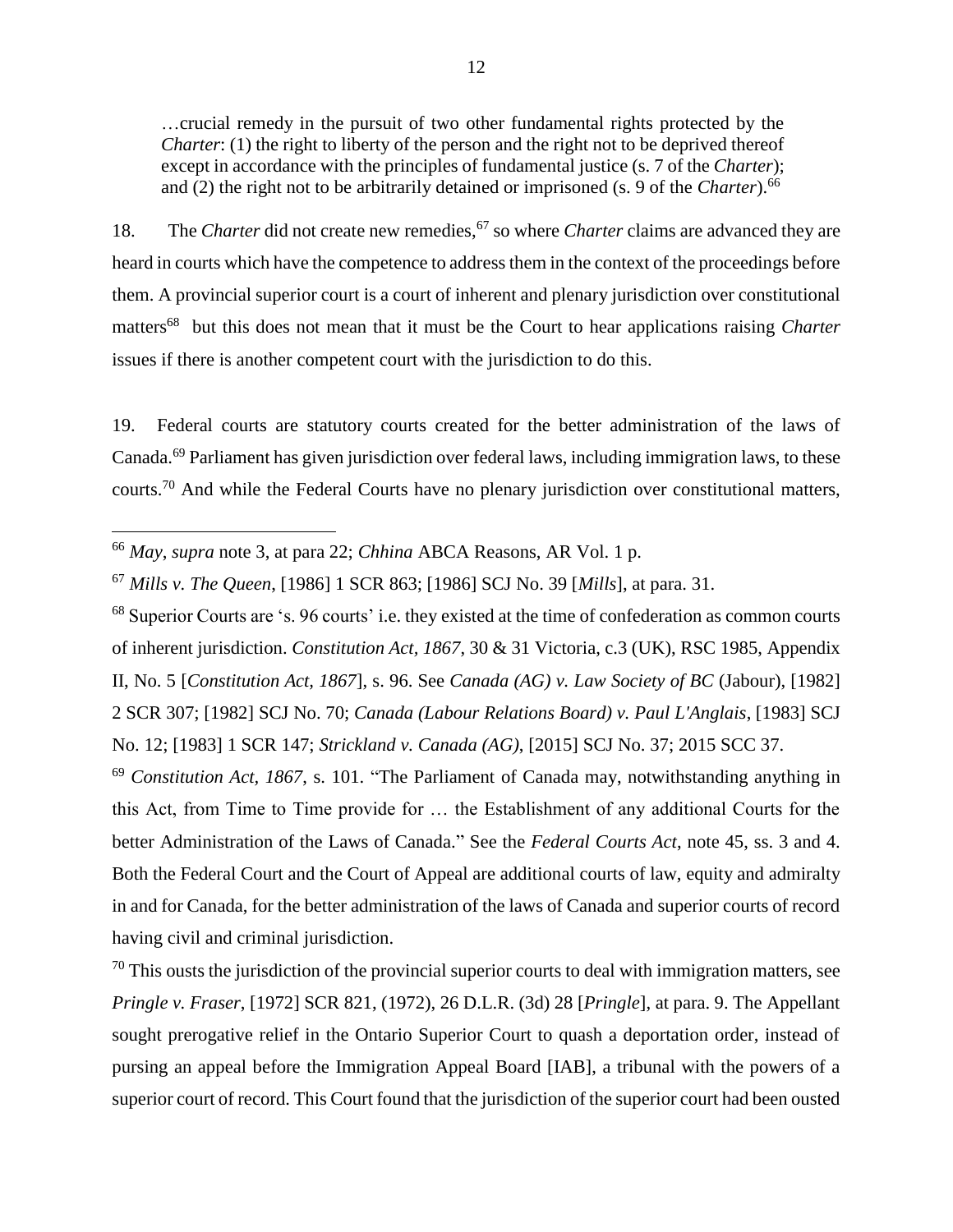they can address constitutional issues which arise in their consideration of the application of federal laws. <sup>71</sup> Justice Estey noted in *Northern Telecom* "…. the Federal Court is in the same position as any statutory court, provincial or federal, and therefore can determine the constitutional issue arising as a threshold question in the review of the administrative action in issue."<sup>72</sup>

20. Canadian courts have shown deference to Parliament's choice to give jurisdiction over federal matters to federal courts, even though there may be concurrent jurisdiction with superior courts in constitutional matters. This is exemplified in *Reza.* <sup>73</sup> He raised a challenge to the constitutional validity of federal legislation by application for declaratory and injunctive relief before the Ontario Superior Court, not the Federal Court. This Court concluded:

The Ontario Court (General Division) and the Federal Court had concurrent jurisdiction to hear the respondent's application but, under s. 106 of the Courts of Justice Act, any judge of the General Division had a discretion to stay the proceedings. Ferrier J. properly exercised his discretion on the basis that Parliament had created a comprehensive scheme of review of immigration matters and the Federal Court was an effective and appropriate forum. In view of our decision in *Kourtessis v. M.N.R.,* [1993] 2 S.C.R. 53, this was the correct

 $\overline{a}$ 

<sup>71</sup> *Canada (AG) v. TeleZone*, [2010] SCJ No. 62; 2010 SCC 62; *Canada (AG) v. McArthur*, [2010] SCJ No. 63; 2010 SCC 63; *Canadian Food Inspection Agency v. Professional Institute of the Public Service of Canada*, [2010] SCJ No. 66; [2010] 3 SCR 657.

<sup>72</sup> *Northern Telecom Canada v. Communication Workers of Canada*, [1983] SCJ No. 55; [1983] 1 SCR 733; *Canada (MCI) v. Tobiass*, [1997] 3 SCR 391; [1997] SCJ No. 82, at para. 48; citing *Roberts v. Canada*, [1989] 1 SCR 322, at p. 331, "the Federal Court is without any inherent jurisdiction such as that existing in provincial superior courts"; *McNamara Construction (Western) v. The Queen*, [1977] 2 S.C.R. 654. The Court has recognized, see for e.g. *Tropwood A.G. v. Sivaco Wire & Nail*, [1979] 2 SCR 157, [1979] SCJ No. 39, that "federal law" is a "body of federal law, be it statute, common law or other, competently enacted or recognized by Parliament, upon which the jurisdiction could be exercised" by Federal Courts (p. 161).

<sup>73</sup> *Reza v. Canada*, [1994] 2 SCR 394, [1994] SCJ No. 49; paras. 16, 21; see also, *Chaudhary*, *supra* note 6, at para. 68.

because of the appellate remedy at the IAD, including on equitable grounds. Parliament's authority to deny or remove certiorari jurisdiction from provincial superior courts over deportation orders was not challenged.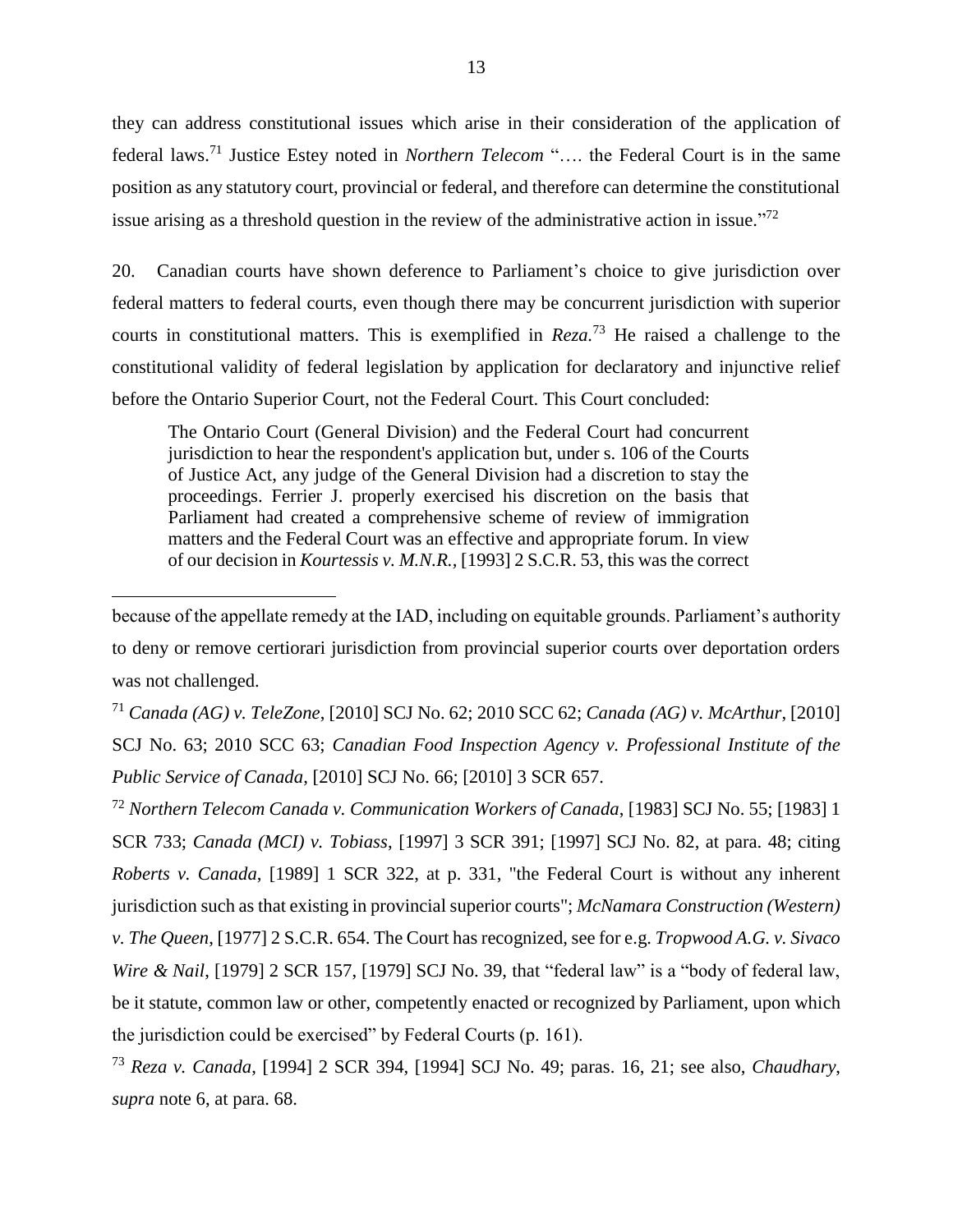approach.

 $\overline{a}$ 

21. Where there is concurrent jurisdiction in respect of constitutional challenges seeking relief under s. 24 of the *Charter*<sup>74</sup> or s. 52 of the *Constitution Act*, 1982<sup>75</sup> a provincial superior court judge may refuse to entertain the application where there is comprehensive statutory scheme and an effective and appropriate review process in the Federal Court.

22. A claim under s. 10(c) of the *Charter* differs from the remedies contemplated in s. 24 of the *Charter* and s. 52 of the *Constitution Act, 1982.* It provides rights – to seek habeas corpus and to be released if the detention is unlawful – which can only be effected in a provincial superior court. The Federal Court was not given habeas corpus jurisdiction. So while Parliament has established a scheme for the admission and removal of non-citizens, which grants the power to detain to administrative officers, this cannot be taken as an intention to override the jurisdiction of a provincial superior court to determine the lawfulness of a detention by way of *habeas corpus*. 76

23. The common law has long recognized, however, that provincial superior courts have a discretion to refuse to entertain an application for a writ of *habeas corpus* because of the existence of another appropriate remedy. This appears to have developed, largely because appellate remedies

<sup>74</sup> *Charter* s. 24(1): "Anyone whose rights or freedoms, as guaranteed by this *Charter*, have been infringed or denied may apply to a court of competent jurisdiction to obtain such remedy as the court considers appropriate and just in the circumstances."

<sup>75</sup> *Constitution Act, 1982, being Schedule B to the Canada Act 1982* (UK), 1982, c11 [*Constitution Act, 1982*], s. 52(1): "The Constitution of Canada is the supreme law of Canada, and any law that is inconsistent with the provisions of the Constitution is, to the extent of the inconsistency, of no force or effect."

<sup>76</sup> *May, supra.,* note 3 at para. 53, 60. The reference by this Court in May was to *Pringle v. Fraser*, supra. which was decided before the Charter was enacted and addressed ouster of concurrent jurisdiction, which does not arise here as the Federal Court does not have *habeas corpus* jurisdiction, except in respect of Canadian Forces personnel stationed abroad, see Federal Courts Act, note 45, s. 18(2)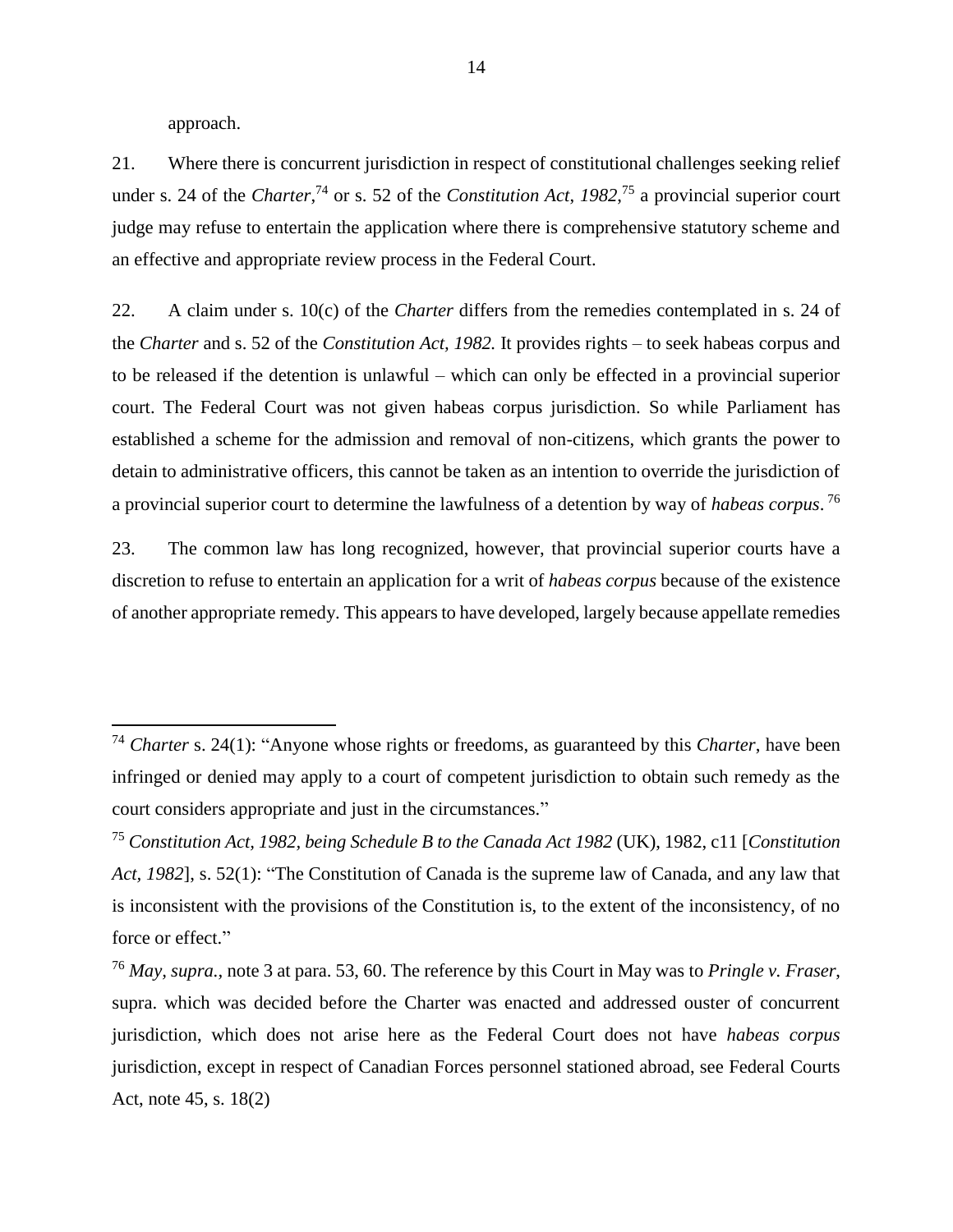provided a more appropriate avenue of redress.<sup>77</sup>

24. After the *Charter* came into effect, this Court addressed the scope and availability of *habeas corpus*. In *Miller*<sup>78</sup> Justice LeDain, in considering whether *habeas corpus* was available to challenge a form of confinement, noted:

After giving consideration to the two approaches to this issue, I am of the opinion that the better view is that *habeas corpus* should lie to determine the validity of a particular form of confinement in a penitentiary notwithstanding that the same issue may be determined upon certiorari in the Federal Court. The proper scope of the availability of *habeas corpus* must be considered first on its own merits, apart from possible problems arising from concurrent or overlapping jurisdiction. The general importance of this remedy as the traditional means of challenging deprivations of liberty is such that its proper development and adaptation to the modern realities of confinement in a prison setting *should not be compromised by concerns about conflicting jurisdiction*. ….. [*Habeas corpus*] should lie in my opinion to challenge the validity of a distinct form of confinement or detention in which the actual physical constraint or deprivation of liberty, as distinct from the mere loss of certain privileges, is more restrictive or severe than the normal one in an institution.

25. Recently this Court revisited the scope and availability of *habeas corpus*, reaffirming the reasoning of the Court in *Miller*. <sup>79</sup> It concluded in *May*, and reaffirmed this in *Khela*, <sup>80</sup> that there were very limited instances where a superior court judge could decline to hear an application for a writ of *habeas corpus*. Two examples were identified in *May:*

In principle, the governing rule is that provincial superior courts should exercise their jurisdiction. However, in accordance with this Court's decisions, provincial superior courts should decline *habeas corpus* jurisdiction only where (1) a statute such as the Criminal Code, R.S.C. 1985, c. C-46, confers jurisdiction on a court of appeal to correct the errors of a lower court and release the applicant if need be or

<sup>77</sup> See for e.g. *Goldhar v. The Queen*, [1960] SCR 431, at pp. 438-439, 440-441; *Re Perry and Steele*, [1959] PEIJ No. 1, at para. 6-9; *Re McIntosh*, [1942] OJ No. 310, at para. 3.

<sup>78</sup> *Miller*, *supra* note 64, at para. 36; see also *Morin*, *supra* note 64, at para. 13. This equally applies to the concerns that the AG raised at paragraphs 131 to 133 of her memorandum. The superior court can impose conditions on release, as can an ID official. The Ontario Court of Appeal addressed this in Ogiamien, providing a workable solution. See *Ogiamien 1*, *supra.*, note 6, at para.

<sup>59-60.</sup> This was addressed as well by this Court in *Steele, supra,* note 84, at para. 84.

<sup>79</sup> *May*, *supra* note 3, at para. 31; *Khela*, *supra* note 4, at para. 33.

<sup>80</sup> *Khela*, *supra* note 4, at para. 42.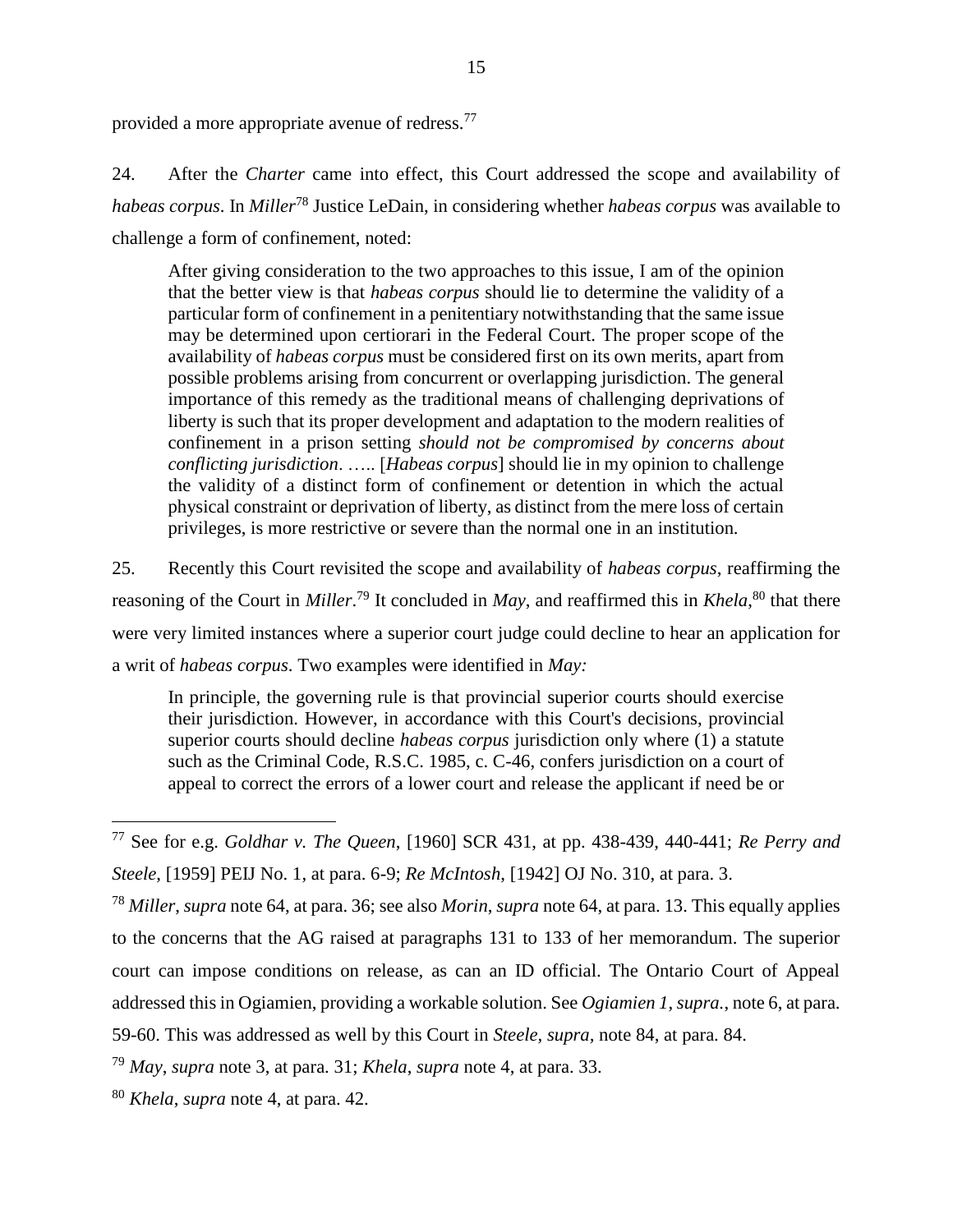(2) the legislator has put in place complete, comprehensive and expert procedure for review of an administrative decision. $81$ 

26. Both exceptions identified by this Court are ones where the core issue was not detention *per se* but the substantive decision on the merits, i.e. a challenge to a conviction which led to detention or, as in *Peiroo*, a challenge to a deportation order leading to removal, which could also lead to detention, although she was not actually detained.<sup>82</sup>

27. The case at bar concerns a detainee seeking release by way of *habeas corpus*. It is not an 'end run' around the Federal Court seeking to quash a removal order or status decision. The Respondent was seeking to use *habeas corpus* in its traditional form – as a means to directly challenge the lawfulness of his detention, pending the disposition of his immigration issues.<sup>83</sup> This Court has not recognized a discretion on the part of a superior court judge to decline jurisdiction where the challenge is purely to the lawfulness of a detention.<sup>84</sup>

<sup>81</sup> *May*, *supra* note 3, at para. 50.

<sup>82</sup> *Peiroo v. Canada (MEI)* (1989), 69 OR (2d) 253, [1989] OJ No. 805 (CA), leave to appeal ref'd, [1989] SCCA No. 322, [*Peiroo*]. *Pringle, supra* note 70, the other immigration case cited by the Court in *May*, *supra* note 3, at para. 39, involved an application for certiorari in a superior court, not *habeas corpus.* It concerned a challenge to the validity of a deportation order, not detention. It was a case where Parliament had given jurisdiction to determine the validity of deportation orders to a board with the powers of a statutory court, ousting the superior court's jurisdiction.

<sup>83</sup> *May*, *supra* note 3, at paras. 21, 31; citing *Miller*, *supra* note 64; *Peiroo*, *supra* note 82, at para. 21; *Chaudhary*, *supra* note 6, at para. 62.

<sup>84</sup> In *May*, *supra* note 3, at paras. 41-50, this Court addressed the developing expansion of limits to *habeas corpus* jurisdiction in the prison context and otherwise in reliance on cases like *Steele v. Mountain Institution* [1990] 2 SCR 1385 *[Steele],* at para. 83. Although decided after the *Miller*, *Morin* and *Cardinal* trilogy, the Court had not referenced them, nor had there been reliance on s. 10(c) of the *Charter*. The Minister's reliance on *Steele* at paragraphs 81-83 of her memorandum, is misplaced. In *May*, *supra* note 3, at paras. 42-43 it was clarified that a new exception was not created by the Steele judgment and the limits recognized by the lower courts in the prison context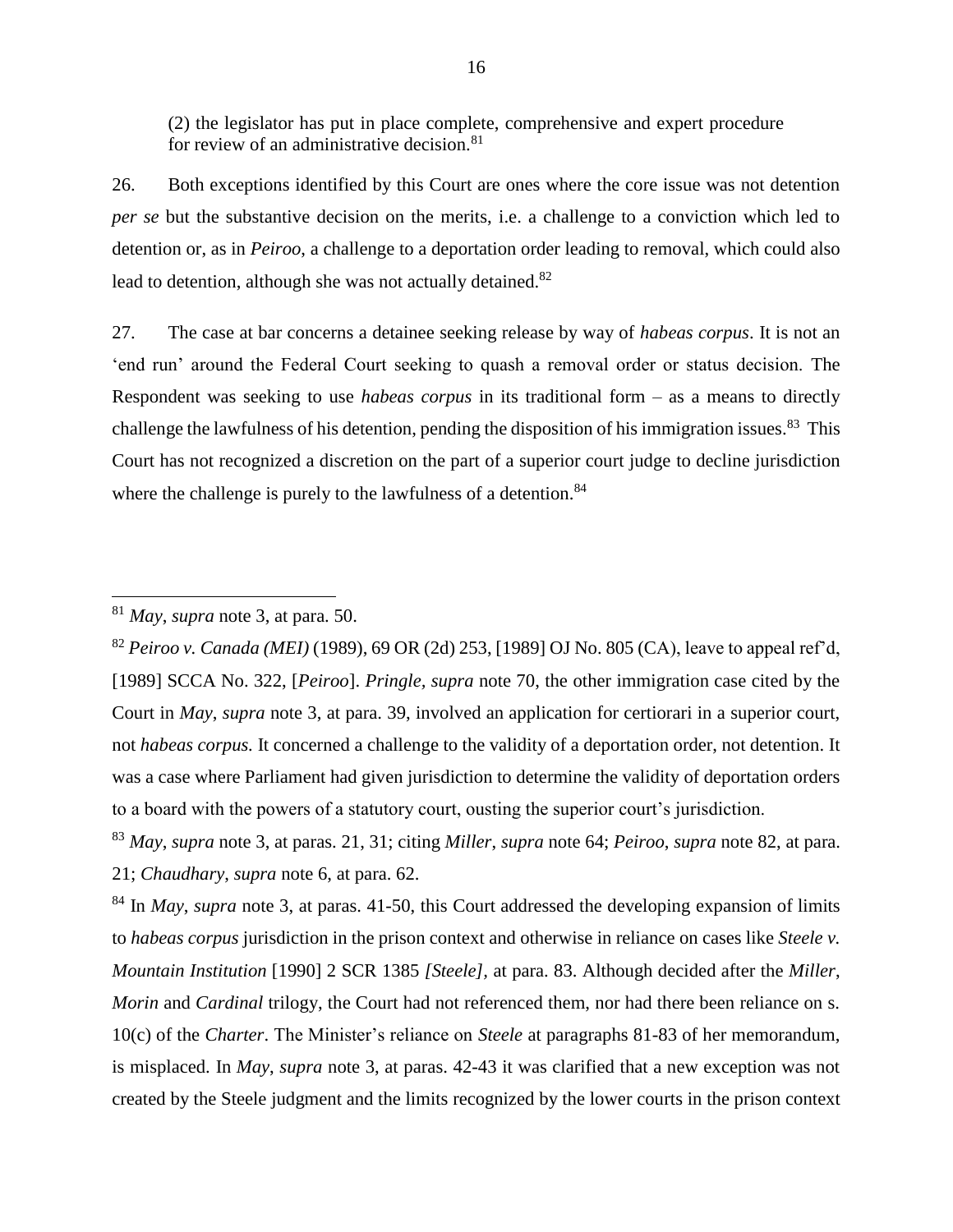28. This submission is strengthened by a consideration of the availability of the remedy in light of its entrenchment in s. 10 of the *Charter*. Although this did not change its availability or the substance of the application as the AG has noted, the common law discretion to be exercised by a court in declining jurisdiction is constrained by section 1 of the *Charter*. Rights and freedoms set out in the *Charter* may only be infringed where this is demonstrably justified in a free and democratic society under s. 1 of the *Charter*. While it is a common law 'rule' as to the exercise of a judicial discretion, this Court has indicated that such rules must be interpreted in a manner consistent with the *Charter.* It has revisited common law rules where it is apparent that they do infringe rights or freedoms under the *Charter*. <sup>85</sup> As this Court indicated in *R. v. Swain*: 86

Before turning to s. 1, however, I wish to point out that because this appeal involves a *Charter* challenge to a common law, judge-made rule, the *Charter* analysis involves somewhat different considerations than would apply to a challenge to a legislative provision. For example, having found that the existing common law rule limits an accused's rights under s. 7 of the *Charter*, it may not be strictly necessary to go on to consider the application of s. 1. Having come to the conclusion that the common law rule enunciated by the Ontario Court of Appeal limits an accused's right to liberty in a manner which does not accord with the principles of fundamental justice, it could, in my view, be appropriate to consider at this stage whether an alternative common law rule could be fashioned which would not be contrary to the principles of fundamental justice.

If a new common law rule could be enunciated which would not interfere with an accused person's right to have control over the conduct of his or her defence, I can see no conceptual problem with the Court's simply enunciating such a rule to take the place of the old rule, without considering whether the old rule could nonetheless be upheld under s. 1 of the *Charter*. Given that the common law rule was fashioned by judges and not by Parliament or a legislature, judicial deference to elected bodies is not an issue. If it is possible to reformulate a common law rule so that it will not conflict with the principles of fundamental justice, such a reformulation should be

unduly limited the scope and availability of *habeas corpus* and were incompatible with the Court's jurisprudence.

<sup>85</sup> *R. v. Swain,* [1991] 1 S.C.R. 933, [1991] S.C.J. No. 32 [*Swain*], at para. 49-50; *R. v. Daviault*, [1994] S.C.J. No. 77; [1994] 3 S.C.R. 63 *[Daviault],* at para. 49; R. v. Clayton, [2007] S.C.J. No. 32, at para. 105-106; *Dagenais v. Canadian Broadcasting Corp.,* [1994] 3 SCR 835; [1994] S.C.J. No. 104 *[Dagenais],* at para. 67; *Canadian Broadcasting Corp. v. The Queen*, [2011] 1 SCR 65

*<sup>[</sup>CBC],* at para 13.

<sup>86</sup> *Swain, supra*., note 85 at para. 49-50.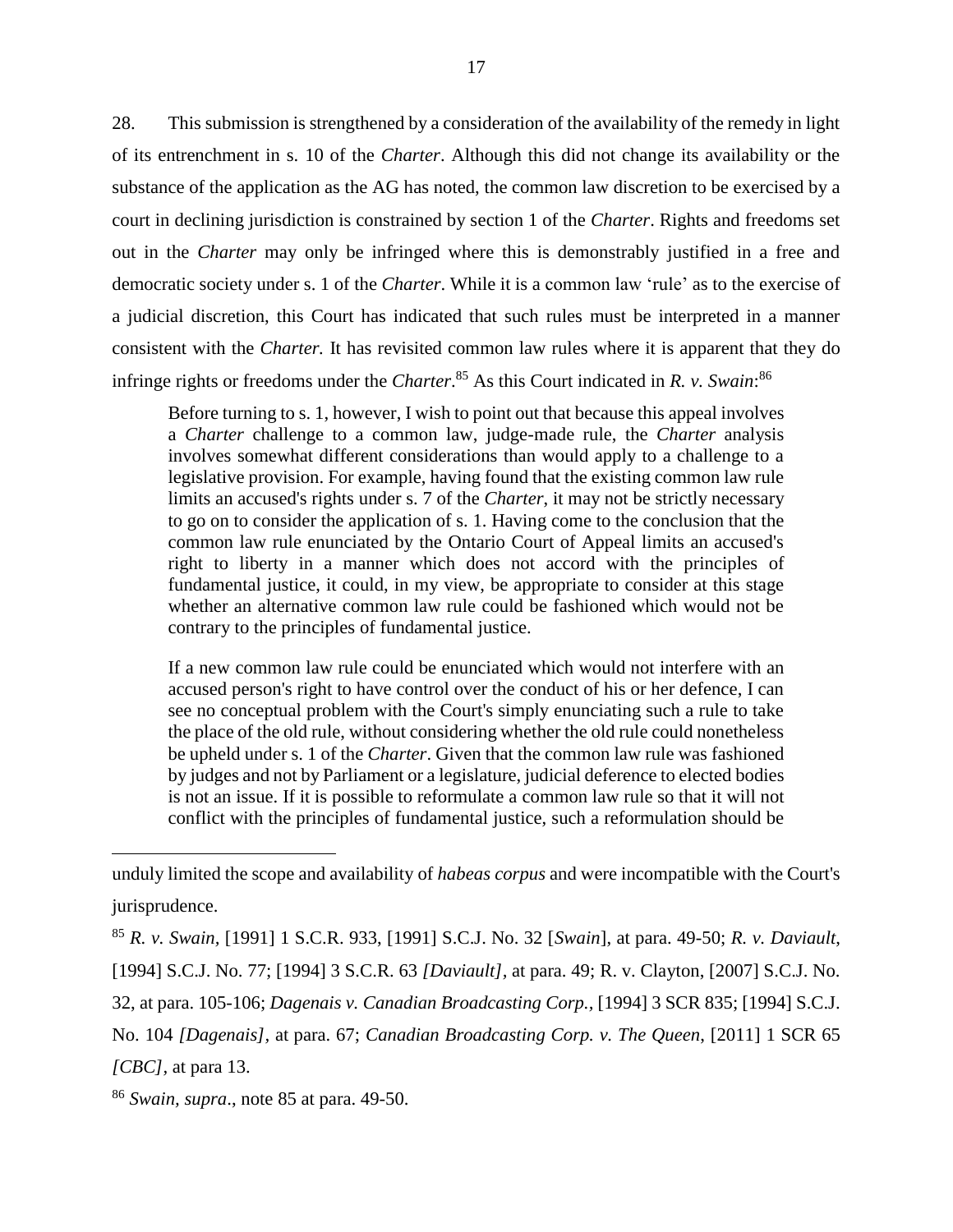undertaken.

29. Here the common law rule governing the exercise of discretion by a superior court judge to refuse to hear an application for *habeas corpus*, does not need to be refashioned: it needs to be clarified. The '*Peiroo*' exception – declining jurisdiction in immigration matters where there is a complete, comprehensive and expert procedure for review of an administrative decision – does not extend to applications brought by detainees seeking to challenge the lawfulness of their detention pending a determination of their status in Canada.

30. It should not matter whether there is a complete, comprehensive, and expert procedure in place in the Federal Court because the issue in the case at bar is, at its core, the lawfulness of a detention, not the validity of a removal order or other status decision under immigration legislation.<sup>87</sup> *Habeas corpus* has always been available to persons seeking to use it as it was traditionally intended – to challenge the lawfulness of that person's detention.<sup>88</sup> As this Court stated in *May*:

Thus, as a matter of general principle, *habeas corpus* jurisdiction should not be declined merely because of the existence of an alternative remedy. Whether the other remedy is still available or whether the applicant has foregone the right to use it, its existence should not preclude or affect the right to apply for *habeas corpus* to the Superior Court of the province: Sharpe, at p. 59.<sup>89</sup>

## **B. The statutory scheme for detention review under the** *IRPA* **is not as broad as nor more advantageous than** *habeas corpus***.**

31. While the Respondent maintains that the general principle applies, it is acknowledged that this Court has recognized two limited exceptions to this principle: where there is an appeal to a court of appeal to correct the errors of a lower court and release if need be and where there is a

<sup>87</sup> *Miller*, *supra* note 64, at para. 36; *Morin*, *supra* note 64, at para. 13; *May*, *supra* note 3, at paras.

<sup>31, 50;</sup> *Khela*, *supra* note 4, at paras. 33, 42.

<sup>88</sup> *Miller*, *supra* note 64, at para. 36; *Morin*, *supra* note 64, at para. 13; *May*, *supra* note 3, at paras.

<sup>31, 50;</sup> *Khela*, *supra* note 4, at paras. 33, 42.

<sup>89</sup> *May*, *supra* note 3, at para. 34.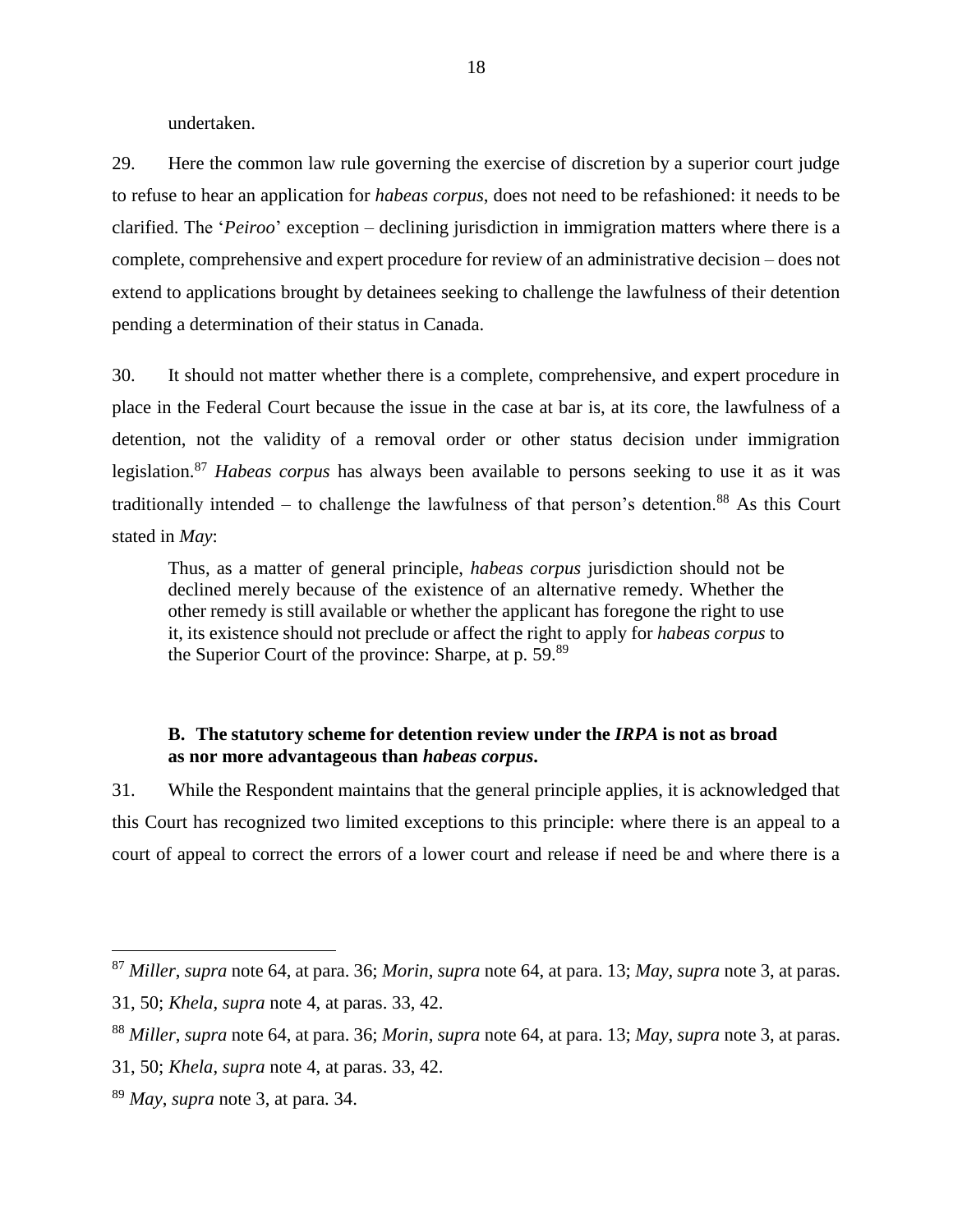complete, comprehensive and expert procedure for review of an administrative decision.<sup>90</sup> It is the latter exception which the AG maintains applies in this case.

32. The case which has become the short term for this exception, *Peiroo*, <sup>91</sup> was a judgement of the Court of Appeal for Ontario. Ms. Peiroo was challenging a removal order issued against her and her exclusion from the refugee determination process.<sup>92</sup> The Court of Appeal for Ontario upheld the decision of the Ontario Superior Court judge to refuse to hear the application:

Parliament has established in the [Immigration] Act, particularly in the recent amendments which specifically address the disposition of claims of persons in the position of the appellant, a comprehensive scheme to regulate the determination of such claims and to provide for review and appeal in the Federal Court of Canada of decisions and orders made under the Act, the ambit of which review and appeal is as broad as or broader than the traditional scope of review by way of *habeas corpus* with certiorari in aid. In the absence of any showing that the available review and appeal process established by Parliament is inappropriate or less advantageous than the *habeas corpus* jurisdiction of the Supreme Court of Ontario, it is my view that this court should, in the exercise of its discretion, decline to grant relief upon the application for *habeas corpus* in the present case, which clearly falls within the purview of that statutory review and appeal process.<sup>93</sup>

33. If the existence of an alternative procedure to review an administrative decision is a

 $\overline{a}$ 

<sup>92</sup> *Peiroo* (*supra* note 82) has been referenced by this Court in *May*, *supra* note 3, at para. 41 and in *Khela*, *supra* note 4, at para. 55 and because of this has been referenced by the AG as historical recognition by this Court that the *IRPA* provides a "complete, comprehensive, and expert parallel process". However, this is the actually the first time that this Court has been asked to directly address this issue in the context of an immigration detainee challenging the lawfulness of detention, pending a final resolution of status in Canada. This is significant as the Minster assumes at para. 99 of her memorandum that this Court had the immigration legislation before it when it referenced the *Peiroo* judgement in *May v. Fernadale*, *supra*. note 3 at para.39. The legislation in play when *Peiroo* was considered was the *Immigration Act*, S.C. 1978, while the legislation in place today is the *IRPA*, S.C. 2001.

<sup>93</sup> *Peiroo*, *supra* note 82, at para. 21.

<sup>90</sup> *May*, *supra* note 3, at para. 50.

<sup>91</sup> *Peiroo*, *supra* note 82, at para. 21.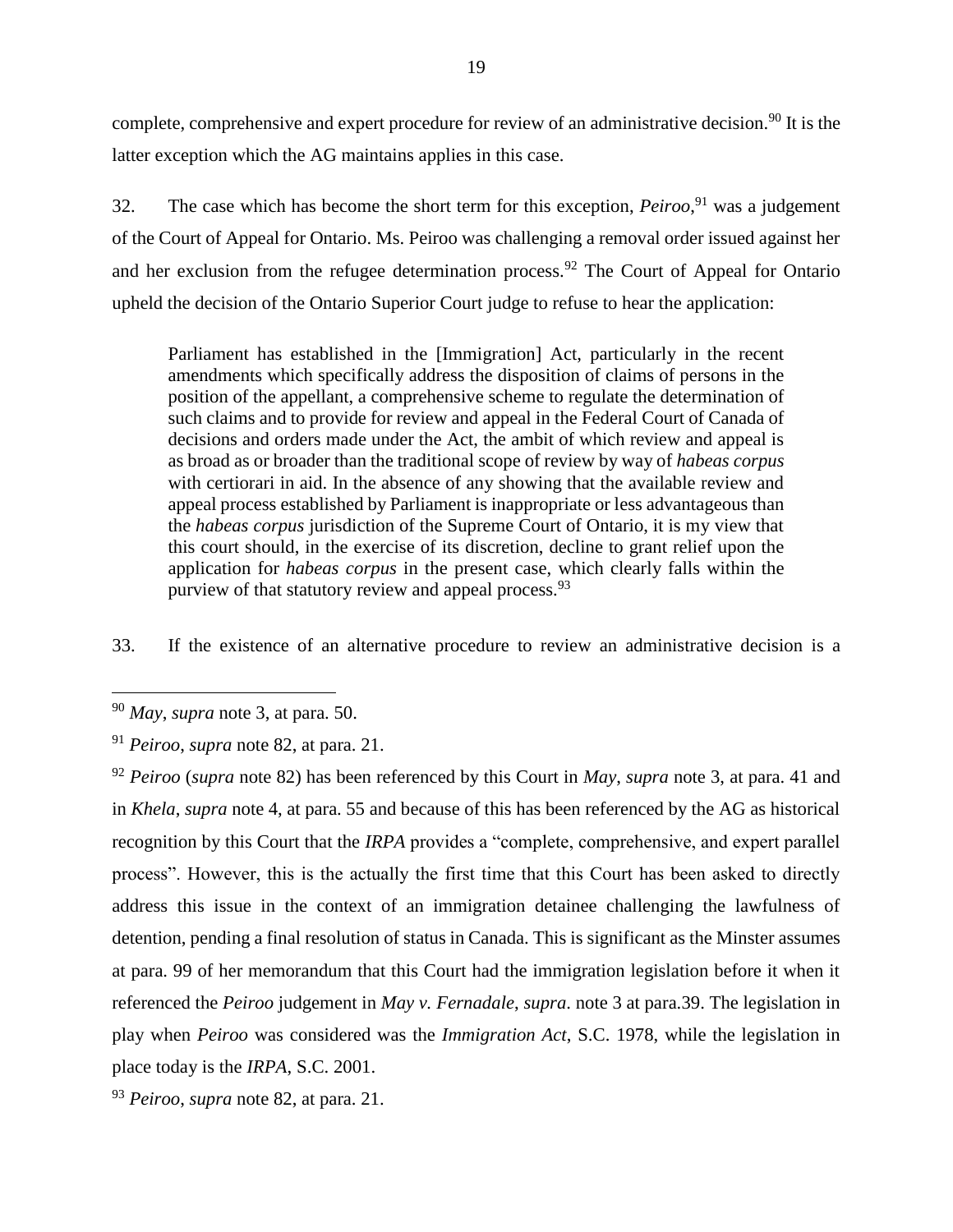relevant consideration when a detainee under federal immigration legislation comes before a provincial superior court judge seeking to challenge the validity of their detention by way of *habeas corpus* pending a final resolution of their status in the country, then the Respondent maintains that the Court of Appeal did not err in concluding that the federal review and appeal process is not a complete, comprehensive and expert procedure such that a superior court judge should decline to hear the application.

34. The Court of Appeal for Alberta<sup>94</sup> agreed with the Ontario Court of Appeal in *Chaudhary*, that on a comparison between the administrative processes in the *IRPA* and *habeas corpus*- as to the question to be answered, the onus and the review process – *habeas corpus* was more advantageous.<sup>95</sup> It then applied the reasoning of this Court in assessing the significant differences between the Federal Court review process and *habeas corpus*, as to (1) the choice of remedies and forum; (2) the expertise of provincial superior courts; (3) the timeliness of the remedy; (4) local access to the remedy; and (5) the nature of the remedy and the burden of proof.<sup>96</sup> It concluded, as this Court did in *May* and *Khela*, that the review was not as broad and advantageous as *habeas corpus*. <sup>97</sup> As the factors overlap, the review process the third of the first three points, which concerns the Federal Court is addressed under nature of the remedy and burden of proof.

## *Immigration Division Officials*

 $\overline{a}$ 

35. The AG maintains that the proceedings before the Immigration Division, coupled with a review in the Federal Court is a complete, comprehensive and expert scheme such that *habeas corpus* should not be available to immigration detainees. As it urged before the Court of Appeal for Alberta, the AG maintains before this Court at paragraph 64 of its memorandum, that the appropriate comparison is between the ID official on a detention review and a provincial superior court on a *habeas corpus* application.<sup>98</sup> The Respondent maintains that while the Court can

<sup>94</sup> *Chhina* ABCA Reasons, AR Vol. 1, p. 17, para. 36.

<sup>95</sup> *Chaudhary*, *supra* note 6, at para. 78-84.

<sup>96</sup> *May*, *supra* note 3, at paras. 39-40, 65; *Khela*, *supra* note 4, at para. 38; *Chaudhary*, *supra* note 6, at para. 97.

<sup>97</sup> *Chhina* ABCA Reasons, AR Vol. 1, p. 22, para. 61.

<sup>98</sup> *Chhina* ABCA Reasons, AR Vol. 1, p. 21, para. 54.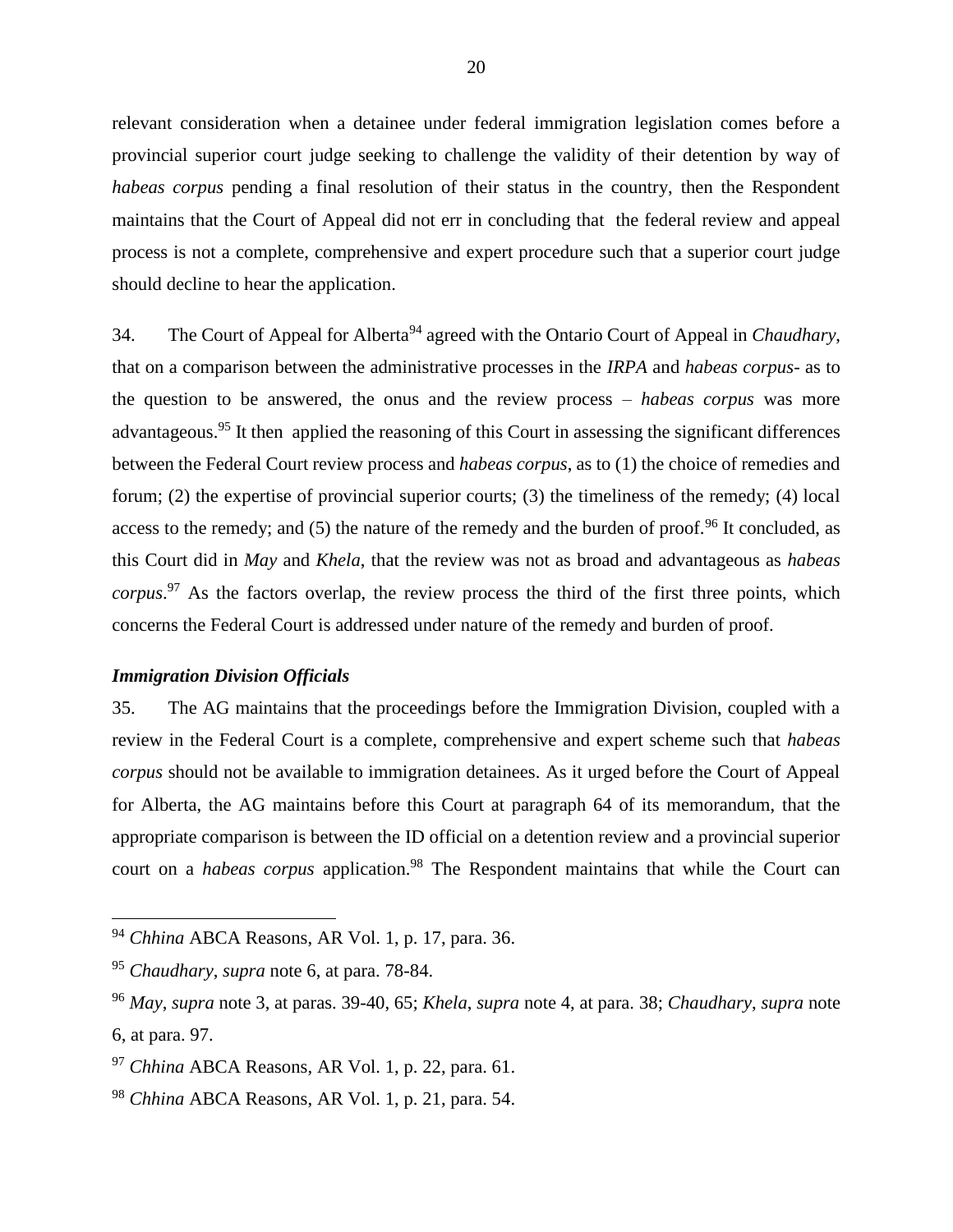consider the proceedings before the Immigration Division in the overall context and particularly in determining the scope of the Federal Court's jurisdiction on review, the comparison between the process before these administrative officers and a justice of a provincial superior court is inappropriate. The Immigration Division provides no judicial oversight of deprivations of liberty under the *IRPA*. The comparison must be between the provincial superior courts and the Federal Court.

36. Further, there are significant deficiencies in respect of the Immigration Division. As noted, it is not a judicial body and:

a. While ID officials are independent, its members need not be legally trained. They may be very familiar with their home statute, but one cannot assume that they have an expertise in administrative law or human rights principles. <sup>99</sup>

b. It is a creature of statute: the *IRPA* requires that ID officials review the past reasons for continuing detention not the legality of the detention itself.<sup>100</sup> Officials cannot consider other factors, such as the location of detention or the conditions of detention.

c. Once a person is detained, ID officials must have compelling reasons to depart from earlier decisions to detain.<sup>101</sup> The burden on the detainee to establish grounds for release becomes exponentially higher, the longer the detention continues, notwithstanding that the onus technically remains on the Minister.<sup>102</sup>

d. ID officials hear cases every 30 days, regardless of whether there is a review in process in the Federal Court, such that the immediate past decision becomes moot with every new

<sup>99</sup> *IRPA*, s. 153(4). The AG compares ID officials to the appeal board in *Pringle, supra.* note 70 and *Peiroo, supra.* note 82. There was no appeal tribunal for Peiroo only leave and judicial review in the Federal Court. And Pringle had an appeal to the Immigration Appeal Board, which had the powers of a superior court of record. See *Immigration Appeal Board Act,* R.S.C. 1970, c. I-3. <sup>100</sup> *IRPA*, s. 57.

<sup>101</sup> *Thanabalasingham*, *supra* note 42. at paras. 10, 14-16.

<sup>102</sup> *Chaudhary*, *supra* note 6, at paras. 89-90.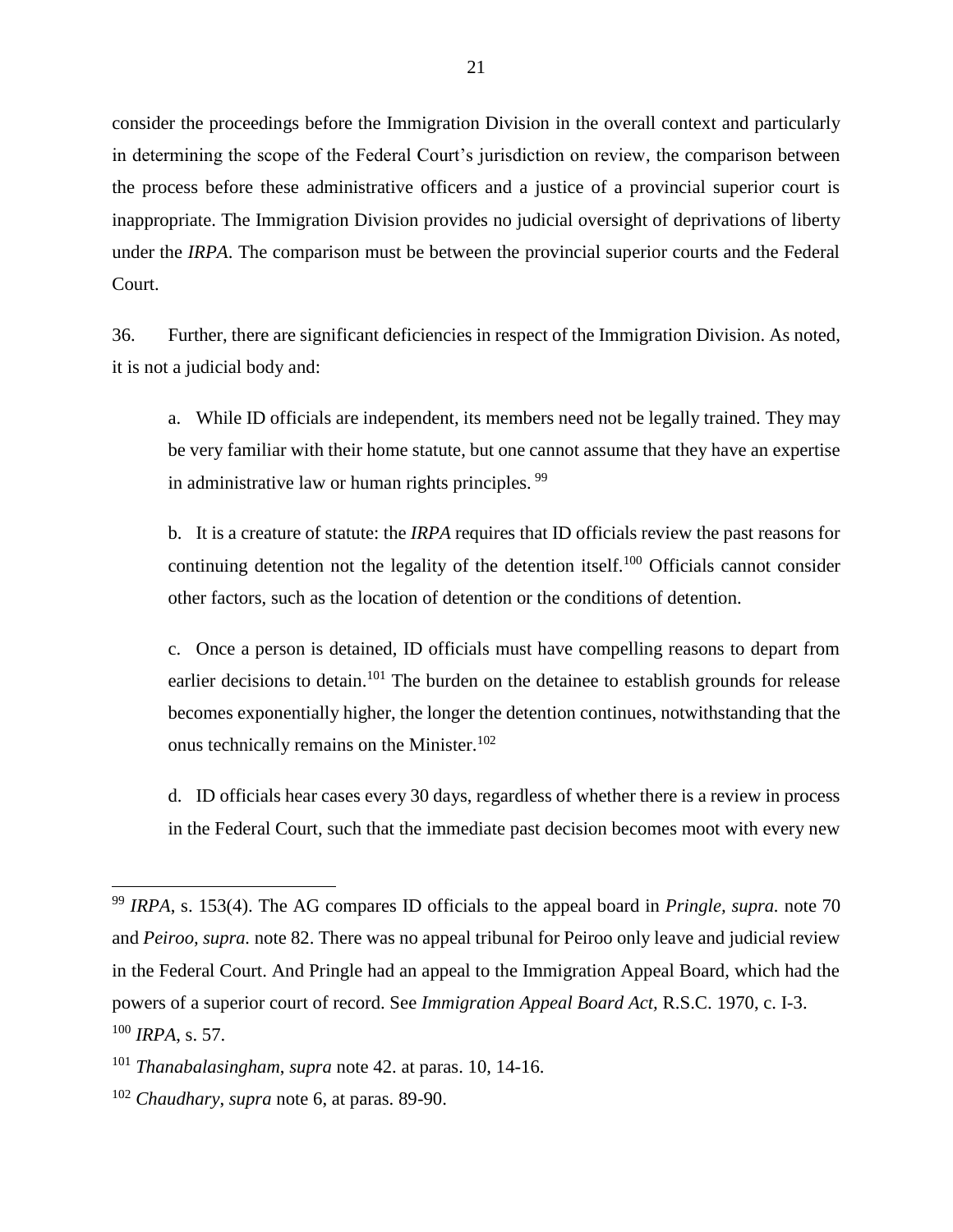decision made. 103

37. The comparators canvassed by the Court of Appeal for Ontario and adopted by the Court of Appeal for Alberta – the question to be answered and the onus<sup>104</sup> - are both appropriate and supportive of the conclusion that the Immigration Division, in addition to not providing a judicial determination of the need to detain, is not a body that can otherwise substitute for a superior court judge reviewing the lawfulness of a detention on an application for a writ of *habeas corpus.*

#### *Question to be answered*

38. On a *habeas corpus* application, the detainee must establish that they are detained and that reasonable and probable grounds exist for the complaint. The Court then determines if the detention is lawful. This could, but need not, be linked to an individual decision to detain. In the immigration cases brought in recent years before the courts, the review of detention was of the ongoing process,<sup>105</sup> much like the review in *Steele*. <sup>106</sup> If the challenge is to the length and uncertain duration of the detention, this is the issue addressed by the Court in order to determine if the applicant's rights under s. 7, s. 9 or possibly s. 12 have been infringed. If they have been then the detention is unlawful.<sup>107</sup> The proceeding before the Immigration Division entails a consideration by the ID official of the statutory grounds for detention set out in s. 58 of the Act. If a ground to detain is made out, then the length and expected duration of the detention are factors to consider in determining whether or not to continue detention.<sup>108</sup> The official has no declaratory powers but

<sup>103</sup> *Lunyamila*, *supra* note 46, at paras. 20-29.

<sup>104</sup> *Chaudhary*, *supra* note 6, at para. 79; *Chhina* ABCA Reasons, AR Vol.1, p. 17, para. 36.

<sup>105</sup> *Chaudhary*, *supra* note 6, at para. 91. The immigration detainees seeking to challenge the lawfulness of their detention in recent years have been individuals detained over lengthy periods. There have been dozens of decisions made to continue detention by ID officials, such that the review is not of a single decision. see *Chaudhary*, *supra* note 6; *Brown v. Canada (MPSEP)*, 2018 ONCA 14, [2018] OJ No. 112; *Scotland v. Canada (AG)*, 2017 ONSC 4850, [2017] OJ No. 4242. <sup>106</sup> *Steele, supra*. note 84.

<sup>107</sup> *Chhina* ABCA Reasons, AR Vol. 1, p. 19, para. 44.

<sup>108</sup> *IRPR*, s. 248.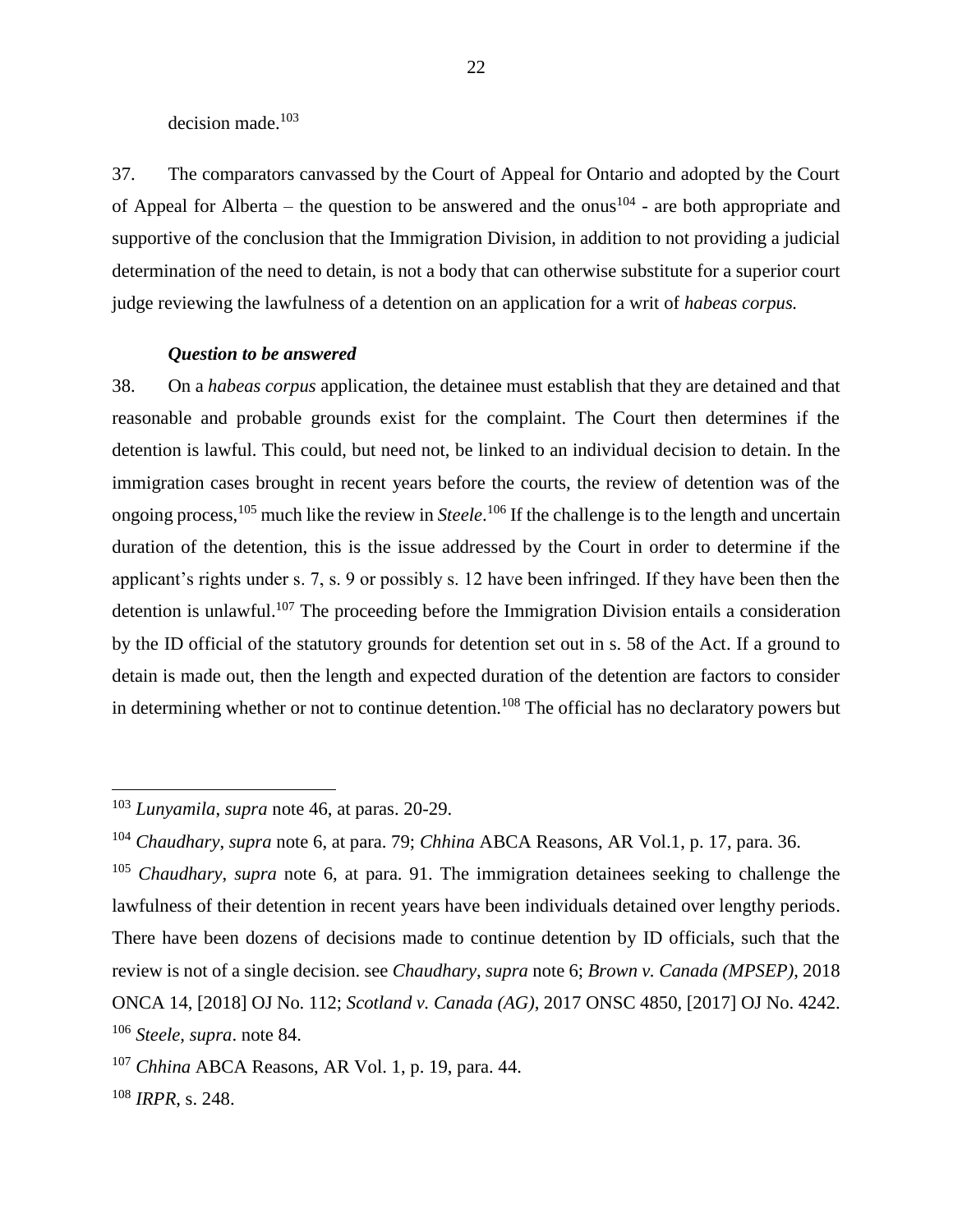must simply apply the provisions of the statute.<sup>109</sup>

39. The Alberta Court of Appeal was aware that Charter issues could be addressed by the Immigration Division and the Federal Court.<sup>110</sup> It was not a question of whether the detainee's interests could only be fully considered in a *habeas corpus* application as the AG asserts at paragraph 105 of her memorandum. Rather, the Court was cognizant of the fact Charter considerations before the Immigration Division would arise in the context of the application of the provisions of the statute, and not directly on application by the person to enforce them as in a *habeas corpus* application.<sup>111</sup> The Court of Appeal for Ontario in Chaudhary<sup>112</sup> stated:

The ID and the Federal Court on judicial review are not tasked with the question of determining whether the immigration detention no longer reasonably furthers the machinery of immigration control and is or has become illegal based on *Charter* or human rights principles.

#### *Onus*

 $\overline{a}$ 

40. The onus rests with the Minister to justify the lawfulness of a detention on an *habeas corpus* application once a showing of illegality is made out. This means that the onus is on the Minister to justify the length and uncertain duration of the detention where this is raised in a challenge to the lawfulness of the detention before provincial superior court on a *habeas corpus* application. However, before the ID official, the Minister's onus is met upon establishing that there is a ground to detain under s. 58 of the Act. It can be met in reliance on prior reasons to detain, shifting the onus to the person to establish that release is warranted.<sup>113</sup> While the ID official must consider the

<sup>109</sup> This is similar to the circumstances in *Steele*, note 84 supra. at para. 83; he was detained under valid legislation with the parole board applying the provisions of its home statute to continue the detention, notwithstanding that it had become cruel over time to continue it.

<sup>110</sup> *Chhina* ABCA Reasons, AR Vol. 1, p. 19, para. 45, 48

<sup>111</sup> *Chhina* ABCA Reasons, AR Vol. 1, supra. p. 18-19, at para. 37, 43; *Chaudhary, supra*. note 6, at para. 81.

<sup>112</sup> *Chaudhary, supra*. note 6, at para. 82.

<sup>113</sup> *Chaudhary, supra*. note 6, para. 85-91; s. 57, IRPA; *Thanabalasingham, supra.,* note 42 at para 10, 14-16. An ID official must give "clear and compelling reasons" for departing from prior decisions to detain.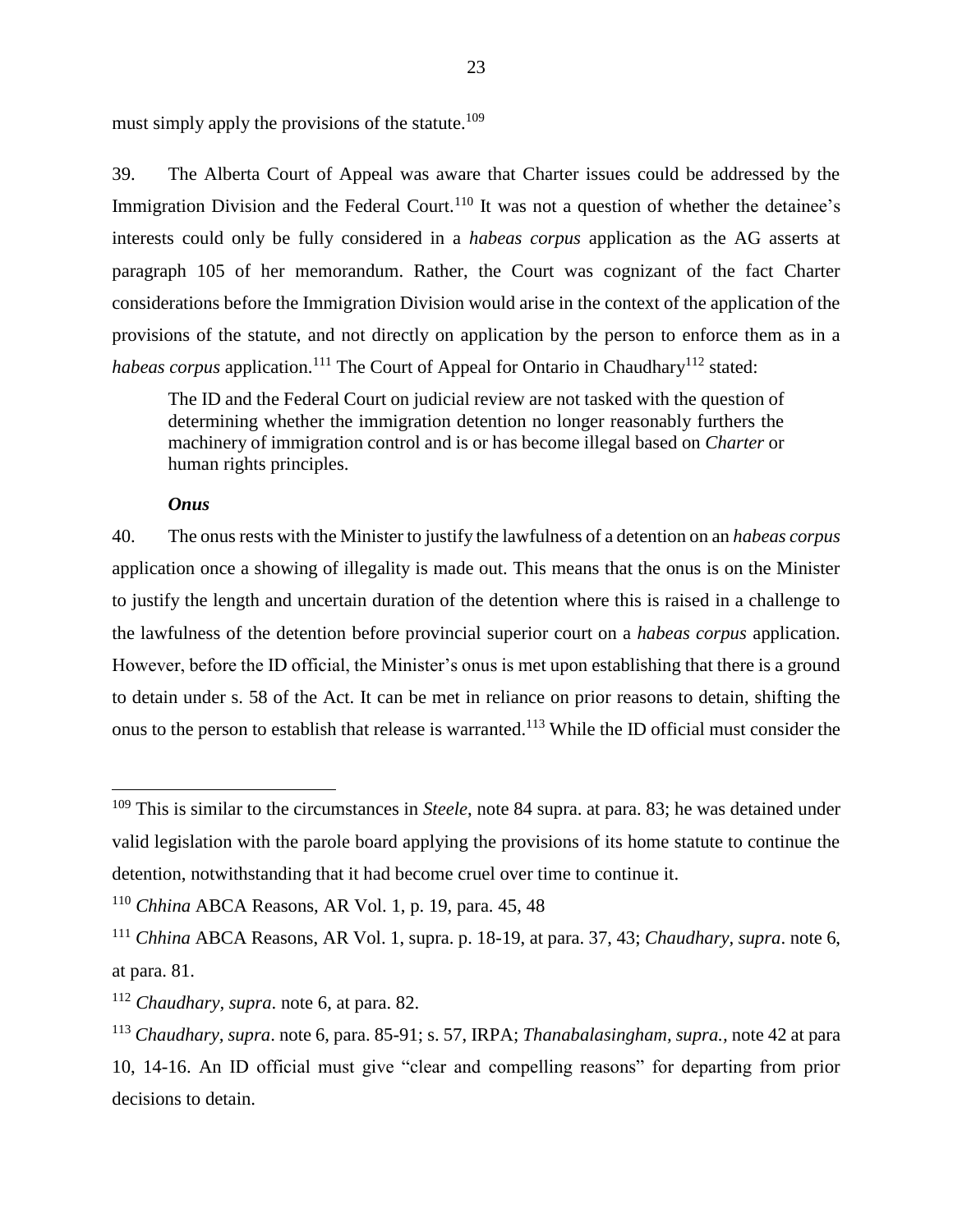length of a detention and the likely length of its continuation in the future, these are statutory factors, among a number of others that the official must balance, not grounds for release.<sup>114</sup> Even though the IRPA may make release presumptive, as the AG notes at paragraph 88 of her memorandum, it is not a simple determination of where the initial onus lies; rather consideration must be given to the nature of the statutory scheme and how it impacts on the onus which the detainee bears in the proceeding in relation to the rights asserted.

## *Federal Court*

41. The Courts of Appeal for Alberta and Ontario engaged in a consideration of the factors which this Court had found to be relevant in *May* and *Khela* when looking to the Federal Court as an appropriate remedy to replace *habeas corpus*. These include (1) the choice of remedies and forum; (2) the expertise of provincial superior courts; (3) the timeliness of the remedy; (4) local access to the remedy; and (5) the nature of the remedy and the burden of proof.

## *Choice of Remedies and Forum*<sup>115</sup>

- 42. A *habeas corpus* application proceeds in three stages:
	- a. First, the applicant must establish that they have been deprived of liberty.
	- b. Second, once deprivation is established, the applicant must raise a legitimate ground upon which to question its legality.
	- c. Third, if such a ground is raised, the onus shifts to the respondent authorities to show that the deprivation of liberty was lawful.<sup>116</sup>

43. Legitimate grounds of review include jurisdictional error, including for example, where there was no jurisdiction to detain the person; jurisdiction has been lost because its purpose is no

<sup>114</sup> *Chaudhary, supra*., note 6, at para. 86.

<sup>115</sup> *Chaudhary, supra.,* note 6, at paras.81-84.

<sup>116</sup> *Khela, supra*. note 4, at para. 30; *May, supra.,* note 3, at para. 71, 74.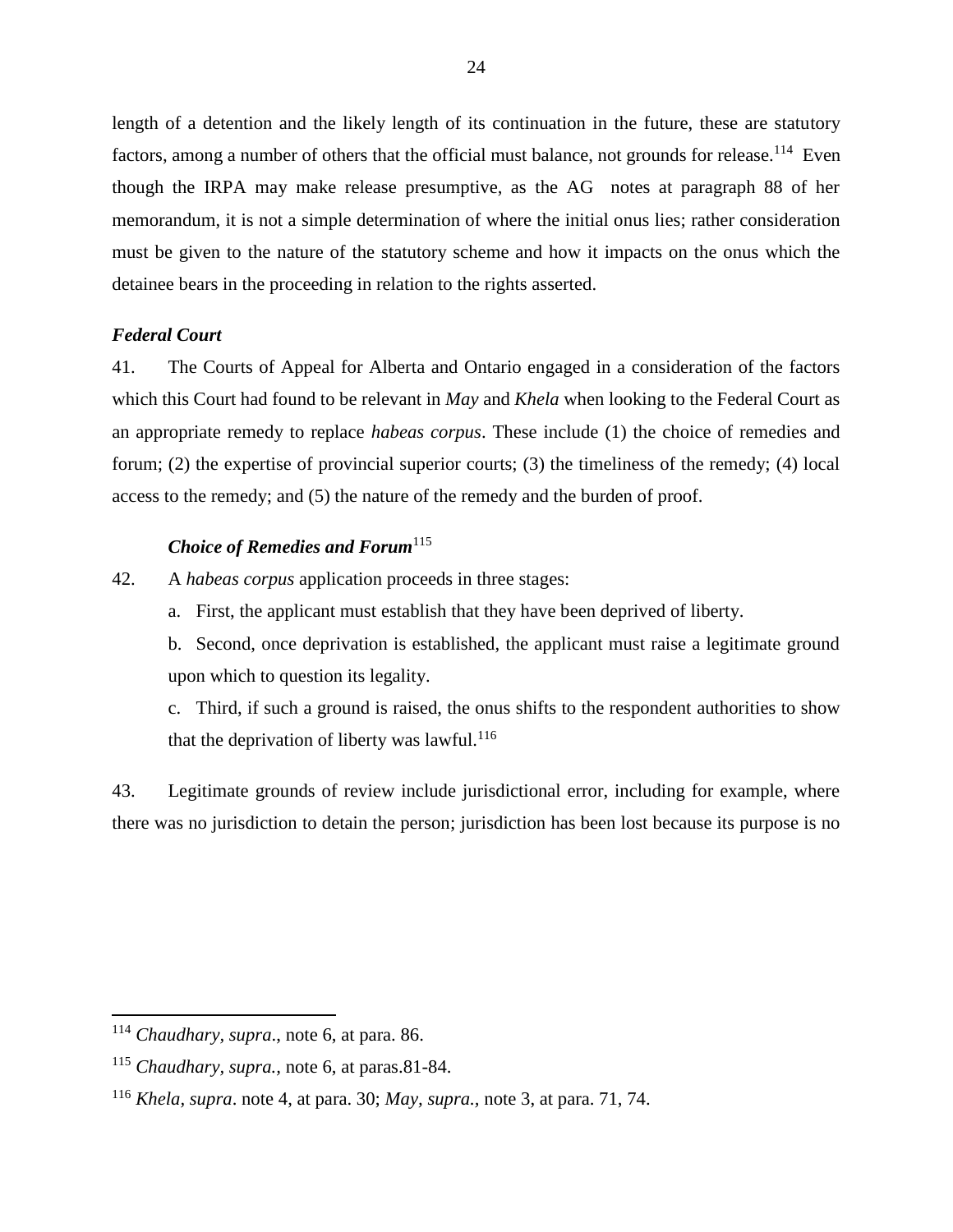longer served<sup>117</sup>its continuation is in breach of the Charter;<sup>118</sup> the conditions under which the person is detained render it unlawful and inhumane;<sup>119</sup> there is a breach of procedural fairness, such as a failure to disclose relevant documents or provide a process for verifying evidence adduced against a detainee;<sup>120</sup> and or it is unreasonable, such as that contemplated by this Court in *Khela*<sup>121</sup>- where a detainee's liberty interests are sacrificed absent any evidence or on the basis of unreliable or irrelevant evidence, or on evidence that cannot support the conclusion.

44. Both the Courts of Appeal for Alberta and Ontario identified lengthy detentions of uncertain duration as giving rise to a legitimate concern that the detention may be unlawful, but contrary to the AG's submission at paragraphs 58 and 59 of her memorandum, those courts were not identifying this as the only ground upon which an immigration detention could be challenged by way of *habeas corpus*. The Court of Appeal for Ontario was clear that the it was addressing the issue raised in the appeals before it.<sup>122</sup> It clarified this in *Ogiamien*. Justice Sharpe noted:<sup>123</sup>

41 I do not accept the AG's contention that *habeas corpus* will only be available in immigration matters in the case of lengthy detentions of uncertain duration and that the reach of Chaudhary is restricted to its precise facts. That submission ignores the more general principle upon which Chaudhary rests. The general rule is that the provincial Superior Courts retain residual jurisdiction to entertain *habeas corpus* applications in the case of wrongful imprisonment. *Habeas corpus* "has never been a discretionary remedy" but "is issued as of right" and "as a matter of general principle, *habeas corpus* jurisdiction should not be declined merely because of the

<sup>117</sup> This was the ground raised in *Chaudhary, supra.,* note 6, at para. 72 and the Court of Appeal in this case, *Chhina* ABCA, AR Vol. 1, p. 12, para. 6.

<sup>118</sup> This was recognized in *Steele, supra.,* note 84, at para. 1, 67, 79: This Court determined his continued detention was in breach of s. 12 of the *Charter*.

<sup>119</sup> *Chhina* ABCA Reasons, AR Vol. 1, p. 20, para. 53; see also *Ogiamien v. Ontario (MCSCS),*

<sup>[2017]</sup> ONCA 667; [2017] O.J. No. 4401 *[Ogiamien 2].*

<sup>120</sup> *Khela, supra.,* note 4, at para. 79

<sup>121</sup> *Khela, supra.,* note 4, at para. 72, 74.

<sup>122</sup> *Chaudhary, note 6,* supra., at para. 72.

<sup>123</sup> *Ogiamien 1, supra.* note 6, at para. 41. At para. 42, Justice Sharpe also rejected the Amicus' submission that it could encompass a challenge to the validity of the removal order raised on the facts of that case along with the challenge by Mr. Ogiamien to the lawfulness of his detention.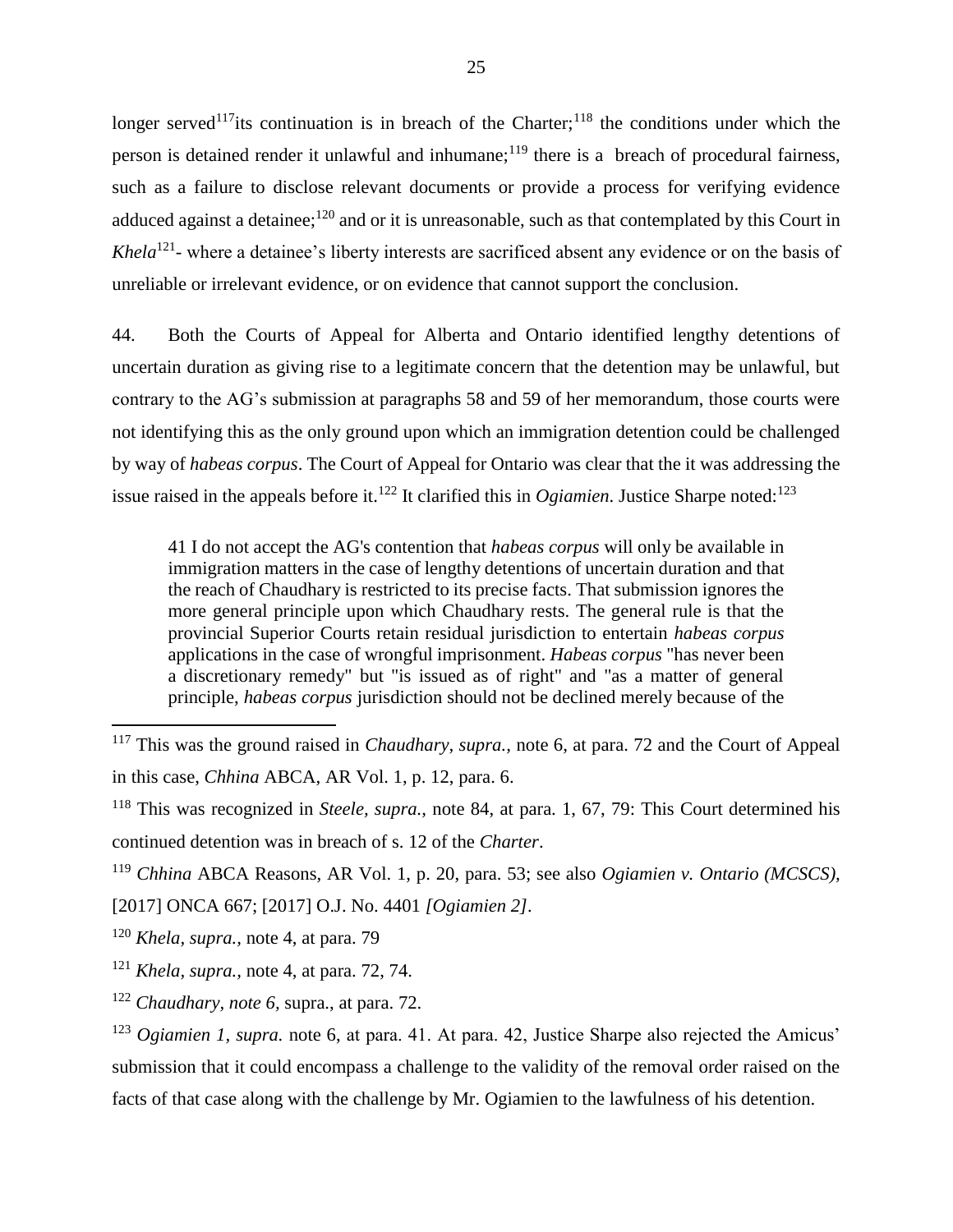existence of an alternative remedy": May, at paras. 33-34. However, where there is an appeal or other more appropriate route to the court, collateral methods of attack are discouraged. This applies to immigration matters, where "courts have a limited discretion to refuse to entertain applications for prerogative relief": May, at para. 39. *Habeas corpus* will be excluded, but only where "Parliament has put in place a complete, comprehensive and expert statutory scheme which provides for a review at least as broad as that available by way of *habeas corpus* and no less advantageous": May, at para. 40. It follows that Chaudhary rests on the general principle that the Superior Court retains its residual jurisdiction to entertain habeas corpus applications where the IRPA process of review under the supervision of the Federal Court is less advantageous than *habeas corpus*, and where releasing the applicant would not alter the immigration status of the applicant or amount to a collateral attack on an immigration decision. The principle applied by this court in Chaudhary is not restricted to the specific facts considered in that case.

45. Similarly, the Court of Appeal for Alberta addressed the issue before it: Chhina was only claiming that his detention was lengthy and of uncertain duration such that it was in breach of ss. 7 and 9 of the Charter.<sup>124</sup>

46. A claim that a detention is lengthy and of uncertain duration is not a threshold "subset" for access to *habeas corpus*, but a ground of unlawfulness raised on the facts before the Court.

47. A *habeas corpus* application to determine the lawfulness of the detention pending a final determination of status is a broader remedy than judicial review with leave in the Federal Court. The detainee wants to be released.<sup>125</sup> The Federal Court cannot order this: A provincial superior court can. As noted above, the Federal Court is constrained in the scope of its review to determine if the decision subject to review is reasonable and if it is remand it back for reconsideration by another administrative decision maker.<sup>126</sup>

<sup>124</sup> *Chhina* ABCA Reasons, p. 12, para. 6-7; p. 17, para. 33;

<sup>125</sup> *Federal Courts Act*, note 45, s. 18, 18.1, 18.2; *IRPA*, s. 72

<sup>126</sup> *Chaudhary, supra.,* note 6, at para. 81-84; *IRPA*, s. 72. The standard of review for factual/legal determinations made by administrative decision makers is reasonableness. *Dunsmuir v NB,* 2008 SCC 9, para. 47-50; *Bruzzese, supra.,* note 46, at para. 43 ".... The standard of review, therefore, is that of reasonableness. On such a standard, the ID panel's decisions should stand unless the reasoning process was flawed and the resulting decision falls outside the range of possible,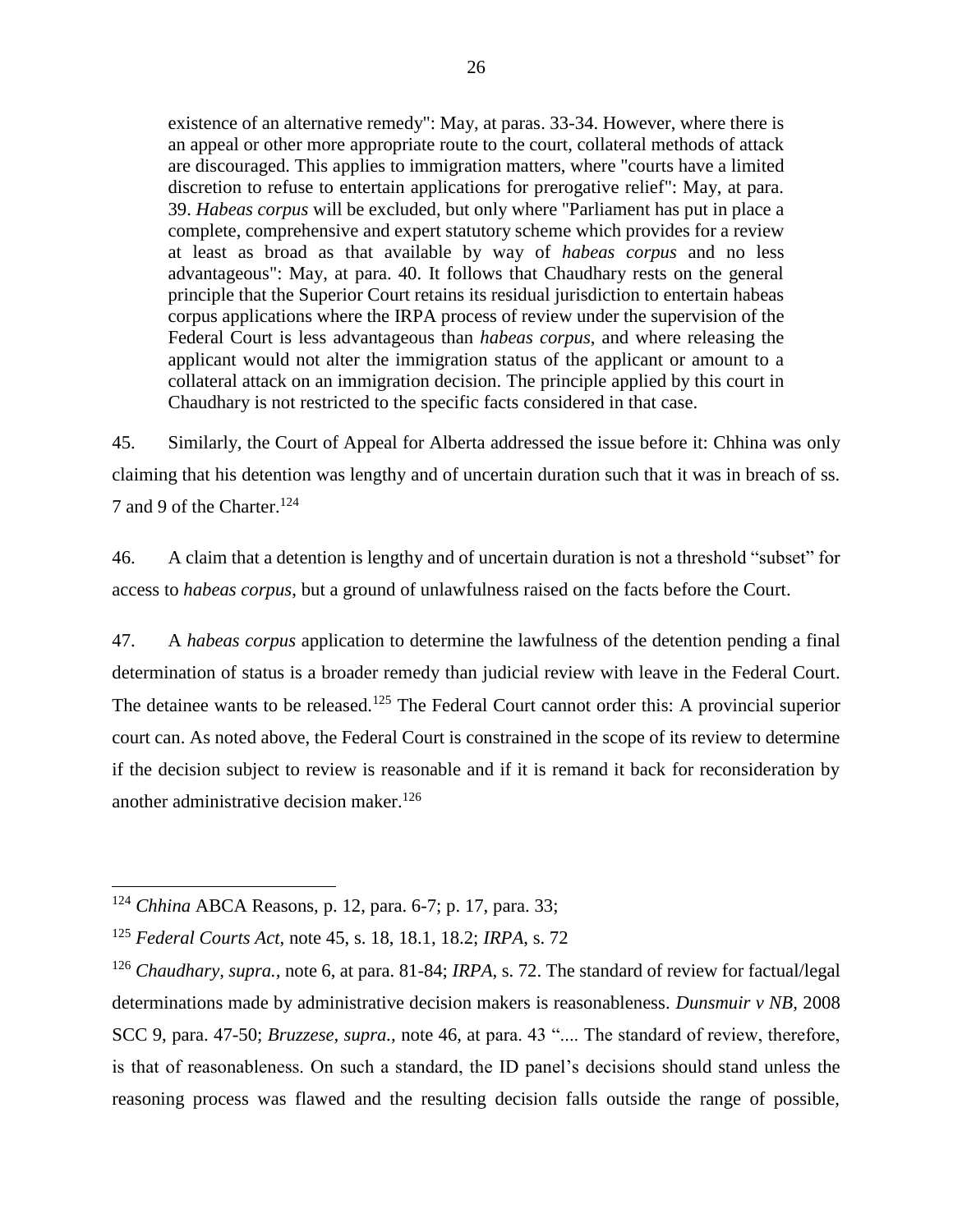48. The AG is in error in maintaining at paragraphs 75, 79, 80 and 84 of her memorandum that a determination of lawfulness on *habeas corpus* is a reasonableness determination of an administrative decision, equivalent to the reasonableness standard of review<sup>127</sup> applicable in the Federal Court on judicial review. The Federal Court, as a statutory court, is constrained by the standards of review which it must apply – it is sitting in review of a decision made by a tribunal. It is not making a fresh determination on the lawfulness of a detention.<sup>128</sup>

49. A superior court judge on a *habeas corpus* application is giving effect to the rights under s. 10(c) of the Charter. While this may involve the review of a single decision to determine if it is reasonable, particularly in respect of factual conclusions,<sup>129</sup> *habeas corpus* is not limited to this as the AG posits. In the case at bar, Chhina was not challenging the validity of any provision of the IRPA. His challenge was not to the substance of any underlying decision. Rather it was the length of the detention and its uncertain duration which were said to have made it unlawful as breaching his rights under ss. 7 and 9 of the Charter. As such, the Court was being asked to give effect to Chhina's rights under s. 10(c) of the Charter through a direct consideration of his rights under s. 7 and 9 of the Charter. The Court was not required to show deference, other than factual findings where relevant to the determination of unlawfulness.

50. While the Respondent maintains that the remedy in *habeas corpus* is more favourable to him, ultimately as this Court noted in *Gamble,* "*[H]abeas corpus* jurisdiction should not be declined merely because another alternative remedy exists and would appear as or more convenient

acceptable outcomes which are defensible in respect of the facts and the law." And at para. 84 "... I have not been persuaded that the decisions rendered by the ID members on the detention reviews are unreasonable. Considering the high degree of deference that such determinations must be accorded by this Court, I am unable to find that the decisions fall outside the range of possible, acceptable outcomes which are defensible in respect of the facts and the law."

<sup>127</sup> *Law Society of British Columbia v. Trinity Western University*, [2018] S.C.J. No. 32 *[Trinity],* at para. 79; *Doré v. Barreau du Québec,* [2012] S.C.J. No. 12; [2012] 1 S.C.R. 395 *[Doré],* at para. 3, 6-7, 54, 57.

<sup>128</sup> *Chhina* ABCA Reasons, AR Vol. 1, p. 19-20, para. 48, p. 211, para. 56.

<sup>129</sup> *Khela, supra.* note 4, at para. 66-72.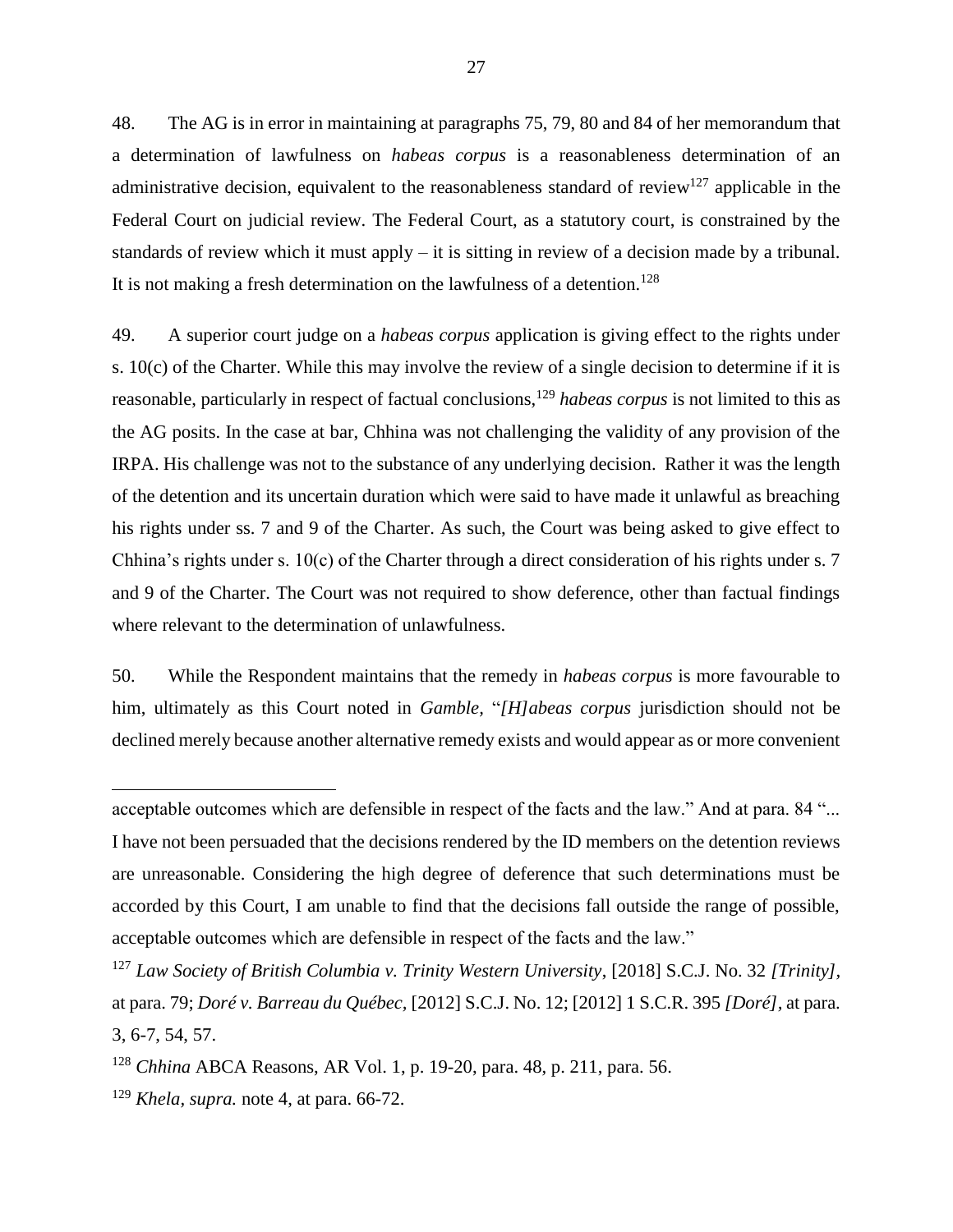in the eyes of the court. The option belongs to the applicant."<sup>130</sup>

#### *Expertise of Provincial Superior Courts*

51. Federal Court has greater expertise in immigration matters, but where a person is detained, even though it may arise in the immigration context, such expertise is not required to determine the lawfulness of the detention. The Courts of Appeal for Ontario and Alberta did not err in this respect.

52. At paragraph 114 of her memorandum, the AG inflates the complexity of the *IRPA* scheme as it relates to detention. While there are many statutory provisions, rules and regulations governing the admission to and removal of persons from Canada, the provisions which address detention are not complex and provide for the kinds of considerations one would expect when a person is deprived of liberty and seeking release.  $131$  It is recognized that an immigration hold is not connected to the criminal justice system, but the loss of liberty in both contexts has the same impact on the person and the principles governing a loss of liberty do not differ. Provincial superior courts are well versed in the Charter rights that apply when there is a loss of liberty.<sup>132</sup> Judges of that court deal with detention as part of their daily fare. And while the Federal Court judges have expertise in the immigration matters and the Charter, they do not frequently deal with detention.<sup>133</sup>

 $\overline{a}$ 

<sup>133</sup> At paragraph 116 of her memorandum, the AG references the court's use of the wrong style of cause for the Minister as indicating a lack of understanding of immigration on the part of superior court judges. The use of such a trivial example, given the history of frequent name changes of the responsible Minister(s), is a tenuous foundation for legal argument. The AG uses as a further example of this lack of understanding the Alberta Court of Appeal's suggestion that it would be reasonable to think that ID officers might not be independent of the Minister. The Court actually said at *Chhina* ABCA Reasons, AR Vol. 1, p. 20, at para.53: "An applicant might reasonably perceive …. that a provincial superior court judge might be a more independent decision-maker since the party opposing release is the Minister of Immigration and the decision-maker would

<sup>130</sup> *R. v. Gamble*, [1988] 2 S.C.R. 595; [1988] S.C.J. No. 87, at para. 52.

<sup>131</sup> *IRPA*, ss 54 to 61; *IRPR*, ss. 244 to 250.

<sup>132</sup> *Chhina* ABCA Reasons, AR Vol. 1, p. 19, para. 48 ; *Chaudhary, supra.,* note 6, at para. 102; citing *Khela, supra*, note 4, at para. 57.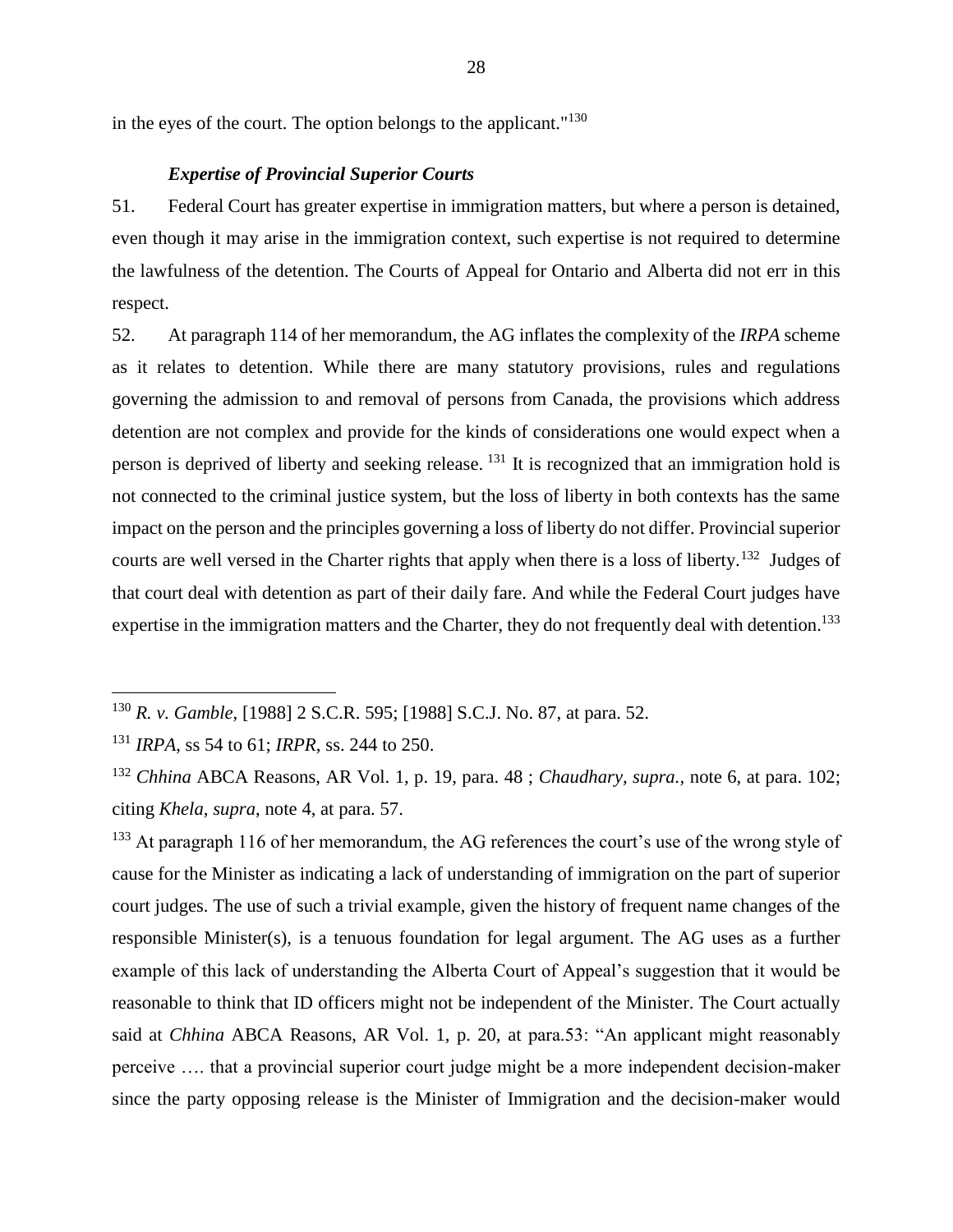53. In the case at bar, decision on the *habeas corpus* application would not have impacted at all on the Respondent's immigration matters; he was only challenging his continued detention, not his status in Canada.<sup>134</sup>

#### *Timeliness of the Remedy*

54. A hearing on a *habeas corpus* application has no filing fee and can be obtained more rapidly than a judicial review hearing in the Federal Court, where leave is first required.<sup>135</sup> There are cases that prove the exception, but this does not negate the general availability of the remedy in a timelier fashion than an application for leave and subsequent to this an application for judicial review. The time frame to follow the rules for filing exceeds that for a *habeas corpus* application to be set down for hearing as such applications are to be heard promptly.  $136$ 

#### *Local Access to the Remedy*

 $\overline{a}$ 

55. Immigration detainees, like other federal and provincial inmates, benefit from local access to provincial superior courts. The Federal Court has offices in major centres across the country, while the superior courts are in numerous communities: they are local courts. In fairness, therefore, they should have the same ability to access the *habeas corpus* remedy locally. <sup>137</sup>

56. There is a benefit to letting detainees appear before a judge to explain their claim, which is

otherwise be an ID official." The Court was not alleging a lack of independence but what a detainee might come to believe. This is not unreasonable.

<sup>134</sup> *Chaudhary, supra.,* note 6, at para. 99-101; citing *May v. Ferndale, supra,* note 3, at para. 44, 50, 67.

<sup>135</sup> *IRPA* s 72(1), 15 days to file the originating notice seeking leave, which is required for all judicial review applications under the *IRPA*. See also *Federal Courts Citizenship, Immigration and Refugee Protection Rules*, SOR/93-22, *[FC Immigration Rules],* s. 10 (30 days from the date of filing the notice for leave for the Applicant to file the application record in support of the leave application); s. 11 (30 days for the Respondent to file the reply record); s. 13 (10 days for Applicant to file a reply). *Federal Courts Act*, s. 57.1 requires payment of fees; s. 19 Federal Courts Rules, SOR/98-106; Tariff A s. 1(1)(d).

<sup>136</sup> *Chaudhary, supra.,* note 6, at para. 103-104; *Habeas Corpus Act* R.S.O. 1990, Ch H.1, s. 1(2). <sup>137</sup> *Chaudhary, supra*., note 6, at para. 105; citing *May, supra,* note 3, at para. 70.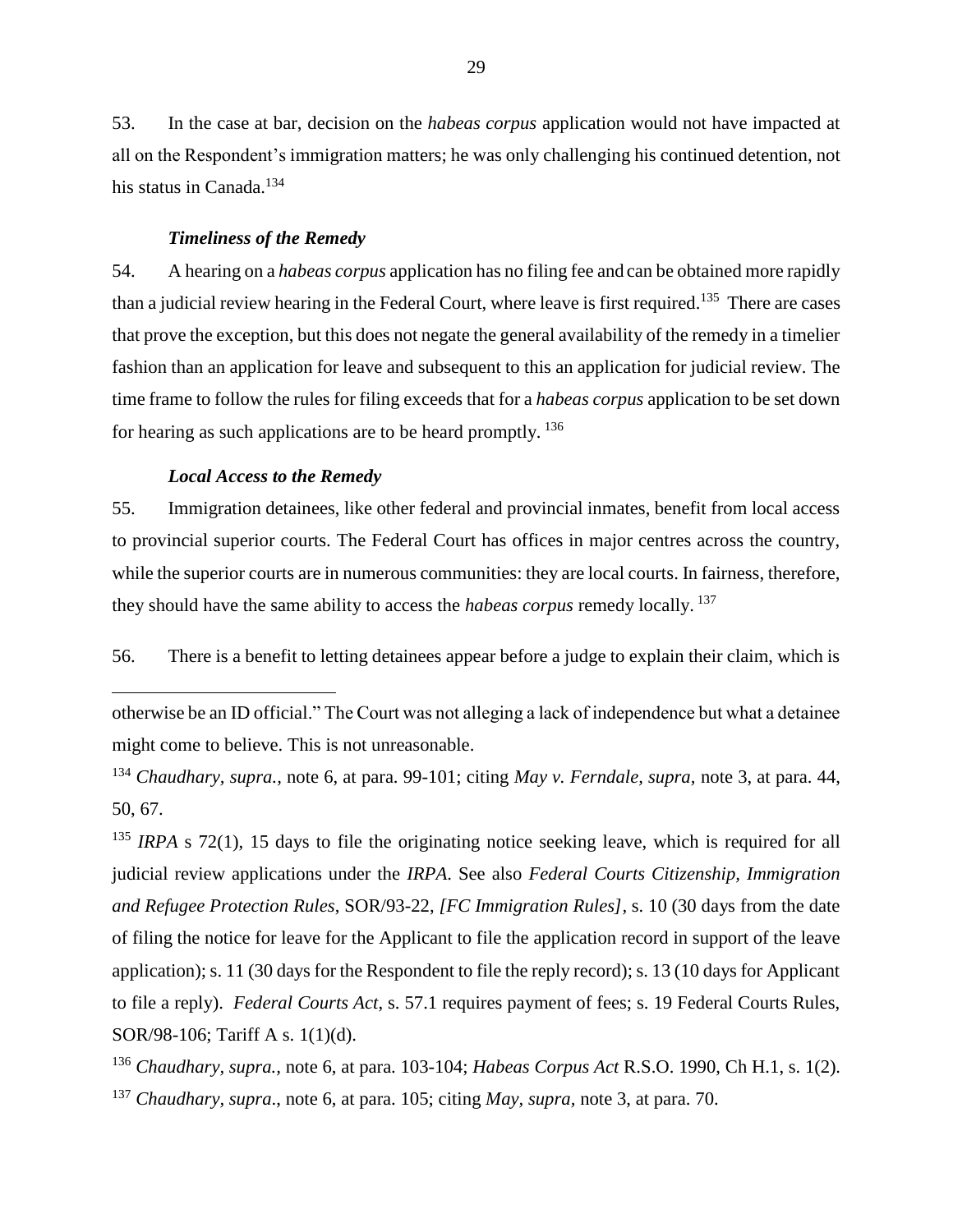a normal practice on *habeas corpus* applications, where the detainee is not represented. The Federal Court leave process is a written application, arguably a more daunting process for a noncitizen whose English or French skills may be limited, particularly in writing.

## *Nature of the Remedy and Burden of Proof*<sup>138</sup>

57. The Court of Appeal for Ontario noted that a review of the ID official's decision would be by way of leave in the Federal Court to judicially review it. It concluded that *habeas corpus* was a more advantageous remedy than review before the Federal Court for two reasons. First, *habeas corpus* is non-discretionary – the writ issues as of right once the detainee establishes a deprivation of liberty and a legitimate ground to question the legality of the deprivation – while in the Federal Court, judicial review is discretionary<sup>139</sup> and under the IRPA, the detainee must raise a fairly arguable case to be granted leave.<sup>140</sup> The Court further noted that the decision being reviewed would invariably be overtaken by a later detention decision before it was reviewed, as the detention reviews occur every 30 days. Second, the onus rested with the Minister on the *habeas corpus* application to establish that the detention was lawful, while the applicant on judicial review was required to establish that the ID decision was unreasonable.<sup>141</sup>

58. The Alberta Court of Appeal agreed.<sup>142</sup> It noted that the scope of judicial review in the

<sup>139</sup> One of the grounds upon which the Federal Court exercises a discretion not to decide an application on the merits is 'clean hands.' Applications which may be otherwise meritorious, have been refused because of this: See *Johnston v. Canada (AG),* [2018] F.C.J. No. 52, at paras. 12-13; *Raslan v. Canada (MCI),* [2010] F.C.J. No. 215, at paras. 18-19; *Thanabalasingham v Canada (MCI),* 2006 FCA 14, at paras. 9-10; *Wu v. Canada (MCI),* [2018] F.C.J. No. 794, 2018 FC 779, at paras. 18-19; *Cox v. Canada (MPSEP),* [2016] F.C.J. No. 1384, 2016 FC 1268, at paras. 4-6.

<sup>140</sup> *Chaudhary, supra.* note 6, at para. 94. A leave provision has been seen to be, not just a means of weeding out unfounded claims, but also a means of docket control. See *Ernewein v. Canada (MEI)* (1979), 30 N.R. 316, per Pigeon J.; *Montreal v. MacDonald* (1986), 67 N.R. 1, at para. 140. <sup>141</sup> *Chaudhary, supra.* note 6, at para. 95.

<sup>142</sup> *Chhina* ABCA Reasons, AR Vol. 1, p. 20, para. 51

<sup>138</sup> *May, supra.,* note 3, at para. 39-40, 65; *Khela, supra.* note 4, at para. 38; *Chaudhary, supra.,* note 6, at para. 97.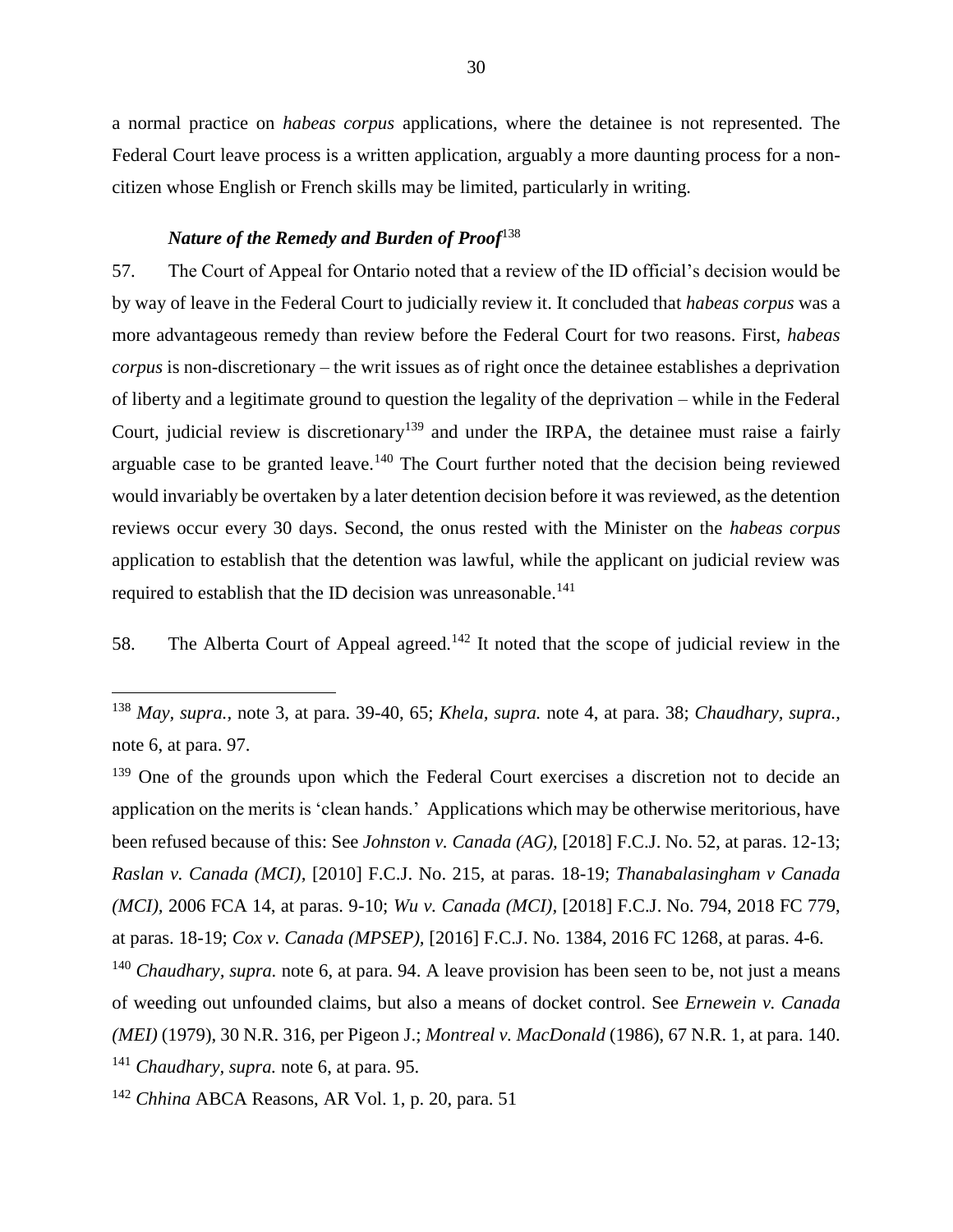Federal Court is limited in scope by the ID decision – it reviews the reasonableness of the  $decision.<sup>143</sup>$ 

59. Additional factors make the judicial review process in the Federal Court less advantageous. a. While applications for leave and judicial review are to be dealt with summarily, unless the time is radically shortened by way of motion to the court – itself a matter of discretion - it takes 85 days to perfect an application for leave.<sup>144</sup>

b. ID Officials render decisions on detention reviews every 30 days, such that the decision for which review is sought is invariably moot by the time the Court considers the application.<sup>145</sup> A challenge to the lawfulness of a detention by way of *habeas corpus* is to the detention *per se*, not the reasonableness of any single decision of an ID official. It is not a judicial review application, although there are instances where a single decision might be the basis of the challenge, as in *Khela*. 146

c. No reasons are given for granting or refusing leave, such that the process lacks transparency and consistency in the application of the leave provision by judges of the Federal Court. The leave process is unpredictable given the wide inexplicable variation in the grant rates among members of the court.<sup>147</sup>

60. On a *habeas corpus* application, the matter is heard afresh with the onus on the Minister to justify the detention, once the person has shown that there are reasonable and probable grounds

<sup>143</sup> *Chhina* ABCA Reasons, AR Vol. 1, p. 19-20, para. 48

<sup>144</sup> *IRPA* s 72(1), *FC Immigration Rules*, *supra*, note 135, Rules 10, 11, 13.

<sup>&</sup>lt;sup>145</sup> Multiple leave/judicial review applications are common when leave and judicial review is sought in the Federal Court, as noted in the outline of the statutory process above. Eg. *Bruzzese, supra.,* note 46; *Lunyamila, supra.* note 46, at para. 20-29.

<sup>146</sup> *Khela, supra*. note 4, at para. 1.

<sup>147</sup> Green & Shaffer, *supra,* note 48, at 79-81; Rehaag (1), *supra.* note 48; Gould et al., *supra.;* Rehaag (2), *supra*. note 48. Absent a requirement to provide reasons, the leave process leads to arbitrary and inconsistent decision making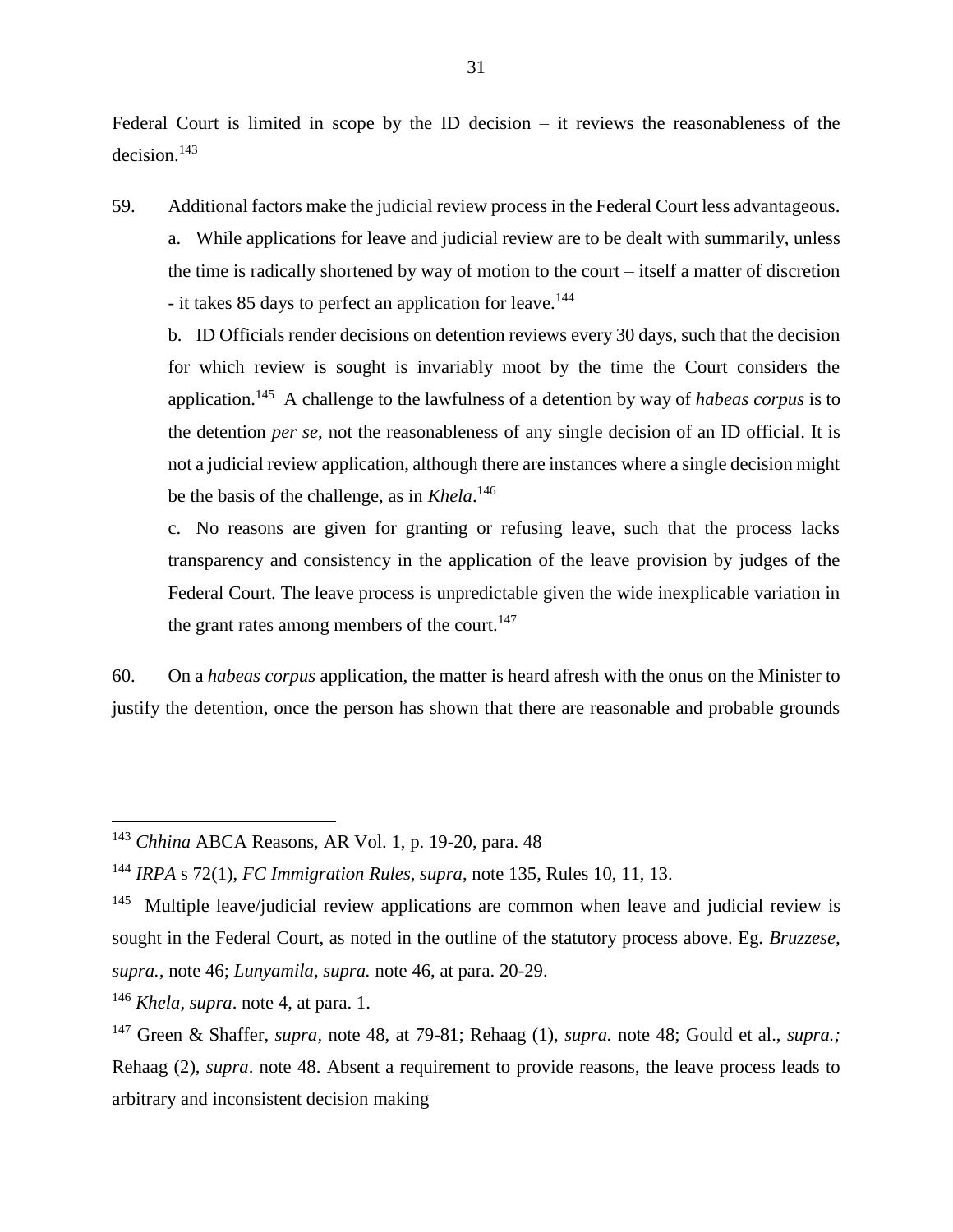that the detention is unlawful.<sup>148</sup> In the Federal Court the applicant before the Court bears the onus of establishing that the decision is unreasonable.<sup>149</sup> Judicial review is only heard by the Federal Court where leave is granted. The Court has discretion not to proceed with the hearing and can deny relief on discretionary grounds. <sup>150</sup>

#### **PART IV – COSTS**

61. Given the agreement on costs between the parties, costs should not be awarded to or against the parties.

#### **PART V – ORDER SOUGHT**

62. The Respondent requests an order dismissing the Appellant's appeal.

### **ALL OF WHICH IS RESPECTFULLY SUBMITTED**

\_\_\_\_\_\_\_\_\_\_\_\_\_\_\_\_\_\_\_\_\_\_\_\_\_\_\_\_\_\_\_ \_\_\_\_\_\_\_\_\_\_\_\_\_\_\_\_\_\_\_\_\_\_\_\_\_\_\_\_\_\_\_\_\_\_

Dated at Toronto this 23<sup>rd</sup> day of September, 2018.

Nico Breed Barbara Jackman Counsel for the Respondent Counsel for the Respondent

 $\overline{a}$ 

<sup>148</sup> See *Ex parte Johnston*, [1959] O.R. 322; [1959] O.R. 322 (CA) citing *Cox v Hakes* (1890) where the court noted that where release was refused, relying on *Ex p. Partington* (1845), 13 M. & W. 679, 684, the person could make a fresh application to every judge or every Court in turn, and each Court or Judge was bound to consider the question independently and not to be influenced by the previous decisions refusing discharge.

<sup>149</sup> *Chaudhary, supra.,* note 6, para. 81-84 ; *IRPA*, s. 72 ; *Dunsmuir, supra.,* note 126, at para. 47- 50; *Bruzzese, supra.* note 46, at para. 43.

<sup>150</sup> *Chaudhary, supra.*, note 6, at para. 106; citing *May, supra,* note 3, at para. 71. A further point, not mentioned by this Court in *Chaudhary*, is that appeals in the Federal Court of Appeal are limited to cases where the judge who has refused the judicial review application certifies that a serious question of general importance is raised for appeal. See s. 74(d) IPRA.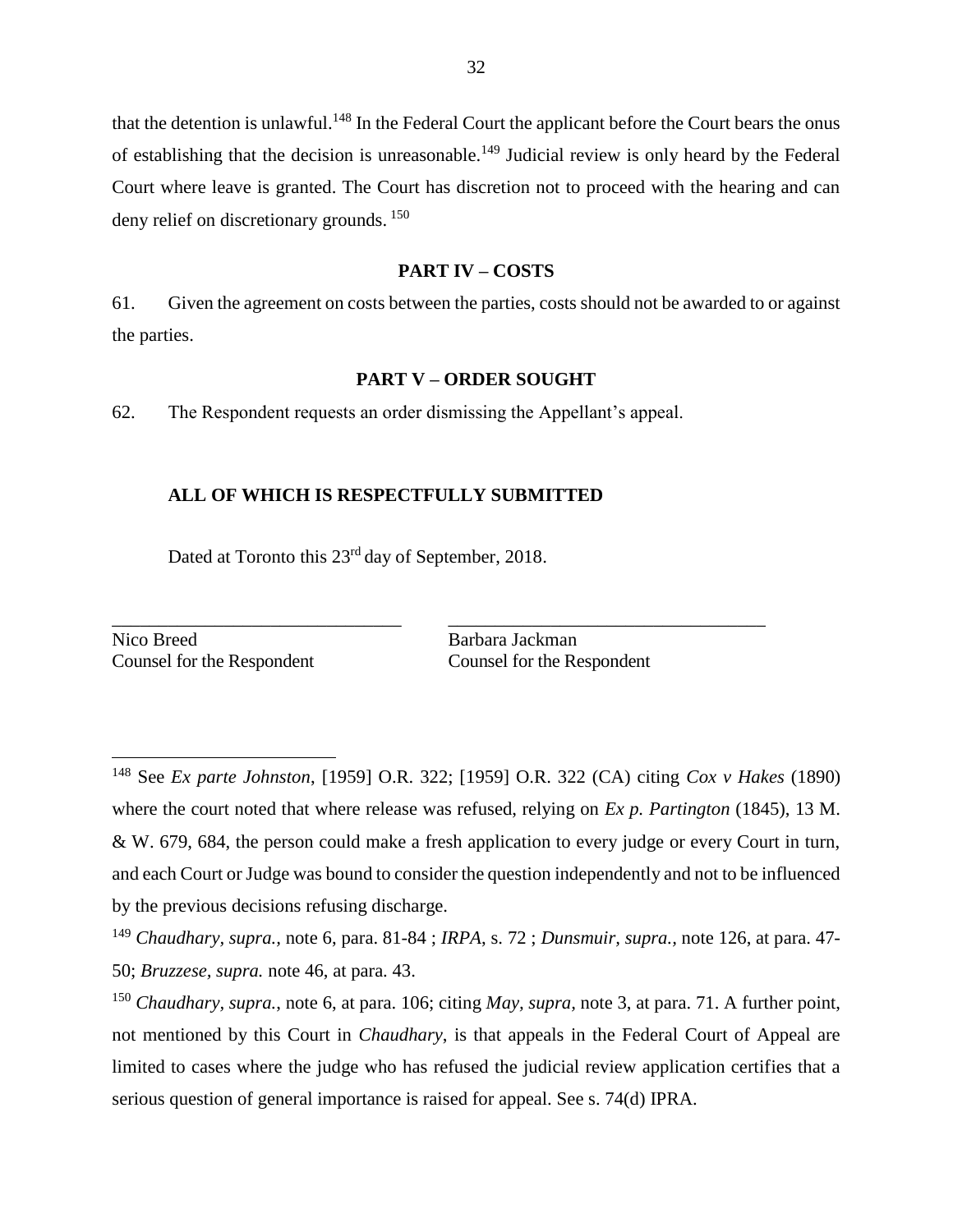# **PART VI - TABLE OF AUTHORITIES**

# **CASES**

| <b>Authority</b>                                           | Cited at para(s).                |
|------------------------------------------------------------|----------------------------------|
| Boumediene v. Bush, 553 U.S. 723 (2007) (available         | 17 (FN 65)                       |
| online at Justia:                                          |                                  |
| (https://supreme.justia.com/cases/federal/us/553/723/#ta   |                                  |
| b-opinion-1962621).                                        |                                  |
| Brown v. Canada (Ministry of Public Safety and             | 38 (FN 105)                      |
| Emergency Preparedness), 2018 ONCA 14, [2018] OJ           |                                  |
| No. 112 (available online at CanLII:                       |                                  |
| http://canlii.ca/t/hpnp6)                                  |                                  |
| Bruzzese v. Canada (MPSEP), 2014 FC 230, [2015] 2          | $12(g)$ (FN 46), 47 (FN 126),    |
| FCR 693 (available online at CanLII:                       | 58(b) (FN 145), 59 (FN 149)      |
| http://canlii.ca/t/g6704)                                  |                                  |
| Canada (AG) v. Law Society of BC (also reported as A.G.    | 18 (FN 68)                       |
| Can. v. Law Society of B.C.), [1982] 2 SCR 307, 1982       |                                  |
| CanLII 29 (available online at CanLII:                     |                                  |
| http://canlii.ca/t/1lpcn)                                  |                                  |
| Canada (AG) v. McArthur, [2010] 3 SCR 626, 2010 SCC        | 19 (FN 71)                       |
| 63 (available online at CanLII: http://canlii.ca/t/2f3vx)  |                                  |
| Canada (AG) v. TeleZone Inc., [2010] 3 SCR 585, 2010       | 19 (FN 71)                       |
| SCC 62 (available online at CanLII:                        |                                  |
| http://canlii.ca/t/2f3vt)                                  |                                  |
| Canada (Labour Relations Board) et al. v. Paul             | 18 (FN 68)                       |
| L'Anglais Inc. et al., [1983] 1 SCR 147, 1983 CanLII       |                                  |
| 121 (available online at CanLII: http://canlii.ca/t/1xv5d) |                                  |
| Canada (MCI) v. Thanabalasingham, [2004] 3 FC 572,         | 12(f) (FN 42, FN 43, FN 44),     |
| 2004 FCA 4 (available online at CanLII:                    | $14(f)$ (FN 60), 36(d) (FN 101), |
| http://canlii.ca/t/1g6nr)                                  | 40 (FN 113)                      |
| Canada (MCI) v. Tobiass, [1997] 3 SCR 391, 1997            | 19 (FN 72)                       |
| CanLII 322 (available online at CanLII:                    |                                  |
| http://canlii.ca/t/1fr01)                                  |                                  |
| Canada (MPSEP) v. Lunyamila) (also reported as             | $12(g)$ (FN 46), 12(h) (FN 50),  |
| Lunyamila v. Canada (MPSEP)), 2018 FCA 22, [2018]          | 36(d) (FN 103), 58(b) (FN 145)   |
| FCJ No. 43 (available online at CanLII:                    |                                  |
| http://canlii.ca/t/hpx1r)                                  |                                  |
| Canadian Broadcasting Corp. v. The Queen, 2011 SCC         | 28 (FN 85)                       |
| 3, [2011] 1 SCR 65 (available online at CanLII:            |                                  |
| http://canlii.ca/t/2fgn2)                                  |                                  |
| Canadian Food Inspection Agency v. Professional            | 19 (FN 71)                       |
| Institute of the Public Service of Canada, [2010] 3 SCR    |                                  |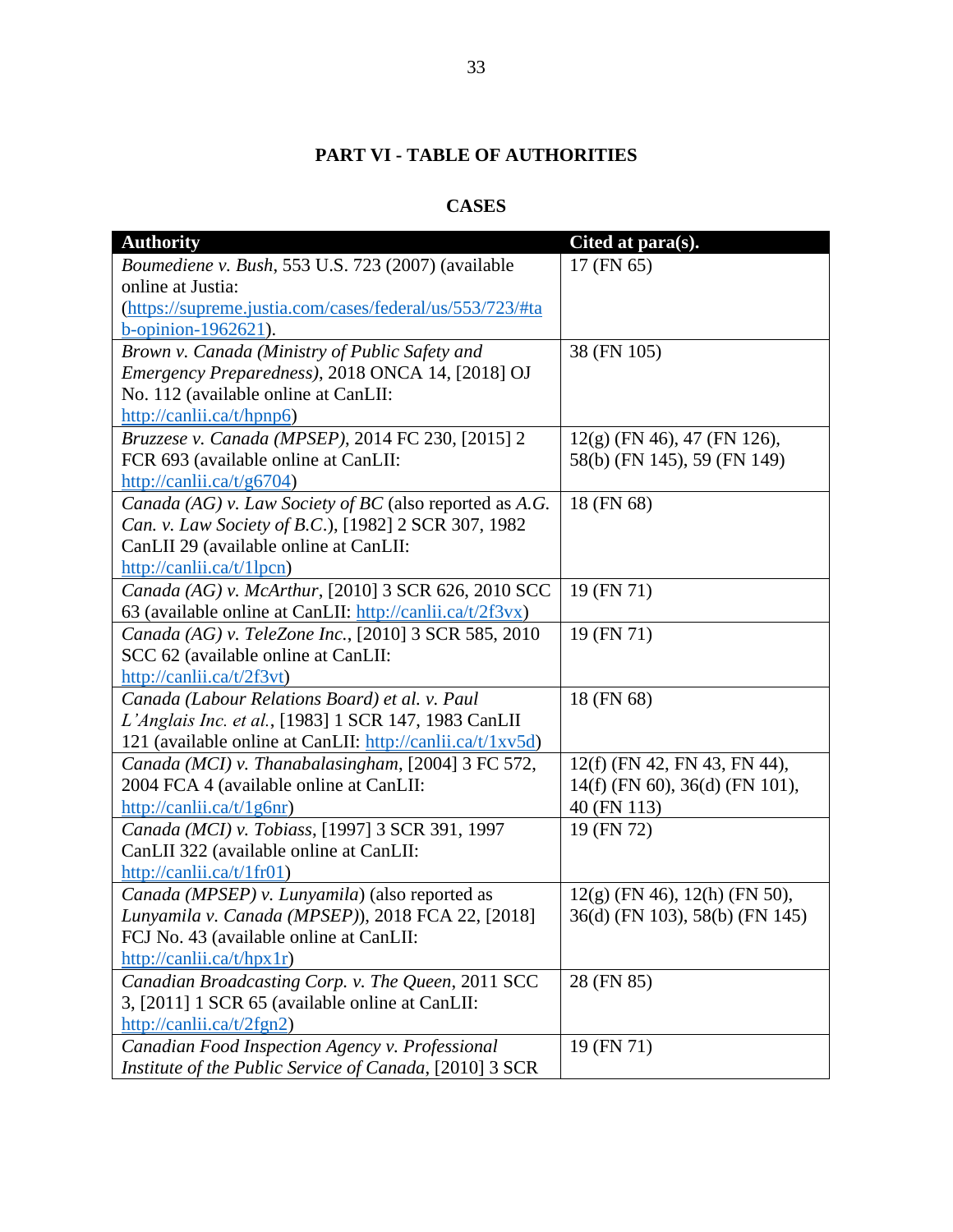| 657, 2010 SCC 66 (available online at CanLII:                                                         |                                                                 |
|-------------------------------------------------------------------------------------------------------|-----------------------------------------------------------------|
| $\frac{http://canlii.ca/t/2f3w1)}{$                                                                   |                                                                 |
| Cardinal v. Director of Kent Institution, [1985] 2 SCR                                                | 17 (FN 64), 27 (FN 84)                                          |
| 643, 1985 CanLII 23 (available online at CanLII:                                                      |                                                                 |
| http://canlii.ca/t/1ftwk)                                                                             |                                                                 |
| Charkaoui v. Canada (MCI), [2007] SCJ No. 9, 2007                                                     | $12(e)$ (FN 37)                                                 |
| SCC 9 (available online at CanLII: http://canlii.ca/t/1qljj)                                          |                                                                 |
| Chaudhary v. Canada (MPSEP), 2015 ONCA 700,                                                           | 3 (FN 6), 12(b) (FN 26), 12(c)                                  |
| [2015] OJ No. 5438 (available online at CanLII:                                                       | (FN 30), 14(b) (FN 56), 17 (FN                                  |
| http://canlii.ca/t/glp6s)                                                                             | 65), 20 (FN 73), 27 (FN 83), 34                                 |
|                                                                                                       | (FN 95, FN 96), 36(c) (FN 102),                                 |
|                                                                                                       | 37 (FN 104), 38 (FN 105), 39                                    |
|                                                                                                       | (FN 111, FN 112), 40 (FN 113,                                   |
|                                                                                                       | FN 114), 44 (FN 122), 47 (FN<br>126), 51 (FC 132), 52 (FN 134), |
|                                                                                                       | 53 (FN 136), 54 (FN 137), 56                                    |
|                                                                                                       | (FN 138, FN 140, FN 141), 59                                    |
|                                                                                                       | (FN 149, FN 150)                                                |
| Chhina v. Canada (MPSEP), 2017 ABCA 248 (available                                                    | $3$ (FN 5), 12(b) (FN 25), 12(c)                                |
| online at CanLII: http://canlii.ca/t/h5bvp) cited to Record                                           | (FN 30), 14(a) (FN 53, FN 54,                                   |
|                                                                                                       | FN 55), $14(c)$ (FN 57), $14(d)$                                |
|                                                                                                       | (FN 58), FN 14(e) (FN 59), 14(f)                                |
|                                                                                                       | (FN 61), 34 (FN 94, FN 97), 35                                  |
|                                                                                                       | (FN 98), 37 (FN 104), 38 (FN                                    |
|                                                                                                       | 107), 39 (FN 110, FN 111), 43                                   |
|                                                                                                       | (FN 117, FN 119), 45 (FN 124),                                  |
|                                                                                                       | 48 (FN 128), 51 (FN 132, FN                                     |
|                                                                                                       | 133), 57 (FN 142, FN 143)                                       |
| Cox v. Canada (MPSEP), [2016] FCJ No. 1384, 2016 FC                                                   | 57 (FN 139)                                                     |
| 1268 (available online at CanLII: http://canlii.ca/t/gw0lk)                                           |                                                                 |
| Dagenais v. Canadian Broadcasting Corp., [1994] 3                                                     | 28 (FN 85)                                                      |
| SCR 835, [1994] SCJ No. 104, 1994 CanLII 39<br>(available online at CanLII: http://canlii.ca/t/1frnq) |                                                                 |
| Dunsmuir v. New Brunswick, 2008 SCC 9, [2008] 1 SCR                                                   | 47 (FN 126), 59 (FN 149)                                        |
| 190 (available online at CanLII: http://canlii.ca/t/1vxsm)                                            |                                                                 |
| Ernewein v. Canada (Minister of Employment and                                                        | 57 (FN 140)                                                     |
| Immigration) (also reported as Ernewein v. Minister of                                                |                                                                 |
| Employment and Immigration), [1980] 1 SCR 639,                                                        |                                                                 |
| (1979), 30 N.R. 316, 1979 CanLII 185 (available online                                                |                                                                 |
| at CanLII: http://canlii.ca/t/1z46l)                                                                  |                                                                 |
| Ex p. Johnston, [1959] OR 322 (CA) (available online at                                               | 59 (FN 148)                                                     |
| CanLII: http://canlii.ca/t/g16vs)                                                                     |                                                                 |
| Ex p. Partington (1845), 13 M. & W. 679, [1845] EngR                                                  | 59 (FN 148)                                                     |
| 443; 153 E.R. 284 (31 January 1845) (available online at                                              |                                                                 |
| CommonLII:                                                                                            |                                                                 |
| http://www.commonlii.org/uk/cases/EngR/1845/443.pdf)                                                  |                                                                 |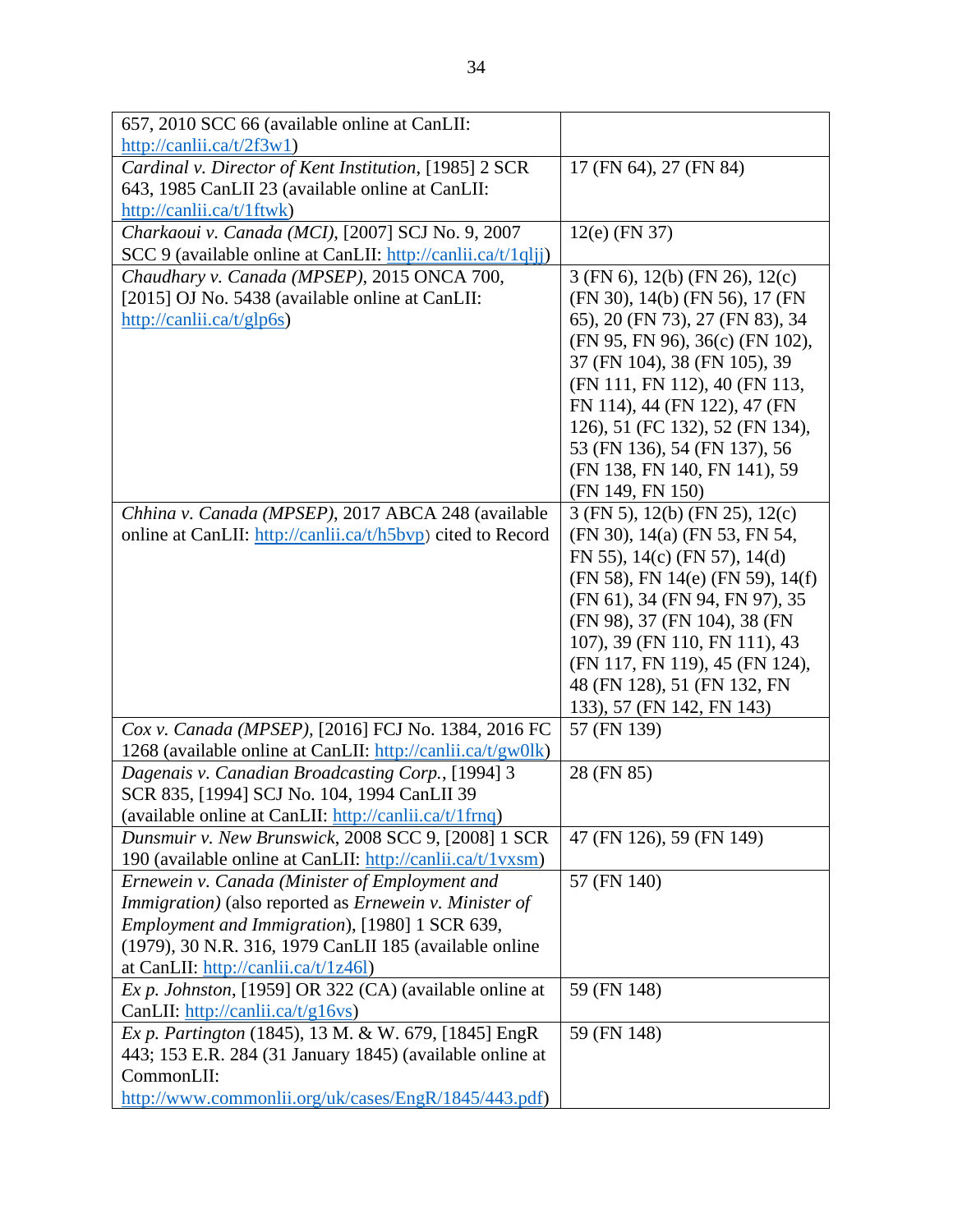| Goldhar v. The Queen, [1960] SCR 431, 1960 CanLII 65              | 23 (FN 77),                          |
|-------------------------------------------------------------------|--------------------------------------|
| (available online at CanLII: http://canlii.ca/t/22vql)            |                                      |
| In the matter of Article 26 of the Constitution and in the        | 17 (FN 65)                           |
| matter of ss. 5 and 10 of the Illegal Immigrants                  |                                      |
| (Trafficking) Bill, 1999 [S.C. No. 183 of 2000]                   |                                      |
| (available online at Supremecourt.ie:                             |                                      |
| http://www.supremecourt.ie/supremecourt/sclibrary3.nsf/           |                                      |
| (WebFiles)/D5707031F1F3B3B1802575F300334AE1/\$                    |                                      |
| FILE/Illegal%20Immigrants_%5B2000%5D%202%20I                      |                                      |
| $R\%20360.htm$ )                                                  |                                      |
| Johnston v. Canada (AG), [2018] FCJ No. 52 (not freely            | 57 (FN 139)                          |
| available online)                                                 |                                      |
| May v. Ferndale Institution, 2005 SCC 82, [2005] 3 SCR            | 3 (FN3), 15(b), 17 (FN 64, FN        |
| 809 (available online at CanLII: http://canlii.ca/t/1m7f3)        | 66), 22 (FN 76), 25 (FN 79, FN       |
|                                                                   | 81), 26 (FN 82), 27 (FN 83, FN       |
|                                                                   | 84), 30 (FN 87, FN 88, FN 89),       |
|                                                                   | 31 (FN 90), 32 (FN 92), 34 (FN       |
|                                                                   | 96), 42(c) (FN 116), 52 (FN          |
|                                                                   | 134), 54 (FN 137), 56 (FN 138),      |
|                                                                   | 59 (FN 150)                          |
| McNamara Construction (Western) v. The Queen (also                | 19 (FN 72)                           |
| reported as McNamara Construction et al. v. The                   |                                      |
| Queen), [1977] 2 SCR 654, 1977 CanLII 13 (available               |                                      |
| online at CanLII: http://canlii.ca/t/1mx5h)                       |                                      |
|                                                                   | 18 (FN 67)                           |
| Mills v. The Queen (also reported as R. v. Mills), [1986]         |                                      |
| 1 SCR 863, 1986 CanLII 17 (available online at CanLII:            |                                      |
| http://canlii.ca/t/1cxmx)                                         |                                      |
| Mission Institution v. Khela, 2014 SCC 24, [2014] 1               | 3 (FN 4), 17 (FN 64), 25 (FN 79,     |
| SCR 502 (available online at CanLII:                              | FN 80), 30 (FN 87, FN 88), 32        |
| http://canlii.ca/t/g69pq)                                         | $(FN 92)$ , 34 $(FN 96)$ , 41, 42(c) |
|                                                                   | (FN 116), 43 (FN 120, FN 121),       |
|                                                                   | 48 (FN 129), 51 (FN 132), 56         |
|                                                                   | (FN 138), 58(b) (FN 146),            |
| Mitchell v. R., [1976] 2 SCR 570, 1975 CanLII 167                 | 17 (FN 64)                           |
| (available online at CanLII: $\frac{http://canlii.ca/t/1z6gx)}{}$ |                                      |
| Montreal v. MacDonald (also reported as MacDonald v.              | 57 (FN 140)                          |
| City of Montreal), [1986] 1 SCR 460, 1986 CanLII 65,              |                                      |
| (1986), 67 N.R. 1 (available online at CanLII:                    |                                      |
| http://canlii.ca/t/1ftt8)                                         |                                      |
| Morin v. National Special Handling Unit Review                    | 17 (FN 64), 24 (FN 78), 27 (FN       |
| Committee (also reported as Morin v. SHU), [1985] 2               | 84), 29 (FN 87, FN 88)               |
| SCR 662, 1985 CanLII 24 (available online at CanLII:              |                                      |
| http://canlii.ca/t/1ftx5)                                         |                                      |
| <b>Northern Telecom v. Communication Workers, [1983] 1</b>        | 19 (FN 72)                           |
| SCR 733, 1983 CanLII 25 (available online at CanLII:              |                                      |
| http://canlii.ca/t/1lpdl)                                         |                                      |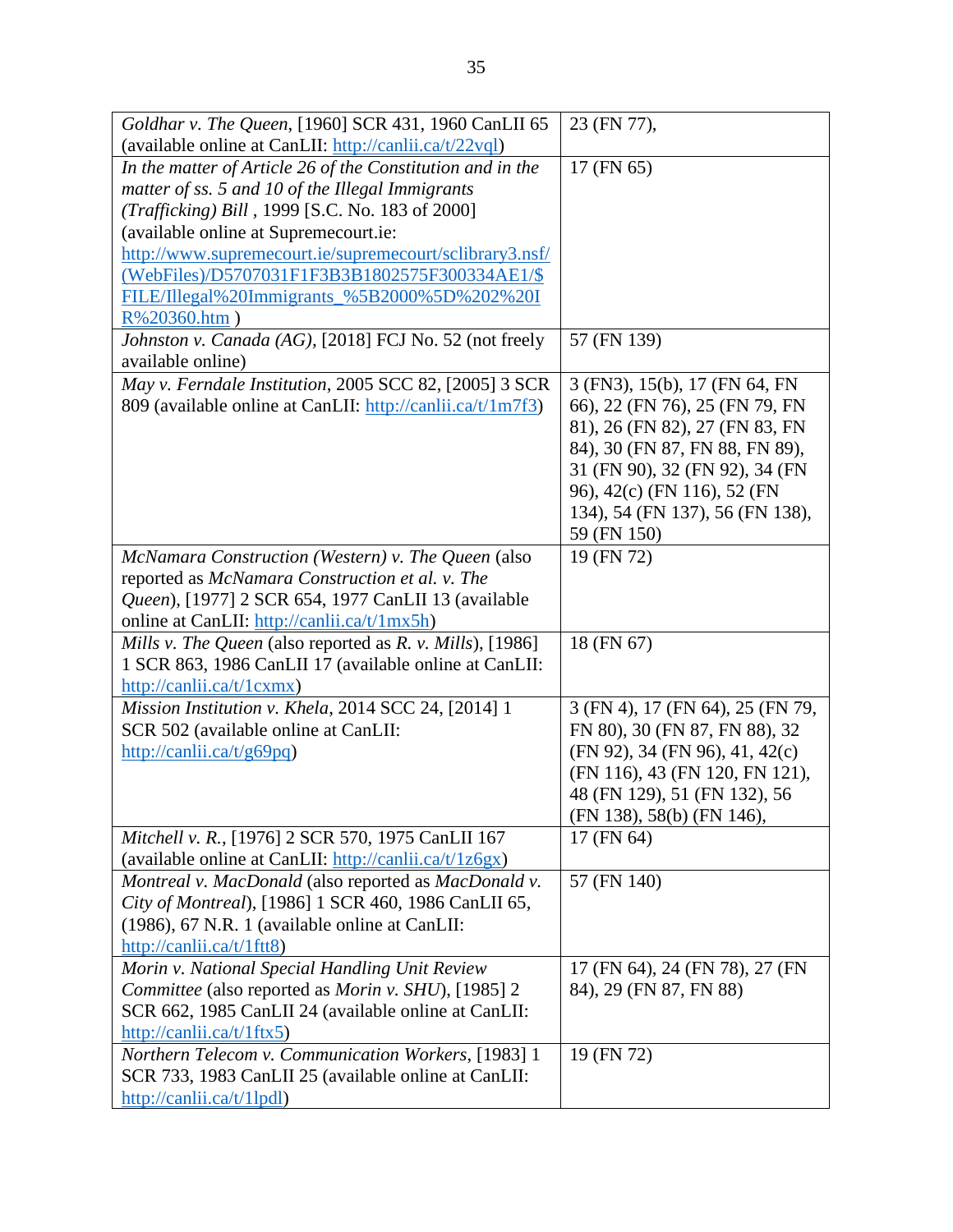| Ogiamien v. Ontario (Community Safety and                                                    | 3 (FN 6), 12(c) (FN 30), 44 (FN |
|----------------------------------------------------------------------------------------------|---------------------------------|
| Correctional Services), 2017 ONCA 839, [2017] OJ No.                                         | 123), 23 (FN 77)                |
| 5702 (available online at CanLII:                                                            |                                 |
| http://canlii.ca/t/hmw79)                                                                    |                                 |
| Ogiamien v. Ontario (MCSCS), [2017] ONCA 667;                                                | 43 (FN 119)                     |
| [2017] OJ No. 4401 (available online at CanLII:                                              |                                 |
| http://canlii.ca/t/h5kh4)                                                                    |                                 |
| Peiroo v. Canada (MEI) (1989), 60 DLR (4th) 574, 69                                          | 14(a), 26 (FN 82), 27 (FN 83),  |
| OR (2d) 253, [1989] OJ No. 805, 1989 CanLII 184 (ON                                          | 29, 32 (FN 91, FN 92, FN 93),   |
| CA) (available online at CanLII: http://canlii.ca/t/1nppd),                                  | 36(a) (FN 99)                   |
| leave to appeal ref'd, [1989] SCCA No. 322, 62 DLR                                           |                                 |
| (4th) viii, SCC Bulletin, 1989, p. 2796 (Nov.23.1989).                                       |                                 |
| Pringle v. Fraser (1972), 26 D.L.R. (3d) 28, [1972] SCR                                      | 19 (FN 70), 22 (FN 76), 26 (FN  |
| 821, 1972 CanLII 14 (available online at CanLII:                                             | 82), 36(a) (FN 99)              |
| $\frac{http://canlii.ca/t/1twtp)}{}$<br>R. v. Clayton, 2007 SCC 32, [2007] 2 SCR 725, [2007] | 28 (FN 85)                      |
| SCJ No. 32 (available online at CanLII:                                                      |                                 |
| http://canlii.ca/t/1rxzv)                                                                    |                                 |
| R. v. Daviault, [1994] SCJ No. 77, [1994] 3 SCR 63,                                          | 28 (FN 85)                      |
| 1994 CanLII 61 (available online at CanLII:                                                  |                                 |
| http://canlii.ca/t/1frr7)                                                                    |                                 |
| R. v. Gamble, [1988] 2 SCR 595, [1988] SCJ No. 87,                                           | 49 (FN 130)                     |
| 1988 CanLII 15 (available online at CanLII:                                                  |                                 |
| http://canlii.ca/t/1ft9d)                                                                    |                                 |
| R. v. Miller, [1985] 2 SCR 613, [1985] SCJ No. 79 1985                                       | 17 (FN 64), 24 (FN 78), 25, 27  |
| CanLII 22 (available online at CanLII:                                                       | (FN 83, FN 84), 30 (FN 87, FN   |
| http://canlii.ca/t/1ftx9)                                                                    | 88)                             |
| R. v. Swain, [1991] 1 SCR 933, [1991] SCJ No. 32, 1991                                       | 28 (FN 85, FN 86)               |
| CanLII 104 (available online at CanLII:                                                      |                                 |
| http://canlii.ca/t/1fsks)                                                                    |                                 |
| Raslan v. Canada (MCI), 2010 FC 189, [2010] FCJ No.                                          | 57 (FN 139)                     |
| 215 (available online at CanLII: http://canlii.ca/t/286nt)                                   |                                 |
| Re McIntosh, [1942] OJ No. 310                                                               | 23 (FN 77)                      |
| Re Perry and Steele, [1959] PEIJ No. 1                                                       | 23 (FN 77)                      |
| Reza v. Canada, [1994] 2 SCR 394, [1994] SCJ No 49,                                          | 20 (FN 73)                      |
| 1994 CanLII 91 (available on at CanLII:                                                      |                                 |
| http://canlii.ca/t/1frrm)                                                                    |                                 |
| Roberts v. Canada, [1989] 1 SCR 322, 1989 CanLII 122                                         | 19 (FN 72)                      |
| (available online at CanLII: http://canlii.ca/t/1ft7b)                                       |                                 |
| Sahin v. Canada (MCI), [1994] FCJ No. 1534, 1994                                             | 7, 12(d) (FN 37)                |
| CanLII 3521 (available online at CanLII:                                                     |                                 |
| http://canlii.ca/t/4gkx)                                                                     |                                 |
| Scotland v. Canada (AG), 2017 ONSC 4850, [2017] OJ                                           | 38 (FN 105)                     |
| No. 4242 (available online at CanLII:                                                        |                                 |
| http://canlii.ca/t/h5c3b)                                                                    |                                 |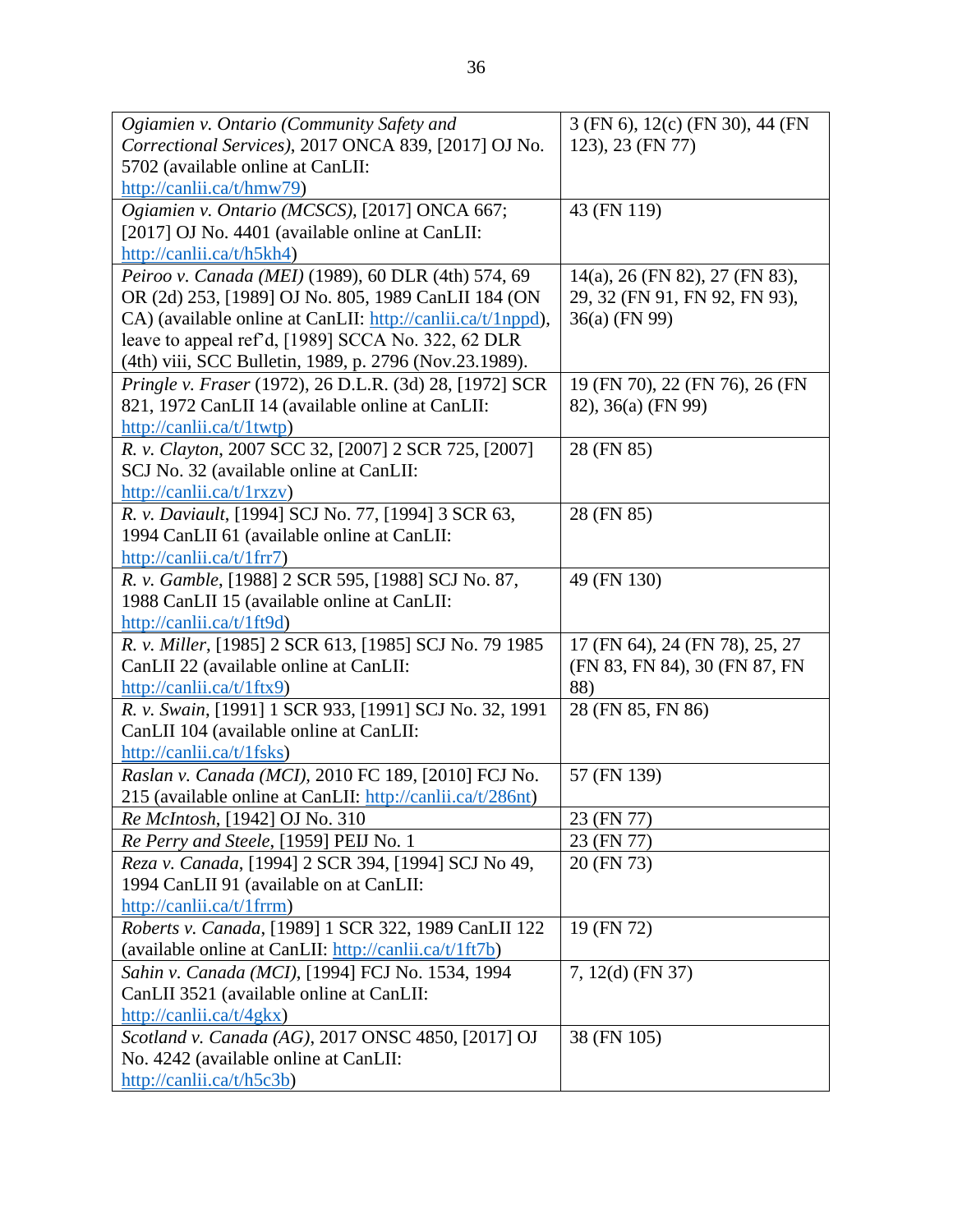| Steele v. Mountain Institution, [1990] 2 SCR 1385, 1990           | 23 (FN 77), 27 (FN 84), 38 (FN |
|-------------------------------------------------------------------|--------------------------------|
| CanLII 50 (available online at CanLII:                            | 106, FN 109), 43 (FN 118)      |
| http://canlii.ca/t/1fss1)                                         |                                |
| Strickland v. Canada (AG), [2015] 2 SCR 713, 2015                 | 18 (FN 68)                     |
| SCC 37 (available online at CanLII:                               |                                |
| http://canlii.ca/t/gk0rk)                                         |                                |
| Thanabalasingham v. Canada (MCI) (also reported as                | 57 (FN 139)                    |
| Canada (MCI) v. Thanabalasingham), 2006 FCA 14,                   |                                |
| [2006] FCJ No. 20 (available online at CanLII:                    |                                |
| http://canlii.ca/t/1mcd7)                                         |                                |
| Tropwood A.G. v. Sivaco Wire & Nail, [1979] SCJ No.               | 19 (FN 72)                     |
| 39, [1979] 2 SCR 157, 1979 CanLII 217 (available                  |                                |
| online at CanLII: http://canlii.ca/t/1z77w)                       |                                |
| Wu v. Canada (MCI), [2018] FCJ No. 794, 2018 FC 779               | 57 (FN 139)                    |
| (available online at CanLII: $\frac{http://canlii.ca/t/ht72b)}{}$ |                                |

# **LEGISLATIVE PROVISIONS**

| <b>Authority</b>                                                        | Cited at para(s).               |
|-------------------------------------------------------------------------|---------------------------------|
| Canadian Bill of Rights, S.C. 1960, c. 44                               |                                 |
| Section $2(c)(iii)$                                                     | $2$ (FN 1)                      |
| (available online at CanLII in English:                                 |                                 |
| http://canlii.ca/t/7vnh and in French:                                  |                                 |
| http://canlii.ca/t/ckrt)                                                |                                 |
|                                                                         |                                 |
| Canadian Charter of Rights and Freedoms, Part I of the                  |                                 |
| Constitution Act, 1982, being Schedule B to the                         |                                 |
| Canada Act 1982 (UK), 1982, c11                                         |                                 |
| Section 7                                                               | 16 (FN 62)                      |
| (available online at CanLII in English:                                 |                                 |
| http://canlii.ca/t/ldsx#sec7; and in French:                            |                                 |
| http://canlii.ca/t/q3x8#art7)                                           |                                 |
| Section 9                                                               | 16 (FN 62)                      |
| (available online at CanLII in English:                                 |                                 |
| http://canlii.ca/t/ldsx#sec9; and in French:                            |                                 |
| $\frac{http://canlii.ca/t/q3x8\#art9)}{http://canlii.ca/t/q3x8\#art9)}$ |                                 |
| Section 10                                                              | 1, 2, 16 (FN 62, FN 63). 27 (FN |
| (available online at CanLII in English                                  | 84)                             |
| http://canlii.ca/t/ldsx#sec10; and in French:                           |                                 |
| http://canlii.ca/t/q3x8#art10)                                          |                                 |
| Section 12                                                              | 16 (FN 62), 43 (FN118)          |
| (available online at CanLII in English:                                 |                                 |
| http://canlii.ca/t/ldsx#sec12; and in French:                           |                                 |
| http://canlii.ca/t/q3x8#art12)                                          |                                 |
| Section 24                                                              | 16 (FN 62), 21 (FN 74)          |
| (available online at CanLII in English:                                 |                                 |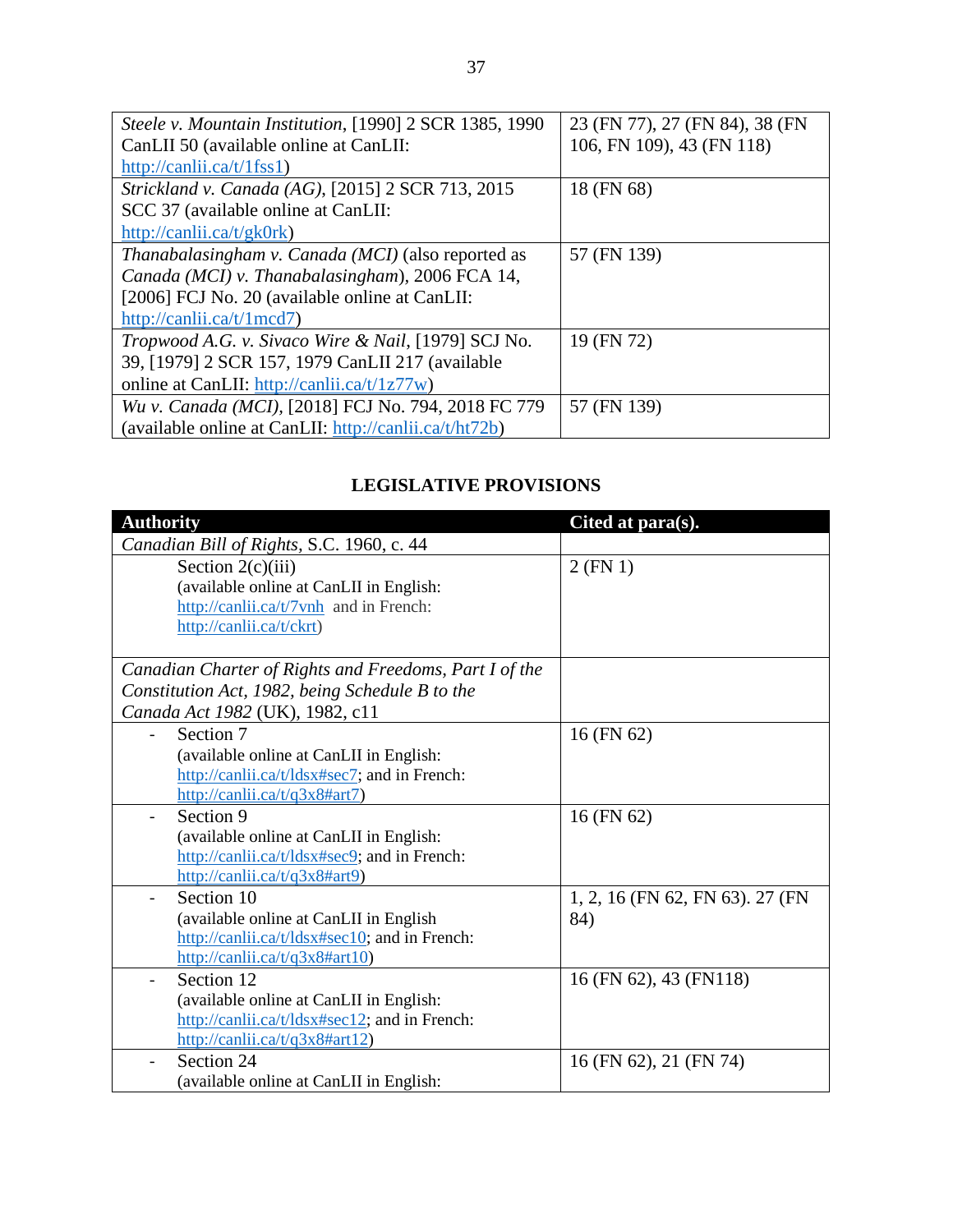| http://canlii.ca/t/ldsx#sec24; and in French:              |                                   |
|------------------------------------------------------------|-----------------------------------|
| http://canlii.ca/t/q3x8#art24)                             |                                   |
| Constitution Act, 1982, being Schedule B to the Canada     |                                   |
| Act 1982 (UK), 1982, c11                                   |                                   |
| Section 52                                                 | 21 (FN 75), 22                    |
| (available online at CanLII in English:                    |                                   |
| http://canlii.ca/t/ldsx#sec52; and in French:              |                                   |
| http://canlii.ca/t/q3x8#art52)                             |                                   |
|                                                            |                                   |
| Constitution Act, 1867, 30 & 31 Victoria, c.3 (UK),        |                                   |
| R.S.C. 1985, Appendix II, No. 5                            |                                   |
| Section 96                                                 | 18 (FN 68)                        |
| (available online at CanLII in English:                    |                                   |
| http://canlii.ca/t/ldsw#sec96; and in French:              |                                   |
| http://canlii.ca/t/q3x7#art96)                             |                                   |
| Section 101                                                | 19 (FN 69)                        |
| (available online at CanLII in English:                    |                                   |
| http://canlii.ca/t/ldsw#sec101; and in French:             |                                   |
| http://canlii.ca/t/q3x7#art101)                            |                                   |
|                                                            |                                   |
| Criminal Code, R.S.C., 1985, c. C-46                       |                                   |
| Section 515                                                | $12(b)$ (FN 24)                   |
| (available online in English at: http://laws-              |                                   |
| lois.justice.gc.ca/eng/acts/C-46/FullText.html#s-515;      |                                   |
| and in French at: http://laws-                             |                                   |
| lois.justice.gc.ca/fra/lois/C-46/TexteComplet.html#s-      |                                   |
| 515)                                                       |                                   |
|                                                            |                                   |
| Federal Courts Act, R.S.C., 1985, c. F-7                   |                                   |
| Section 3                                                  | 19 (FN 69)                        |
| (available online in English at:                           |                                   |
| http://laws.justice.gc.ca/eng/acts/F-7/FullText.html#s-    |                                   |
| 3; and in French at: http://laws.justice.gc.ca/fra/lois/F- |                                   |
| $7/T$ exte $Complet.html#s-3$                              |                                   |
| Section 4                                                  | 19 (FN 69)                        |
| (available online in English at:                           |                                   |
| http://laws.justice.gc.ca/eng/acts/F-7/FullText.html#s-    |                                   |
| 4; and in French at: http://laws.justice.gc.ca/fra/lois/F- |                                   |
| 7/TexteComplet.html#s-4)                                   |                                   |
| Section 18                                                 | $12(g)$ (FN 45), 22 (FN 76), 47 ( |
| (available online in English at:                           | FN 125)                           |
| http://laws.justice.gc.ca/eng/acts/F-7/FullText.html#s-    |                                   |
| 18; and in French at:                                      |                                   |
| http://laws.justice.gc.ca/fra/lois/F-                      |                                   |
| 7/TexteComplet.html#s-18)                                  |                                   |
| Section 18.1                                               | $12(g)$ (FN 45). 47 (Fn 125)      |
| (available online in English at:                           |                                   |
| http://laws.justice.gc.ca/eng/acts/F-7/FullText.html#s-    |                                   |
| 18.1; and in French at:                                    |                                   |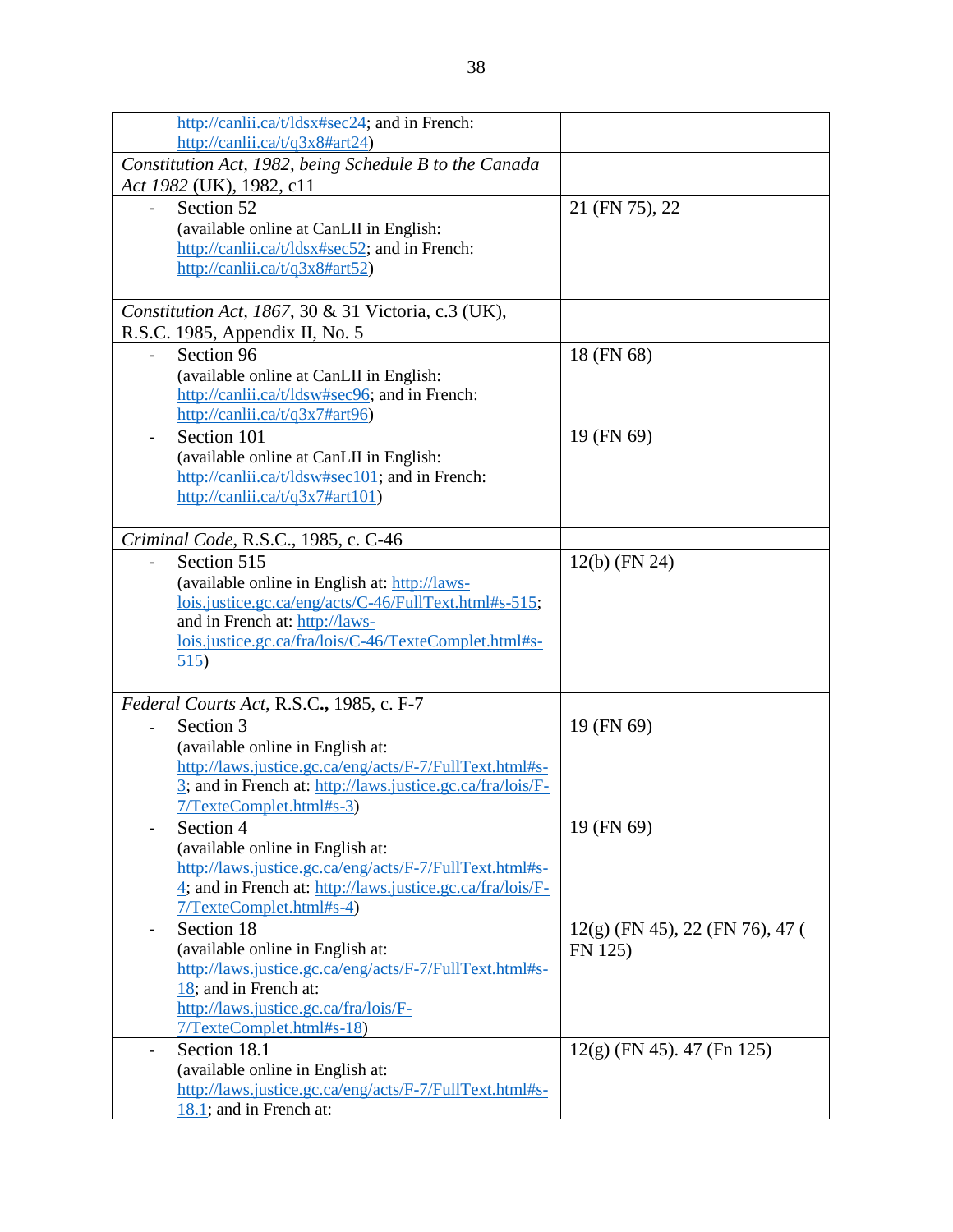| http://laws.justice.gc.ca/fra/lois/F-                   |                               |
|---------------------------------------------------------|-------------------------------|
| 7/TexteComplet.html#s-18.1)                             |                               |
| Section 57.1                                            | 52 (FN 135)                   |
| (available online in English at:                        |                               |
| http://laws.justice.gc.ca/eng/acts/F-7/FullText.html#s- |                               |
| $57.1$ ; and in French at:                              |                               |
| http://laws.justice.gc.ca/fra/lois/F-                   |                               |
| 7/TexteComplet.html#s-57.1)                             |                               |
|                                                         |                               |
| Federal Courts Citizenship, Immigration and Refugee     |                               |
| Protection Rules, SOR/93-22                             |                               |
| Section 10                                              | $12(g)$ (FN 47), 52 (FN 135), |
| (available online in English at: http://www.laws-       | 57(a) (FN 144)                |
| lois.justice.gc.ca/eng/regulations/SOR-93-              |                               |
| 22/FullText.html#s-10; and in French at:                |                               |
| http://www.laws-                                        |                               |
| lois.justice.gc.ca/fra/reglements/DORS-93-              |                               |
| 22/TexteComplet.html#s-10)                              |                               |
| Section 11 (available online in English at:             | 12(g) (FN 47), 52 (FN 135),   |
| http://www.laws-                                        | 57(a) (FN 144)                |
| lois.justice.gc.ca/eng/regulations/SOR-93-              |                               |
| 22/FullText.html#s-11; and in French at:                |                               |
|                                                         |                               |
| http://www.laws-                                        |                               |
| lois.justice.gc.ca/fra/reglements/DORS-93-              |                               |
| 22/TexteComplet.html#s-11)                              |                               |
| Section 13 (available online in English at:             | $12(g)$ (FN 47), 52 (FN 135)  |
| http://www.laws-                                        |                               |
| lois.justice.gc.ca/eng/regulations/SOR-93-              |                               |
| 22/FullText.html#s-13; and in French at:                |                               |
| http://www.laws-                                        |                               |
| lois.justice.gc.ca/fra/reglements/DORS-93-              |                               |
| 22/TexteComplet.html#s-13)                              |                               |
|                                                         |                               |
| Federal Courts Rules, SOR/98-106                        |                               |
| Section 19                                              | 52 (FN 135)                   |
| (available online in English at: http://laws-           |                               |
| lois.justice.gc.ca/eng/regulations/SOR-98-106/page-     |                               |
| 2.html#s-19 and in French at: http://laws-              |                               |
| lois.justice.gc.ca/fra/reglements/DORS-98-106/page-     |                               |
| $2.html$ #s-19)                                         |                               |
| Tariff A $1(1)(d)$<br>$\overline{\phantom{a}}$          | 52 (FN 135)                   |
| (available online in English at: http://laws-           |                               |
| lois.justice.gc.ca/eng/regulations/SOR-98-106/page-     |                               |
| 125.html#h-252 and in French at http://laws-            |                               |
| lois.justice.gc.ca/fra/reglements/DORS-98-106/page-     |                               |
| 125.html                                                |                               |
|                                                         |                               |
| Habeas Corpus Act, R.S.O. 1990, c. H.1                  |                               |
|                                                         |                               |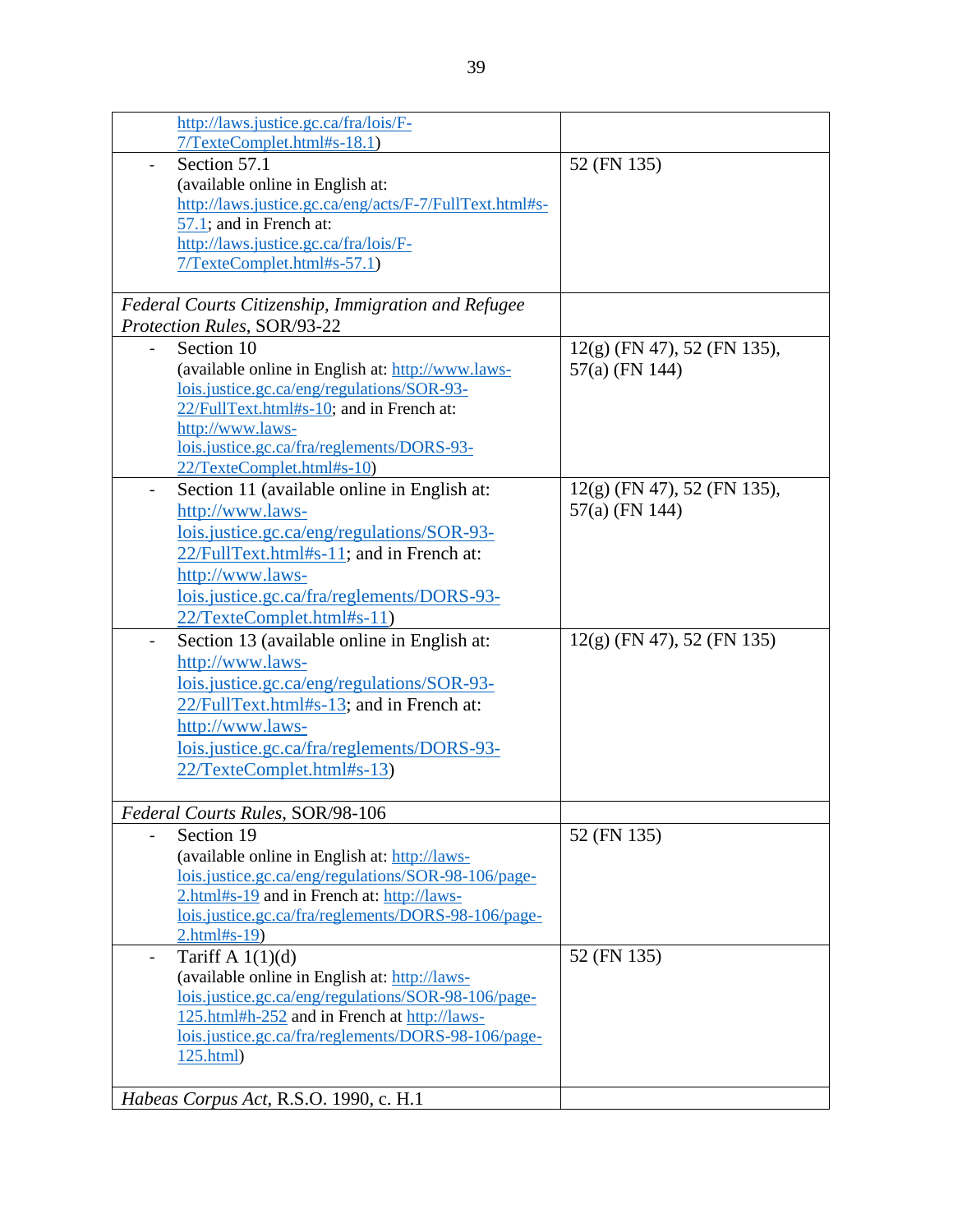| ÷, | Available in English at:                                |                                      |
|----|---------------------------------------------------------|--------------------------------------|
|    | https://www.ontario.ca/laws/statute/90h01; and in       |                                      |
|    | French at:                                              |                                      |
|    | https://www.ontario.ca/fr/lois/loi/90h01                |                                      |
|    |                                                         |                                      |
|    | Habeas Corpus provisions of the Alberta Rules of Court, |                                      |
|    |                                                         |                                      |
|    | Alta. Reg. 124/2010                                     |                                      |
|    | Complete regulation available online in English         |                                      |
|    | only at:                                                |                                      |
|    | http://www.qp.alberta.ca/1266.cfm?page=2010_1           |                                      |
|    | 24.cfm⋚_type=Regs&isbncln=978077979150                  |                                      |
|    | 7&display=html                                          |                                      |
|    |                                                         |                                      |
|    | Immigration and Refugee Protection Act, S.C. 2001, c.   |                                      |
| 27 |                                                         |                                      |
|    | Section 56                                              | 1, 12(a) (FN 23), 12(b) (FN 29),     |
|    | (available online in English at: http://laws-           | 50 (FN 131)                          |
|    | lois.justice.gc.ca/eng/acts/I-2.5/FullText.html#s-56;   |                                      |
|    | and in French at: http://laws-                          |                                      |
|    | lois.justice.gc.ca/fra/lois/I-2.5/TexteComplet.html#s-  |                                      |
|    | 56)                                                     |                                      |
|    | Section 57                                              | 1, 12(b) (FN 29), 12(c) (FN 31,      |
|    | (available online in English at: http://laws-           | FN 32), 36(b) (FN 100), 50 (FN       |
|    | lois.justice.gc.ca/eng/acts/I-2.5/FullText.html#s-57;   | 131)                                 |
|    | and in French at: http://laws-                          |                                      |
|    | lois.justice.gc.ca/fra/lois/I-2.5/TexteComplet.html#s-  |                                      |
|    | 5/2)                                                    |                                      |
|    | Section 58                                              | 1, 12(b) (FN 29), 12(d) (FN 33,      |
|    | (available online in English at: http://laws-           | FN 34, FN 35, FN 36, FN 37),         |
|    | lois.justice.gc.ca/eng/acts/I-2.5/FullText.html#s-58;   | 12(e) (FN 38, FN 39, FN 40),         |
|    | and in French at: http://laws-                          | 14(f), 50 (FN 131)                   |
|    | lois.justice.gc.ca/fra/lois/I-2.5/TexteComplet.html#s-  |                                      |
|    | 58)                                                     |                                      |
|    | Section 59                                              | 12(b) (FN 29), 50 (FN 131)           |
|    | (available online in English at: http://laws-           |                                      |
|    | lois.justice.gc.ca/eng/acts/I-2.5/FullText.html#s-59;   |                                      |
|    | and in French at: http://laws-                          |                                      |
|    | lois.justice.gc.ca/fra/lois/I-2.5/TexteComplet.html#s-  |                                      |
|    | 59)                                                     |                                      |
|    | Section 60                                              | $12(b)$ (FN 29), 50 (FN 131)         |
|    | (available online in English at: http://laws-           |                                      |
|    | lois.justice.gc.ca/eng/acts/I-2.5/FullText.html#s-60;   |                                      |
|    | and in French at: http://laws-                          |                                      |
|    | lois.justice.gc.ca/fra/lois/I-2.5/TexteComplet.html#s-  |                                      |
|    | 60)                                                     |                                      |
|    | Section 61                                              | $12(b)$ (FN 29), $12(d)$ (FN 37), 50 |
|    | (available online in English at: http://laws-           | (FN 131)                             |
|    | lois.justice.gc.ca/eng/acts/I-2.5/FullText.html#s-61;   |                                      |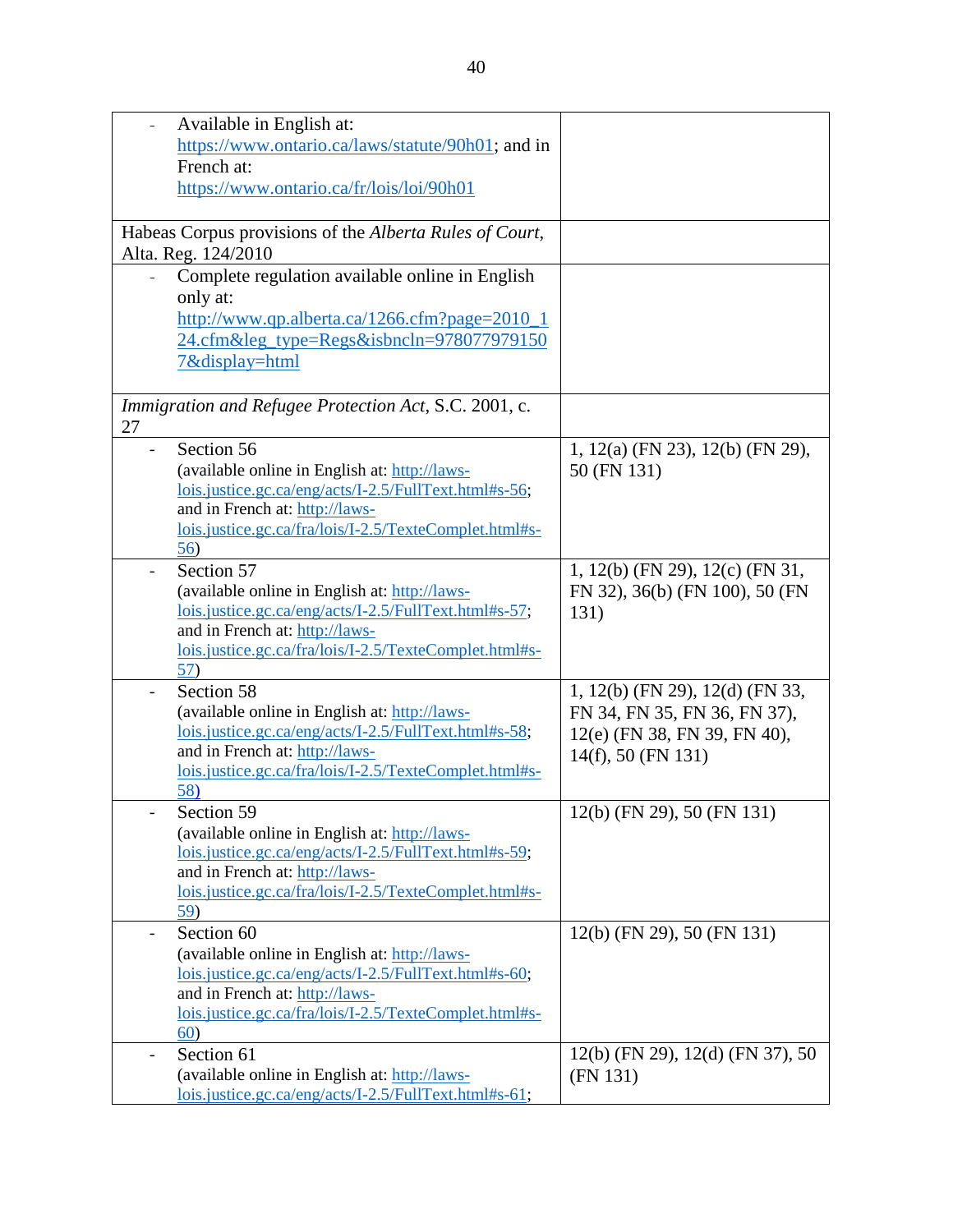|                | and in French at: http://laws-                           |                                  |
|----------------|----------------------------------------------------------|----------------------------------|
|                | lois.justice.gc.ca/fra/lois/I-2.5/TexteComplet.html#s-   |                                  |
|                | 61)                                                      |                                  |
| $\blacksquare$ | Section 72                                               | $12(g)$ (FN 45. FN 47), 47 (FN   |
|                | (available online in English at: http://laws-            | 125, FN 126), 52 (FN 135), 57(a) |
|                | lois.justice.gc.ca/eng/acts/I-2.5/FullText.html#s-72;    | (FN 144), 58 (FN 149)            |
|                | and in French at: http://laws-                           |                                  |
|                | lois.justice.gc.ca/fra/lois/I-2.5/TexteComplet.html#s-   |                                  |
|                | 72)                                                      |                                  |
|                | Section 74                                               | 12(h) (FN 49), 58 (FN 150)       |
|                | (available online in English at: http://laws-            |                                  |
|                | lois.justice.gc.ca/eng/acts/I-2.5/FullText.html#s-74;    |                                  |
|                | and in French at: http://laws-                           |                                  |
|                | lois.justice.gc.ca/fra/lois/I-2.5/TexteComplet.html#s-   |                                  |
|                | 74)                                                      |                                  |
|                | Section 153                                              | 12(b) (FN 26, FN 27), 36(a) (FN  |
|                | (available online in English at: http://laws-            | 99)                              |
|                | lois.justice.gc.ca/eng/acts/I-2.5/FullText.html#s-153;   |                                  |
|                | and in French at: http://laws-                           |                                  |
|                | lois.justice.gc.ca/fra/lois/I-2.5/TexteComplet.html#s-   |                                  |
|                | 153)                                                     |                                  |
|                | Section 172                                              | $12(b)$ (FN 26)                  |
|                | (available online in English at: http://laws-            |                                  |
|                | lois.justice.gc.ca/eng/acts/I-2.5/FullText.html#s-172;   |                                  |
|                | in French at: http://laws-lois.justice.gc.ca/fra/lois/I- |                                  |
|                | 2.5/TexteComplet.html#s-172)                             |                                  |
|                |                                                          |                                  |
|                |                                                          |                                  |
|                | Immigration and Refugee Protection Regulations,          |                                  |
|                | SOR/2002-227                                             |                                  |
|                | Section 244                                              | 12(d) (FN 37), 50 (FN 131)       |
|                | (available online in English at: http://laws-            |                                  |
|                | lois.justice.gc.ca/eng/regulations/SOR-2002-             |                                  |
|                | 227/FullText.html#s-244; and in French at:               |                                  |
|                | http://laws-lois.justice.gc.ca/fra/reglements/DORS-      |                                  |
|                | 2002-227/TexteComplet.html#s-244)                        |                                  |
|                | Section 245                                              | $12(d)$ (FN 37), 50 (FN 131)     |
|                | (available online in English at: http://laws-            |                                  |
|                | lois.justice.gc.ca/eng/regulations/SOR-2002-             |                                  |
|                | 227/FullText.html#s-245; and in French at:               |                                  |
|                | http://laws-lois.justice.gc.ca/fra/reglements/DORS-      |                                  |
|                | 2002-227/TexteComplet.html#s-245)                        |                                  |
| -              | Section 246                                              | $12(d)$ (FN 37), 50 (FN 131)     |
|                | (available online in English at: http://laws-            |                                  |
|                | lois.justice.gc.ca/eng/regulations/SOR-2002-             |                                  |
|                | 227/FullText.html#s-246; and in French at:               |                                  |
|                | http://laws-lois.justice.gc.ca/fra/reglements/DORS-      |                                  |
|                | 2002-227/TexteComplet.html#s-246)                        |                                  |
|                | Section 247                                              | $12(d)$ (FN 37), 50 (FN 131)     |
|                | (available online in English at: http://laws-            |                                  |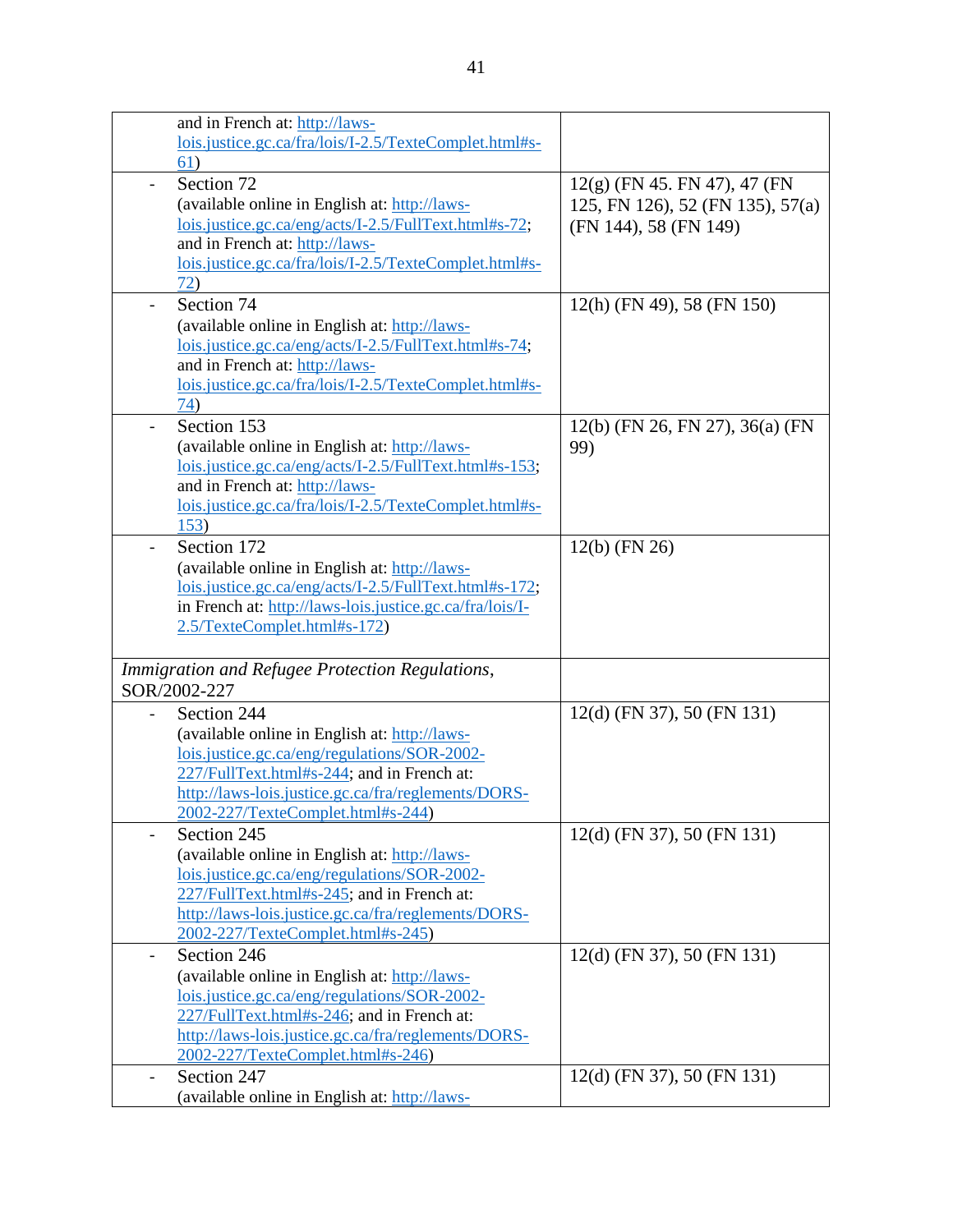| lois.justice.gc.ca/eng/regulations/SOR-2002-        |                                      |
|-----------------------------------------------------|--------------------------------------|
| 227/FullText.html#s-247; and in French at:          |                                      |
| http://laws-lois.justice.gc.ca/fra/reglements/DORS- |                                      |
| 2002-227/TexteComplet.html#s-247)                   |                                      |
| Section 248<br>$\blacksquare$                       | 7, 12(d) (FN 37), 12(e) (FN 41),     |
| (available online in English at: http://laws-       | 38 (FN 108), 50 (FN 131)             |
| lois.justice.gc.ca/eng/regulations/SOR-2002-        |                                      |
| 227/FullText.html#s-248; and in French at:          |                                      |
| http://laws-lois.justice.gc.ca/fra/reglements/DORS- |                                      |
| 2002-227/TexteComplet.html#s-248)                   |                                      |
| Section 249                                         | 50 (FN 131)                          |
| (available online in English at: http://laws-       |                                      |
| lois.justice.gc.ca/eng/regulations/SOR-2002-        |                                      |
| 227/FullText.html#s-249; and in French at:          |                                      |
| http://laws-lois.justice.gc.ca/fra/reglements/DORS- |                                      |
| 2002-227/TexteComplet.html#s-249)                   |                                      |
| Section 250                                         | 50 (FN 131)                          |
| (available online in English at: http://laws-       |                                      |
| lois.justice.gc.ca/eng/regulations/SOR-2002-        |                                      |
| 227/FullText.html#s-250; and in French at:          |                                      |
| http://laws-lois.justice.gc.ca/fra/reglements/DORS- |                                      |
| 2002-227/TexteComplet.html#s-250)                   |                                      |
| Section 250.1                                       | $12(a)$ (FN 23), $12(e)$ (FN 40), 50 |
| (available online in English at: http://laws-       | (FN 131)                             |
| lois.justice.gc.ca/eng/regulations/SOR-2002-        |                                      |
| 227/FullText.html#s-250.1; and in French at:        |                                      |
| http://laws-lois.justice.gc.ca/fra/reglements/DORS- |                                      |
| 2002-227/TexteComplet.html#s-250.1)                 |                                      |
|                                                     |                                      |
| Public Service Employment Act, SC 2003, c 22        |                                      |
| Available online in English at CanLII:              | $12(b)$ (FN 26)                      |
| http://canlii.ca/t/7vz7 and available online in     |                                      |
| French at CanLII: http://canlii.ca/t/cl2k           |                                      |

# **OTHER AUTHORITIES**

| <b>Authority</b>                                          | Cited at $para(s)$ . |
|-----------------------------------------------------------|----------------------|
| Jon B. Gould, Colleen Sheppard, & Johannes Wheeldon,      | $12(g)$ (FN 48)      |
| "A Refugee from Justice: Disparate Treatment in the       |                      |
| Federal Court of Canada" (2010) 32(4) Law & Policy        |                      |
| 454 (available online as a PDF at:                        |                      |
| http://citeseerx.ist.psu.edu/viewdoc/download?doi=10.1.   |                      |
| $1.853.9444$ &rep=rep1&type=pdf)                          |                      |
| Ian Greene & Paul Shaffer, "Leave to Appeal and Leave     | $12(g)$ (FN 48)      |
| to Commence Judicial Review in Canada's Refugee-          |                      |
| Determination System: Is the Process Fair?" (1992) 4(4)   |                      |
| Int'l J. Refugee L. 71 (available online as a PDF at:     |                      |
| https://yorkspace.library.yorku.ca/xmlui/bitstream/handle |                      |